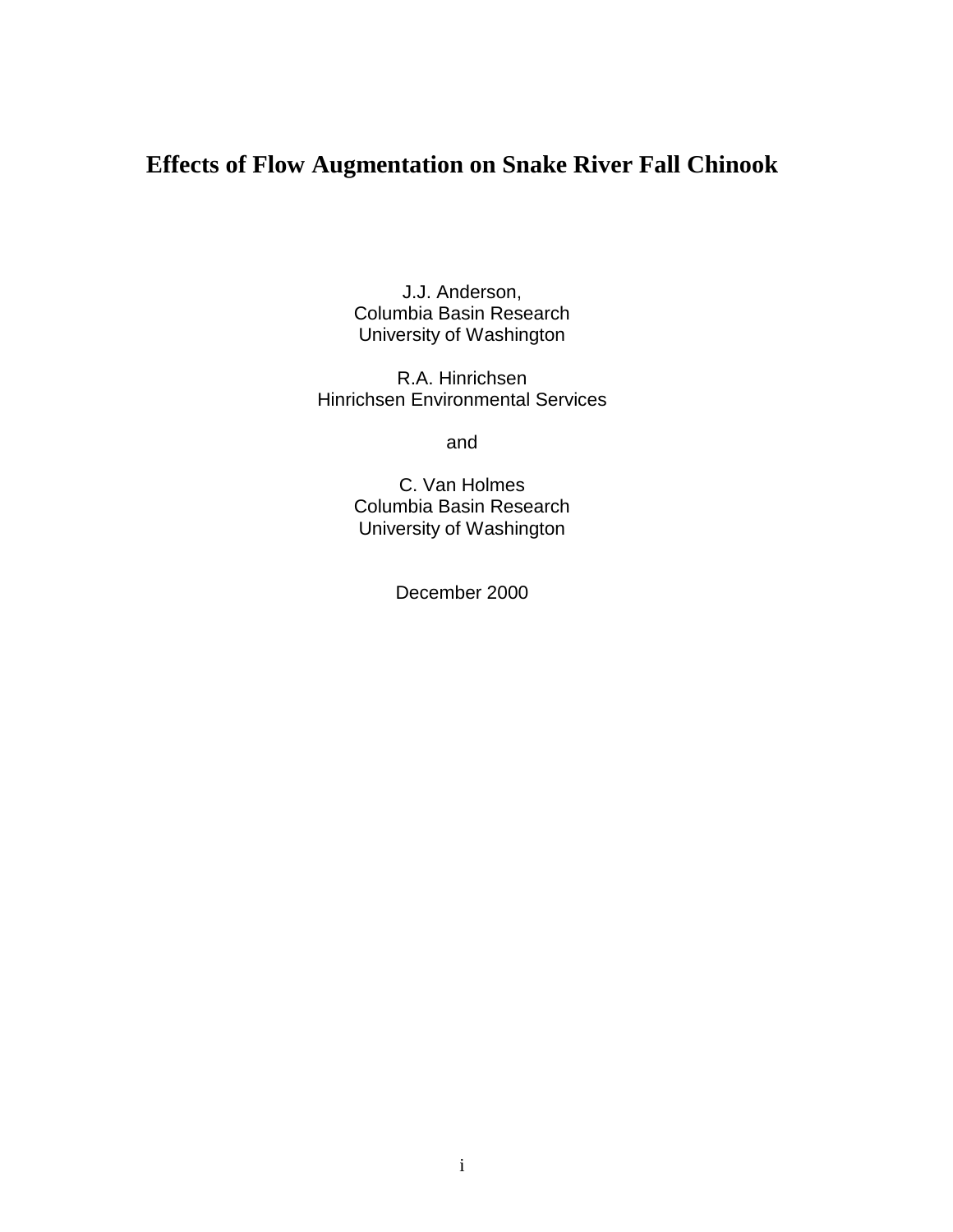| 3.1 Seasonal cycles: flow, water temperature, clarity, survival, and travel time 6 |  |
|------------------------------------------------------------------------------------|--|
|                                                                                    |  |
|                                                                                    |  |
|                                                                                    |  |
|                                                                                    |  |
|                                                                                    |  |
|                                                                                    |  |
|                                                                                    |  |
|                                                                                    |  |
|                                                                                    |  |
|                                                                                    |  |
|                                                                                    |  |
|                                                                                    |  |
|                                                                                    |  |
|                                                                                    |  |
|                                                                                    |  |
|                                                                                    |  |
|                                                                                    |  |
|                                                                                    |  |
|                                                                                    |  |
|                                                                                    |  |
|                                                                                    |  |
|                                                                                    |  |
|                                                                                    |  |
|                                                                                    |  |
|                                                                                    |  |
|                                                                                    |  |
|                                                                                    |  |

### Contents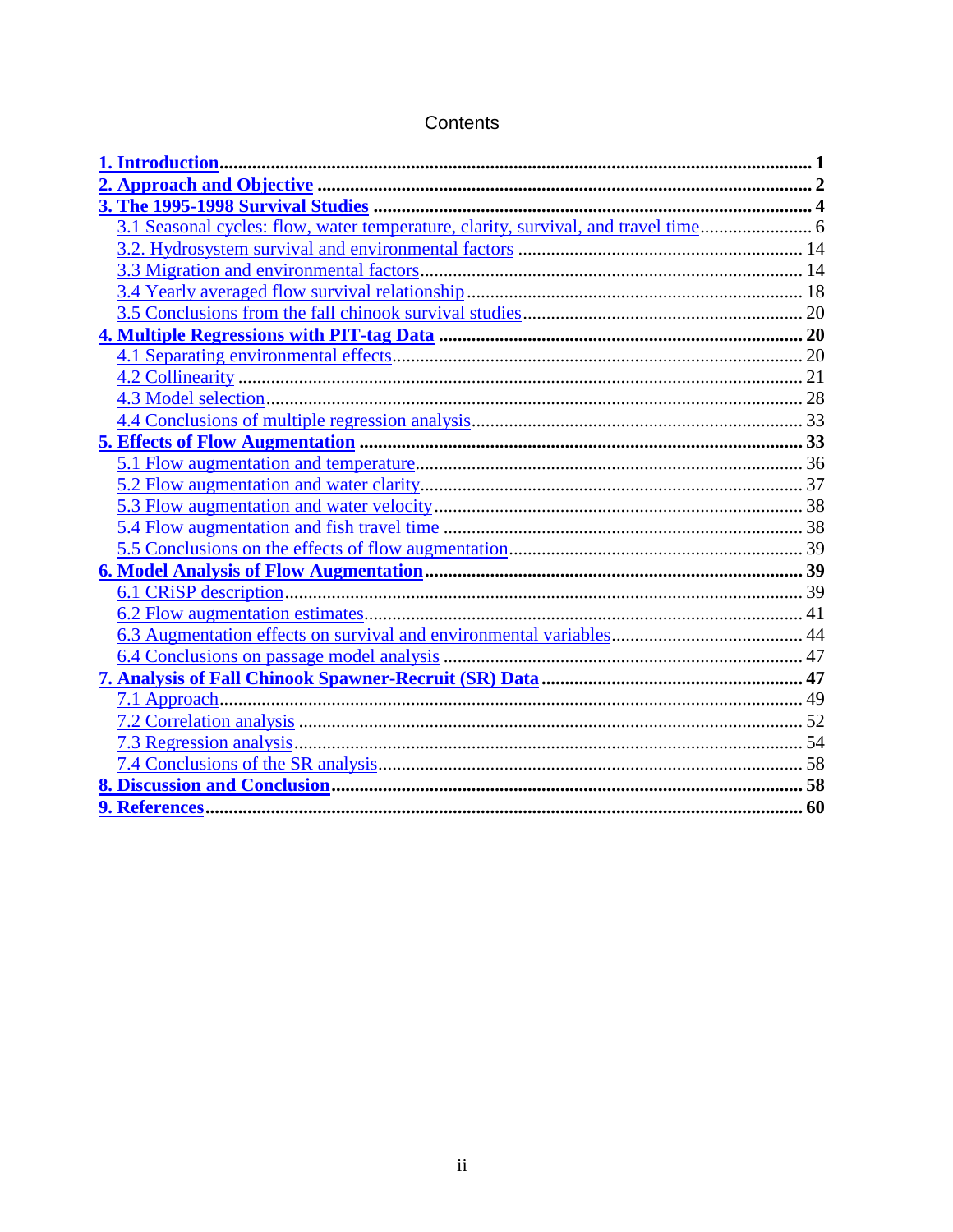# Figures

| Figure 2. Study area showing location of Lyons Ferry Hatchery and the Pittsburg Landing, Billy   |
|--------------------------------------------------------------------------------------------------|
| Creek, and Big Canyon Creek release sites for the fall chinook survival studies (from            |
|                                                                                                  |
|                                                                                                  |
| Figure 4. Survival from release to Lower Granite Dam exhibits a linear relationship with release |
|                                                                                                  |
| Figure 5. Relationship of survival to Lower Granite Dam and flow. Dashed line is the average     |
|                                                                                                  |
| Figure 6. Survival vs. temperature for release to Lower Granite Dam. Dashed line is the average  |
|                                                                                                  |
| Figure 7. Survival vs. clarity for release to Lower Granite Dam. Dashed line is the average      |
|                                                                                                  |
| Figure 8. Regressions of flow to travel time of smolts to Lower Granite Dam for each year and    |
|                                                                                                  |
| Figure 9. Median passage day of year vs. mean temperature for the years 1992-1997 (from          |
|                                                                                                  |
| Figure 10. Relationship between Lower Granite Dam June-July average flow and wild fall           |
|                                                                                                  |
| Figure 11. Lower Granite Dam yearly average flow against survival. 1997 flow is at 145 kcfs.19   |
| Figure 12. Conceptual diagram illustrating direct and indirect effects of seasonal and           |
|                                                                                                  |
| Figure 13. Summer temperatures of normal flows of the Snake River system.  37                    |
|                                                                                                  |
|                                                                                                  |
| Figure 16. Life cycle framework with early life stage related to seasonal flows and spawner-     |
|                                                                                                  |
|                                                                                                  |
| Figure 18. SR/ Residuals against average Ice Harbor Dam flows in June-and July 53                |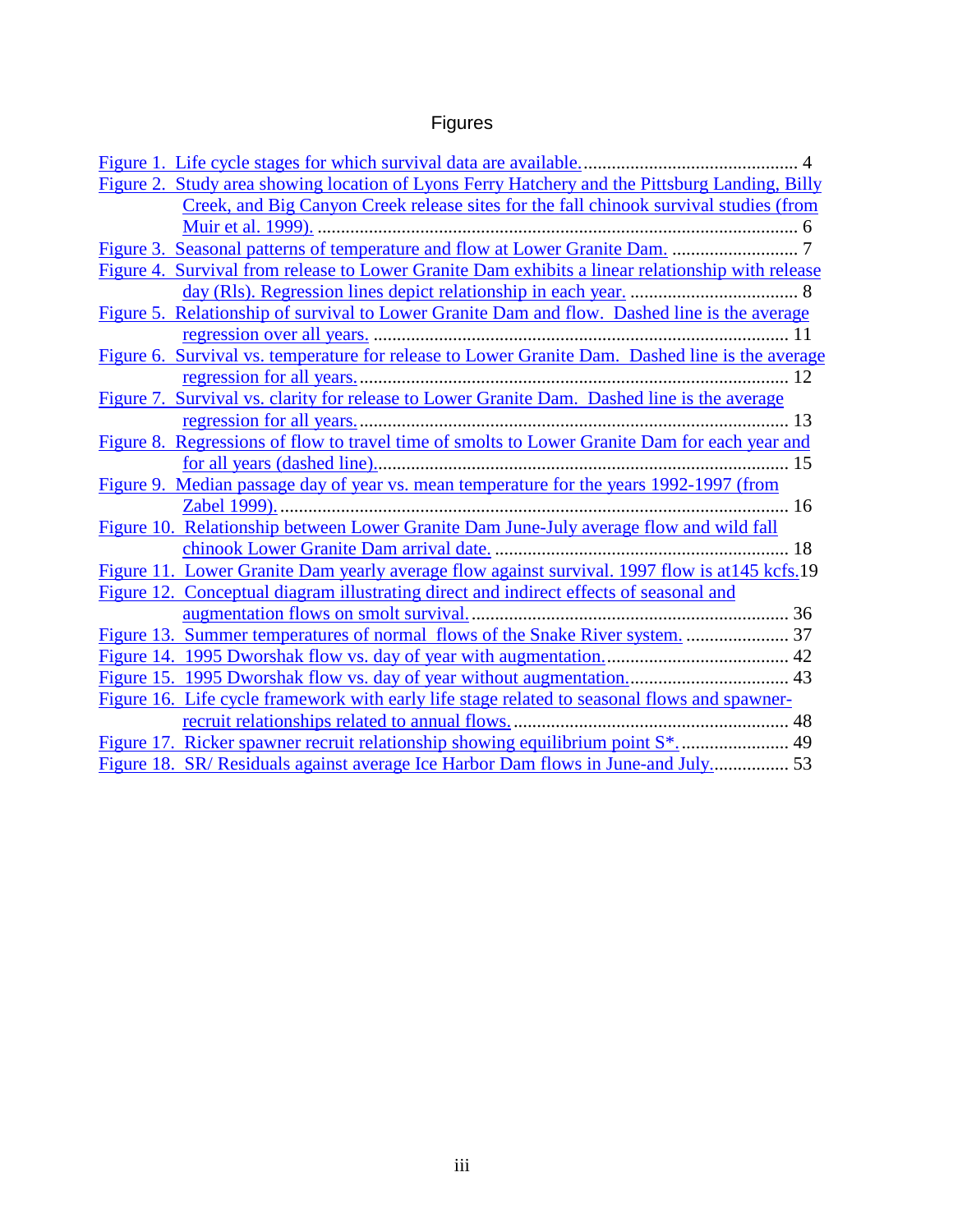### Tables

| Table 5. Wild Subyearling Chinook -- Snake River outmigration timing characteristics and                           |
|--------------------------------------------------------------------------------------------------------------------|
|                                                                                                                    |
| <u>Table 6. Flow survival regression <math>S = a + b *</math> Flow for seasonal data average by unweighted and</u> |
| weighted by smolt passage index. $\Delta S = (S_{80} - S_{70})/S_{80}$ is a relative increase in survival          |
| with a 10 kcfs increase in flow where $S_{80}$ and $S_{70}$ are survivals at 80 and 70 kcfs Lower                  |
|                                                                                                                    |
| Table 7. Regressions of passage survival against predictor variables. * indicates significance at                  |
|                                                                                                                    |
| <u>Table 8. Regressions of passage survival against two predictor variables. * indicates</u>                       |
|                                                                                                                    |
|                                                                                                                    |
|                                                                                                                    |
| Table 10a. Models ordered by AIC, with larger negative AIC indicating better fit 30                                |
| Table 10b. Models ordered by BIC, with larger negative BIC indicating better fit.  31                              |
|                                                                                                                    |
|                                                                                                                    |
| Table 12. Flow augmentation scenarios run with CRiSP. $1 =$ existing flow augmentation, $0 =$ no                   |
|                                                                                                                    |
| Table 13. Yearly flow augmentation estimate (maf). Data source: Idaho Department of Water                          |
|                                                                                                                    |
| Table 14. Relative change in average Snake River fall chinook survival to Lower Granite and                        |
| Bonneville Dams, $\Delta S$ (%), and average in-river survival, $S$ (%), under different flow                      |
|                                                                                                                    |
| Table 15a. Scenario average flows (kcfs) and temperatures (centigrade) plus flow augmentation                      |
| (maf) between day 160 and 220. Results for Lower Granite Dam over years 1995-1998                                  |
|                                                                                                                    |
| Table 15b. Difference between Scenarios 2-7 and Scenario 1 for average flows (kcfs),                               |
| temperatures (centigrade), and flow augmentation (maf) between day 160 and 220.                                    |
| Predictions for Lower Granite Dam for years 1995-1998 and 1998 at Bonneville Dam.46                                |
| Table 16. Wild fall chinook index populations in Columbia and Snake River basins.  51                              |
| Table 17. Fall chinook spawner-recruit data. D = Deschutes, $H =$ Hanford Reach, $S =$ Snake R.                    |
|                                                                                                                    |
|                                                                                                                    |
|                                                                                                                    |
| Table 20. Regression of log(R/S) against flow and S using July 15 to September 15 flows at                         |
|                                                                                                                    |
| Table 21. Regression of log(R/S) data against S and Ice Harbor Dam flow June and July.  56                         |
| Table 22. Estimated survival change with augmentation based on Bonneville flow (August 15 to                       |
|                                                                                                                    |
| Table 23. Estimated survival change for Snake River augmentations in June and July 57                              |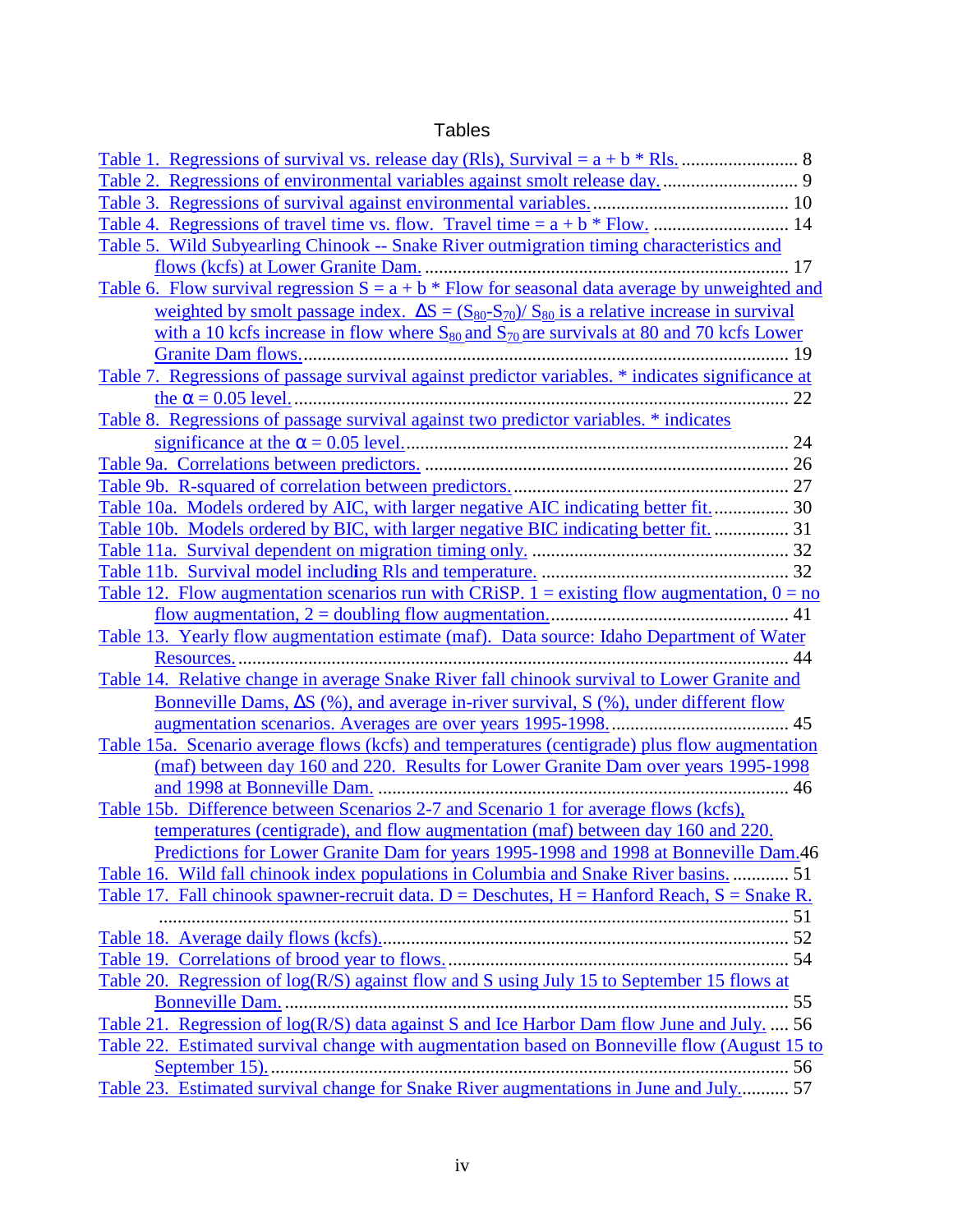## **1. Introduction**

Snake River summer flow augmentation has been used in recent years in an attempt to improve the survival of fall chinook from the Snake River basin.<sup>1</sup> A number of studies have been conducted to evaluate and improve the effectiveness of flow augmentation. Studies on the spawning, rearing and migratory requirements of fall chinook salmon were conducted in the Columbia River basin in the early 1990s (Rondorf and Miller, 1993; Rondorf and Miller 1994; Rondorf and Tiffan, 1994). Studies in 1994 and 1995 (Connor et al. 1996 and 1997) characterized the early life history of Snake River fall chinook and their survival to Lower Granite Dam. Using data from 1991-1995, Giorgi and Schlecte (1997) assessed the volume and shape of flow augmentation delivered in the Snake River basin and attempted to evaluate the consequences of the augmentation on ESA-listed salmon stocks in the drainage using the CRiSP 1.5 smolt passage model (Anderson et al. 1996). In 1999, the PATH (Plan for Analyzing and Testing Hypotheses) analysis group developed spawner recruit data for Snake River fall chinook and addressed issues on the impacts of fish transportation and dam removal on fall chinook (Peters, Marmorek and Parnell eds. 1999). In a four-year study (1995- 1998), environmental variables were correlated with fall chinook survival in the Snake and Clearwater Rivers (Williams and Bjornn 1997; Williams and Bjornn 1998; Muir et al. 1999). Finally, in a September 1999 draft White Paper, NMFS reviewed recent data analysis on the effects of flow management in the Columbia River and salmon travel time and survival (NMFS 1999). NMFS concluded: "Direct evidence for a survival benefit to fall chinook from flow management is strongly supported by research results" and "thus, with the existing project configuration and outmigration timing, additional flow augmentation to benefit Snake River fall chinook salmon would likely increase survival."

The objective of this report is to review the existing data with thorough statistical and ecological analysis to quantitatively assess the impacts of flow and flow augmentation and to identify the possible mechanisms by which flow acts on fall chinook survival.

1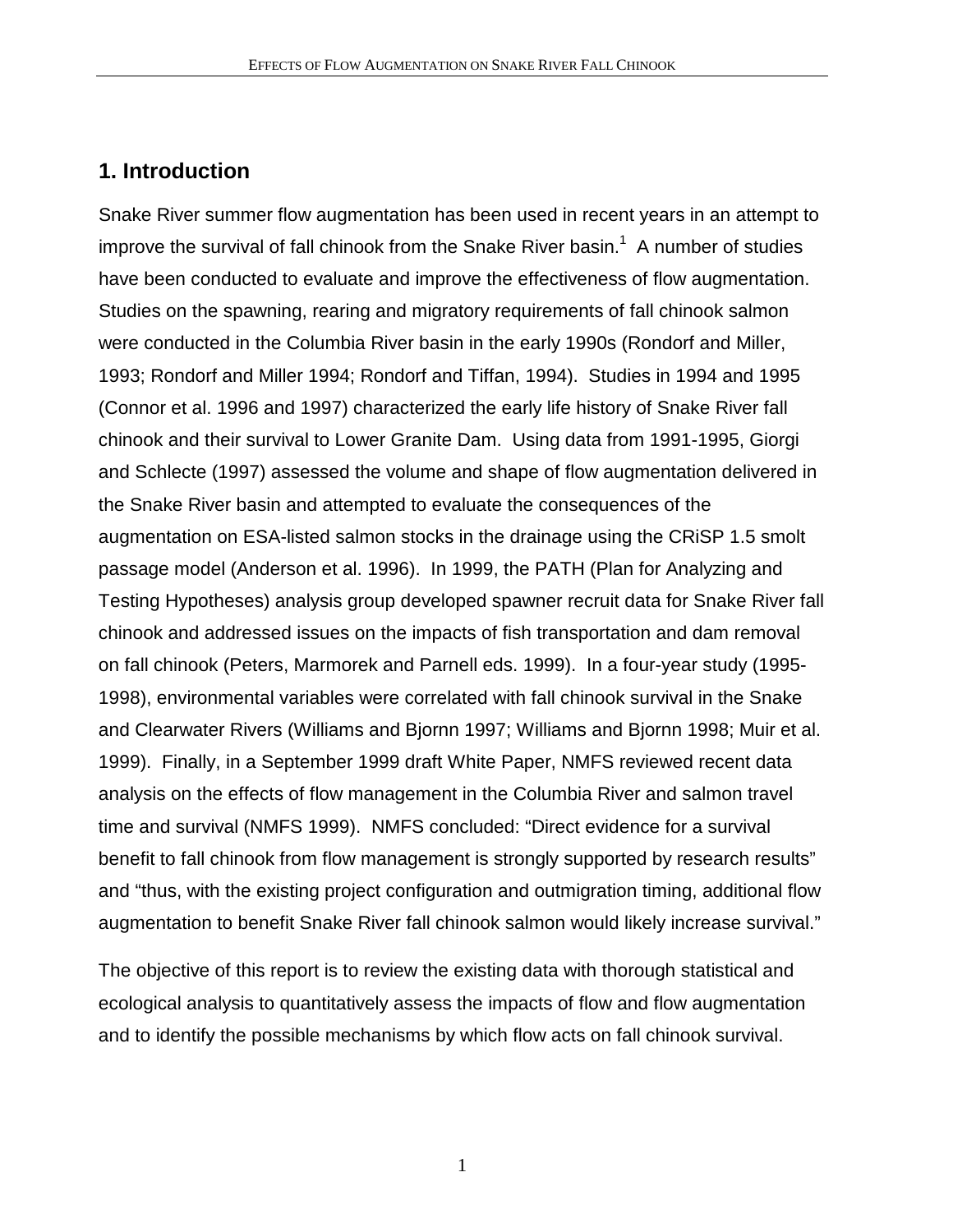Whereas the NMFS draft White Paper focused on demonstrating correlations between survival and environmental variables, our approach is to address mechanisms as well as correlations. In this manner, we provide a more ecologically-based assessment of the impacts of flow and flow augmentation on fish survival.

In the September 1999 draft White Paper on flow and survival, NMFS justifies flow augmentation for Snake River fall chinook based on four main points:

- In the reaches above dams (life stage 1), travel time is not related to flow but NMFS believes smolts may stop or slow migration as flow decreases and water temperature increases.
- In the reaches above dams (life stage 1), a flow-survival relationship exists within the migration season, and correlations of flow with water clarity and temperature require managers to consider both quality and quantity when managing flows to benefit fall chinook.
- In the hydrosystem (life stage 2), no direct flow survival benefits are detected.
- However, NMFS believes that good flow (spill conditions) since the 1995 BiOP may provide survival benefits downstream as smolts migrate through the estuary and into the near ocean (life stage 3).

However, the recent studies have emphasized that impacts of flow are uncertain because other environmental variables also change at the same time as flow and may affect fish survival. Furthermore, although the studies to date have focused on the correlation between natural seasonal variations in water properties and fish survival, our emphasis is on addressing the impacts of flow augmentation that occurs in addition to the seasonal variations of flow.

# **2. Approach and Objective**

1

Our objective is to address the impacts of flow augmentation on the outmigration of fall chinook from the Snake River system through ocean entry. We begin by considering

<sup>&</sup>lt;sup>1</sup>Fall chinook are also known as ocean-type chinook or sub-yearling migrants.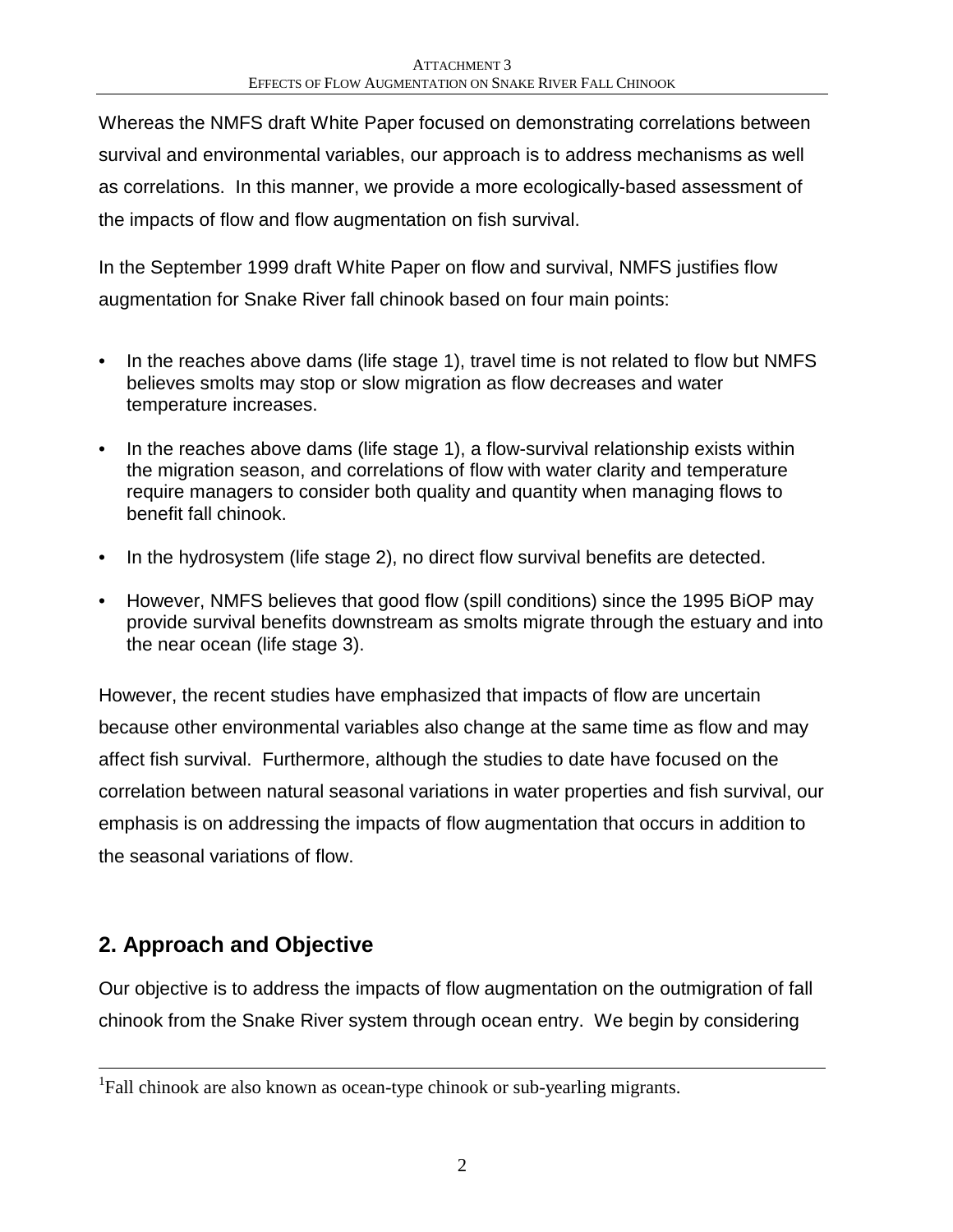the general life history of these fish. Snake River fall chinook spawn in the Snake River below Hells Canyon Dam. The eggs hatch in early spring. The juveniles rear in the Snake River above Lower Granite Dam in the spring and the smolts slowly migrate out of the Snake River, passing Lower Granite Dam in the summer. The smolt rate of migration increases as they move downstream, beginning at 2 to 5 km per day above Lower Granite Dam and increasing up to 30 km per day as they pass McNary Dam. Smolts reach the estuary in late summer, enter the ocean, and migrate north. The adults spend several years in the ocean where they are caught in fisheries as far north as Alaska. On the return, fall chinook are caught primarily in British Columbia, Oregon, and Washington coastal fisheries, and in the Columbia River. The adults enter the Columbia River in the late summer and pass Lower Granite Dam in September and October.

Our approach is to assess, in a statistical and ecologically mechanistic framework, how flow augmentation affects survival of fall chinook smolts from the beginning of the migration in the Snake and Clearwater Rivers (Figure 1, path 1) through hydrosystem passage (Figure 1, path 2) and into the estuary and ocean (Figure 1, path 3). We consider four sources of data: 1) PIT tag studies, which cover fish survival from the rearing habitat to Lower Granite Dam (Figure 1, path 1) and through the hydrosystem (Figure 1, path 2); 2) spawner-recruit data, which expresses the survival of fish from spawning in the tributaries through freshwater outmigration through the estuary to ocean residence and adult migration back to the spawning grounds (Figure 1, path 4); 3) water quality and flow data from the Snake and Columbia River system; 4) passage timing information of wild fall chinook at Lower Granite Dam.

We first review the studies relating seasonal changes in flow to fish travel time and survival and expand on the analysis conducted by NMFS in their Flow Survival Draft White Paper (NMFS 1999). In the draft White Paper, NMFS concluded that the environmental variables and survival were confounded making it difficult to resolve the impact of flow on fish with its approach. We apply additional statistical methods to clarify the collinearity of the data and show that it is unlikely that flow is the driving factor in the seasonal survival pattern. We next explore the impacts of flow augmentation on

3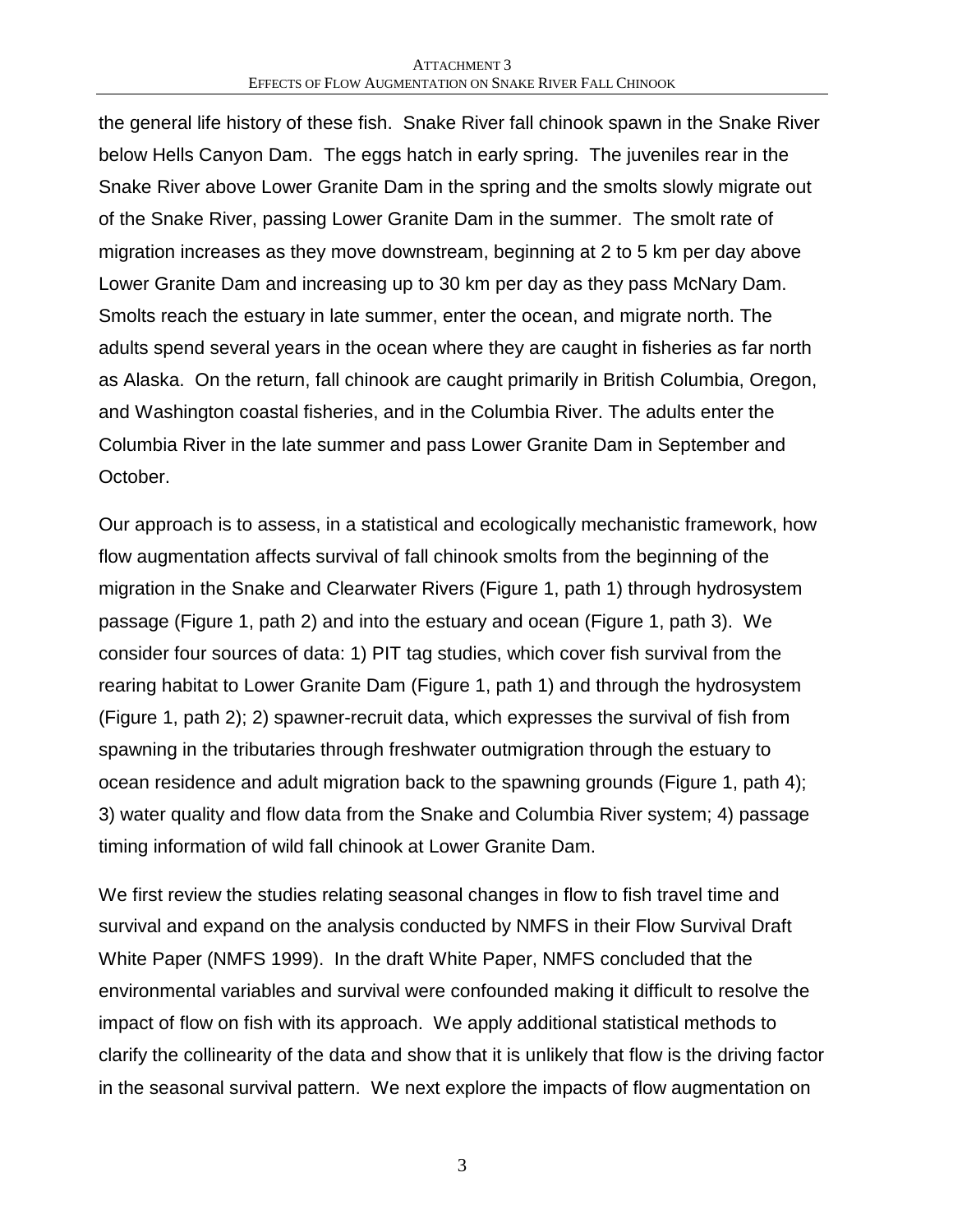environmental variables and fish survival. Taking a mechanistic approach, we find that the seasonal relationships cannot be extrapolated to infer the impacts of flow augmentation on fish. We apply the CRiSP smolt passage model to quantify the likely impacts of Snake and Clearwater augmentation on smolt survival to Lower Granite and Bonneville Dams and find that flow augmentation from Brownlee Reservoir has no discernible effect on survival, but there is a survival benefit from Dworshak Reservoir flow augmentation. Finally, we consider the impacts of flow from a fish life cycle perspective. We find that flow has an insignificant effect on spawner to recruit survival for fish in both the Columbia and Snake River basins. In conclusion, we reconcile the strong seasonal flow/survival relationship discussed by NMFS with the nonexistent year-to-year flow survival relationship and the ineffectiveness of flow augmentation from the Snake River.



Figure 1. Life cycle stages for which survival data are available.

### **3. The 1995-1998 Survival Studies**

The assessment of the impacts of flow on freshwater juvenile chinook survival are based on the 1995-1998 PIT-tag studies of fish released above Lower Granite Dam. Information on the studies is published in annual reports for 1995 (Williams et al. 1997), for 1996 (Williams et al. 1998), for 1997 (Muir et al. 1999), and for 1998 (Muir in press).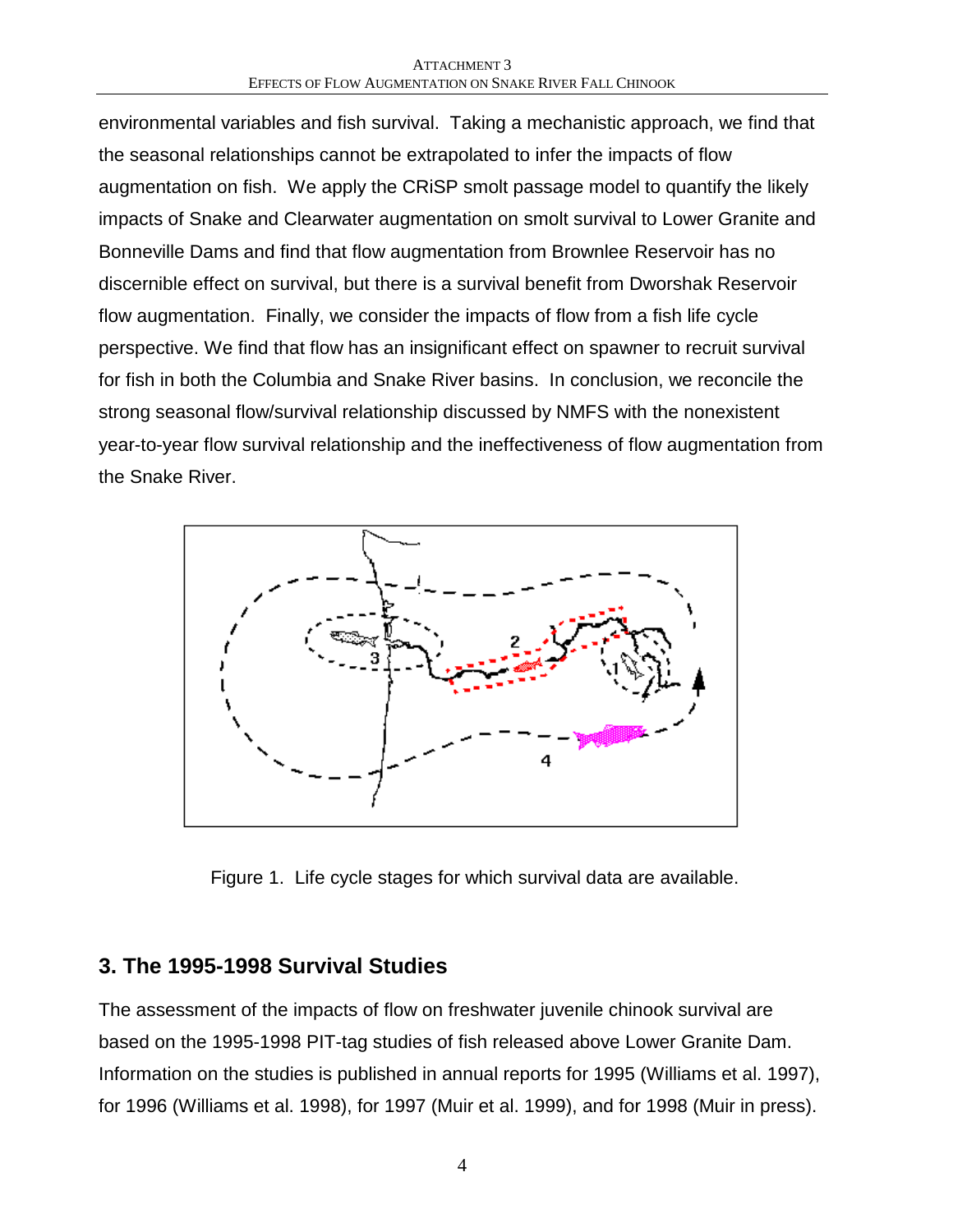In these studies, PIT-tagged cohorts of fall chinook from Lyons Ferry Hatchery were released at Pittsburg Landing, which is near the upstream end of the fall chinook habitat in the Snake River, at Billy Creek in the Snake River just upstream of the Snake/Clearwater River confluence, and at Big Canyon Creek in the Clearwater River watershed (Figure 2). The fish were detected at Lower Granite Dam. Sixty-two groups of hatchery fish were released over the four years. The reports show fall chinook survival and travel time correlations to indices of flow, temperature, and water clarity. $2$ The indices were defined as average values of the environmental variables between the release date and the passage of 5% of the group at Lower Granite Dam. These indices were selected to characterize the conditions experienced by most of the fish after release and before initiation of migration. The general belief is that the fish move quickly to the head of Lower Granite pool where they rear until they reach a size sufficient to begin the downstream migration. The indices based on 5% arrival are intended to characterize the time the fish are in their rearing habitat. The NMFS studies also determined the downstream survival and travel time to Lower Monumental Dam.

The analysis in the reports found that, within a season, fall chinook survival between release location and Lower Granite dam was correlated with flow, temperature and water clarity, but that travel time was not correlated with survival. As the season progresses, flow decreases, while temperature and water clarity increase. The reports also noted that survival decreases markedly with groups released later in the migration season and that the environmental variables (flow, temperature and water clarity) were all significantly correlated with each other, and exhibited seasonal trends. Between Lower Granite Dam and Lower Monumental Dam, survival was not correlated with environmental variables (Muir et al. 1999).

Muir et al. (1999) suggested that river flow, water temperature, and water clarity might affect survival estimates in a number of ways. Hypothesized causes for lower survival of fish migrating later in the season may include disorientation of migrants under lower

<u>.</u>

<sup>&</sup>lt;sup>2</sup>Water clarity is the inverse of turbidity that was used in the NMFS reports. Later in this paper, where NMFS data is used in regression analysis, its use of the term "turbidity" or "TURB" has been maintained, but the variable is actually water clarity.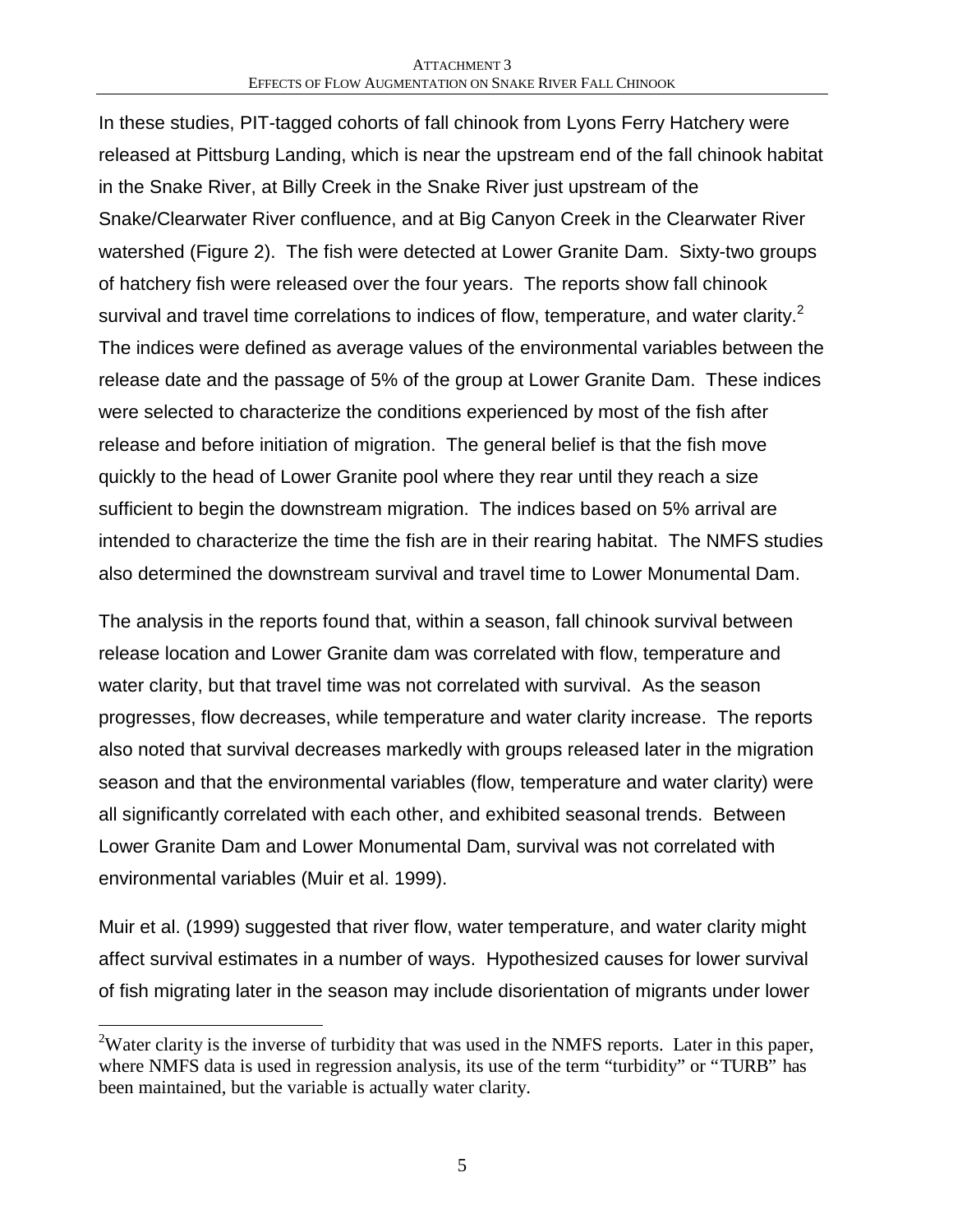flows, increased risk of predation and disease in the warmer waters, and increased water clarity later in the season, which makes the smolts more visible to predators.



Figure 2. Study area showing location of Lyons Ferry Hatchery and the Pittsburg Landing, Billy Creek, and Big Canyon Creek release sites for the fall chinook survival studies (from Muir et al. 1999).

### **3.1 Seasonal cycles: flow, water temperature, clarity, survival, and travel time**

Between the spring fry emergence and their arrival at Lower Granite Dam in the summer, the chinook are exposed to rapidly changing environmental conditions. During this time, the flows first increase due to the spring freshet and then decrease as the summer progresses. Water clarity follows the flow changes, decreasing as flow increases and then increasing over the summer as flow decreases. Temperature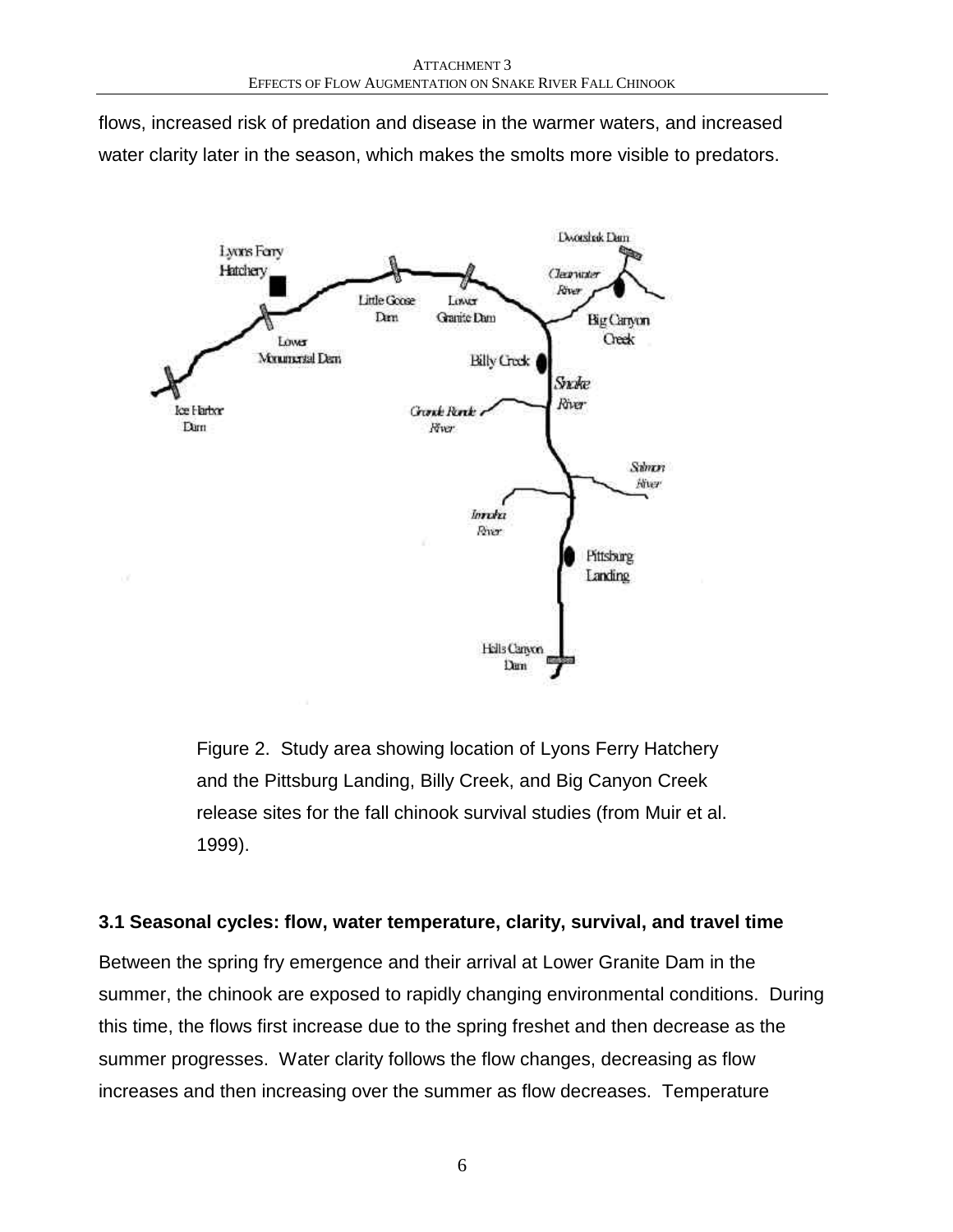continually increases from winter through summer. Typical examples of the seasonal pattern of flow and temperature are illustrated in Figure 3. As described in a number of studies, all of these processes are related and are coupled to seasonal weather patterns (Rondorf and Miller 1993; Muir et al. 1999).



Figure 3. Seasonal patterns of temperature and flow at Lower Granite Dam.

The survival of subyearling fall chinook also exhibits a seasonal pattern. In the PIT tag studies, the fish released earlier in the season had the highest survival, while the fish released latest in the season had the lowest survival. This is evident in regressions of survival vs. release (Rls) day for each year (Table 1). The relationships are linear and the slope and intercept are very similar between years giving a good correlation when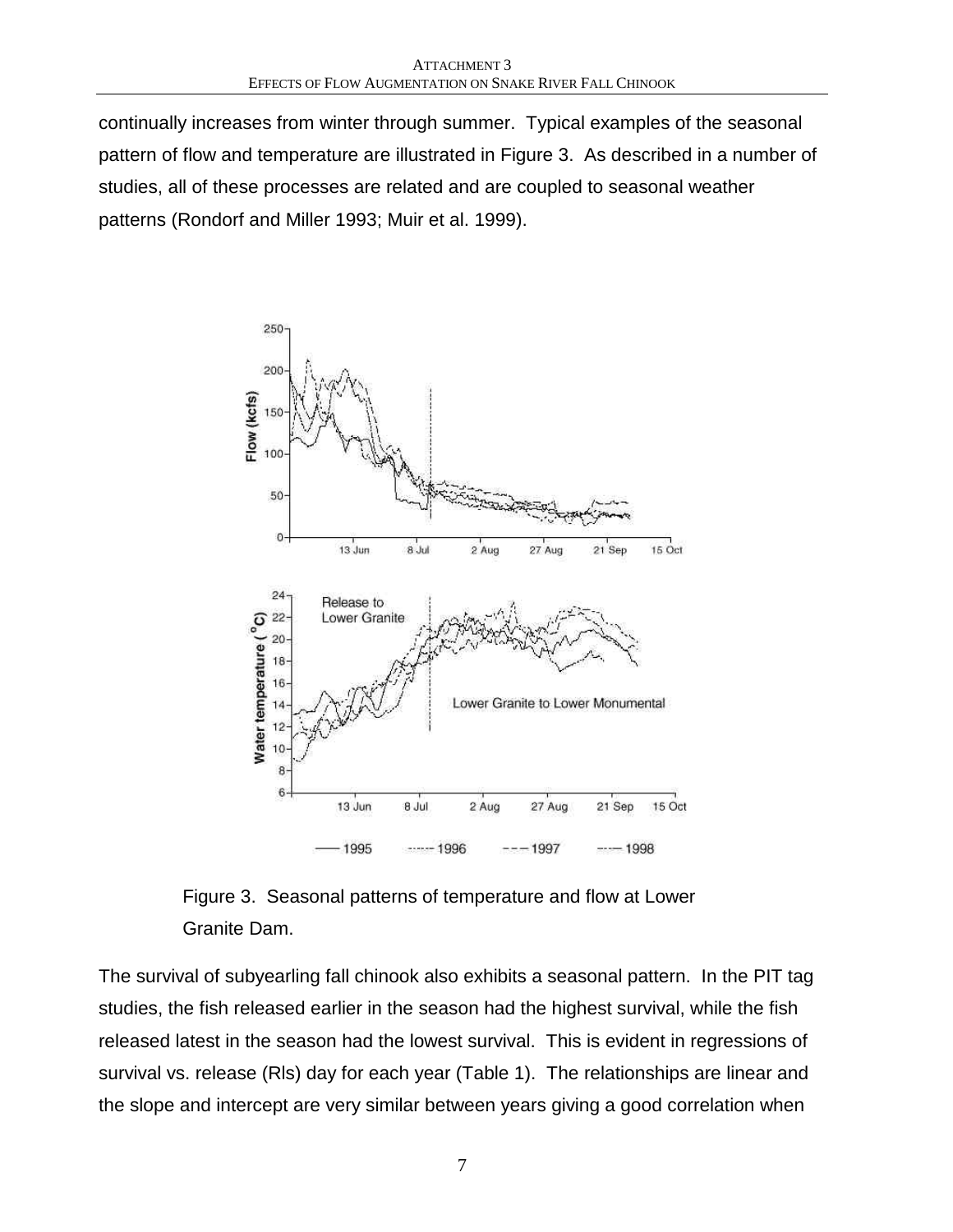the data are combined into a single regression (Figure 4). The outlier was 1995, which was the first year of the study with a limited range of release dates. Fish at Pittsburg Landing and Billy Creek were released over a 9-day period in 1995 while in the other years the release dates extended over a month.

|  | Table 1. Regressions of survival vs. release day (RIs), Survival = $a + b * R$ Is. |  |  |  |
|--|------------------------------------------------------------------------------------|--|--|--|
|  |                                                                                    |  |  |  |
|  |                                                                                    |  |  |  |

|               | 1995      | 1996      | 1997      | 1998      | <b>Total</b> |
|---------------|-----------|-----------|-----------|-----------|--------------|
| Intercept (a) | 1.8       | 3.29      | 2.74      | 2.37      | 2.69         |
| Slope (b)     | $-0.0078$ | $-0.0170$ | $-0.0137$ | $-0.0116$ | $-0.0134$    |
| r-squared     | 0.93      | 0.92      | 0.81      | 0.73      | 0.79         |



Figure 4. Survival from release to Lower Granite Dam exhibits a linear relationship with release day (Rls). Regression lines depict relationship in each year.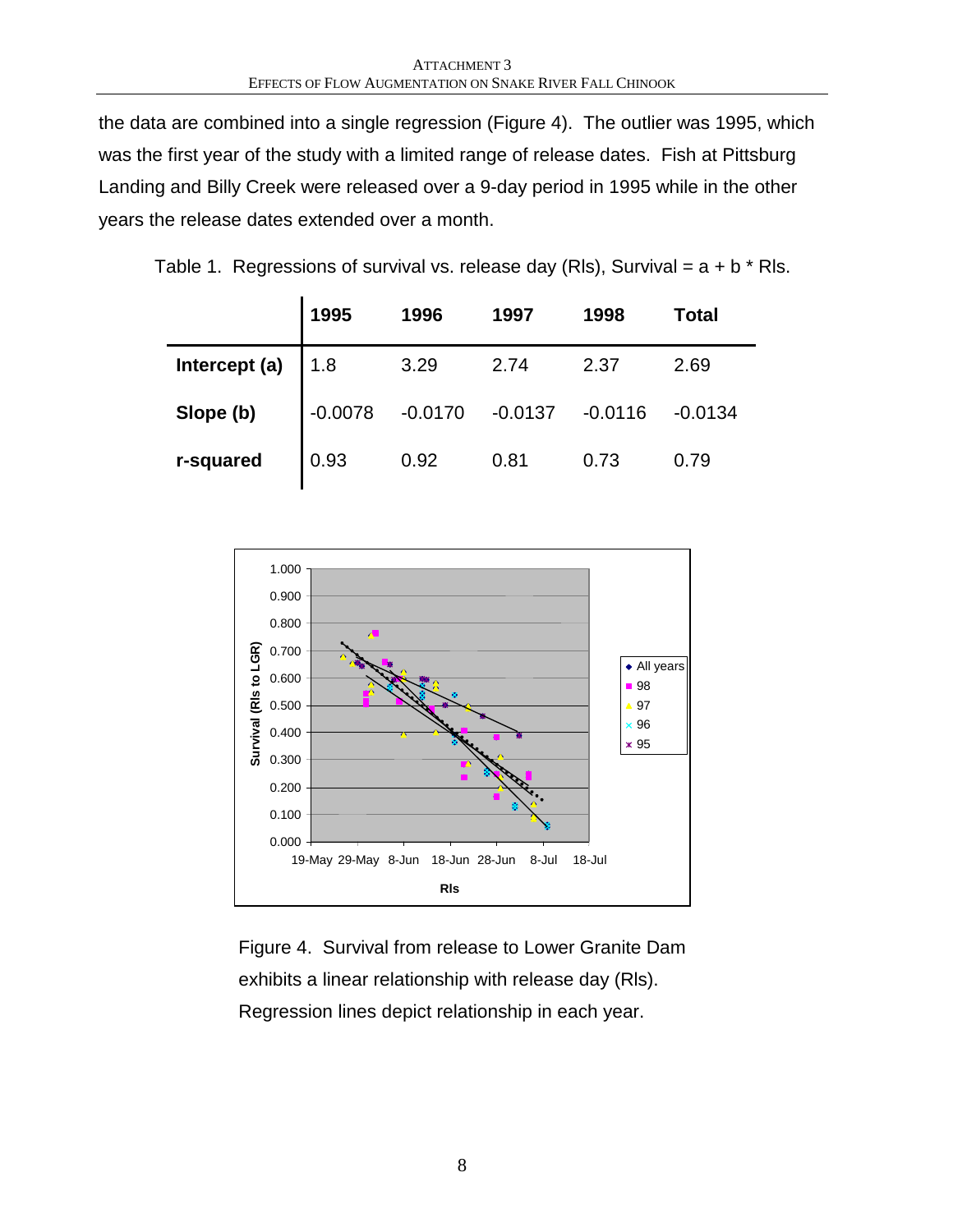Release day of the fish varied from late May through early July. Over this period of time flow, temperature and water clarity increased in linear fashion (Table 2). The salient point is that survival and all of the environmental variables were strongly correlated with release day.

> Table 2. Regressions of environmental variables against smolt release day.

|                      | 1995           | 1996                         | 1997    | 1998    | <b>Total</b> |  |  |
|----------------------|----------------|------------------------------|---------|---------|--------------|--|--|
| $Flow = a + b * Rls$ |                |                              |         |         |              |  |  |
| Intercept (a)        | 345 451        |                              | 690     | 287     | 473          |  |  |
| Slope (b)            |                | $-1.57 -2.16$                | $-3.38$ | $-1.20$ | $-2.24$      |  |  |
| r-squared            | 0.97           | 0.93                         | 0.96    | 0.98    | 0.62         |  |  |
|                      |                | Temperature = $a + b * R$ ls |         |         |              |  |  |
| Intercept (a)        |                | $-8.93 - 8.97$               | $-9.05$ | $-7.11$ | $-6.81$      |  |  |
| Slope (b)            | 0.159          | 0.151                        | 0.151   | 0.148   | 0.142        |  |  |
| r-squared            | 0.95           | 0.93                         | 0.98    | 0.94    | 0.82         |  |  |
|                      |                | Clarity = $a + b * R$ ls     |         |         |              |  |  |
| Intercept (a)        | $-5.2$ $-11.6$ |                              | $-7.8$  | $-1.8$  | $-6.0$       |  |  |
| Slope (b)            | 0.054          | 0.087                        | 0.058   | 0.029   | 0.053        |  |  |
| r-squared            | 0.97           | 0.96                         | 0.86    | 0.95    | 0.45         |  |  |

The strong linearity of survival and environmental variables with release date insures a strong linearity of each of the environmental variables with survival. As discussed below in the multiple regression analysis, the correlation between these variables does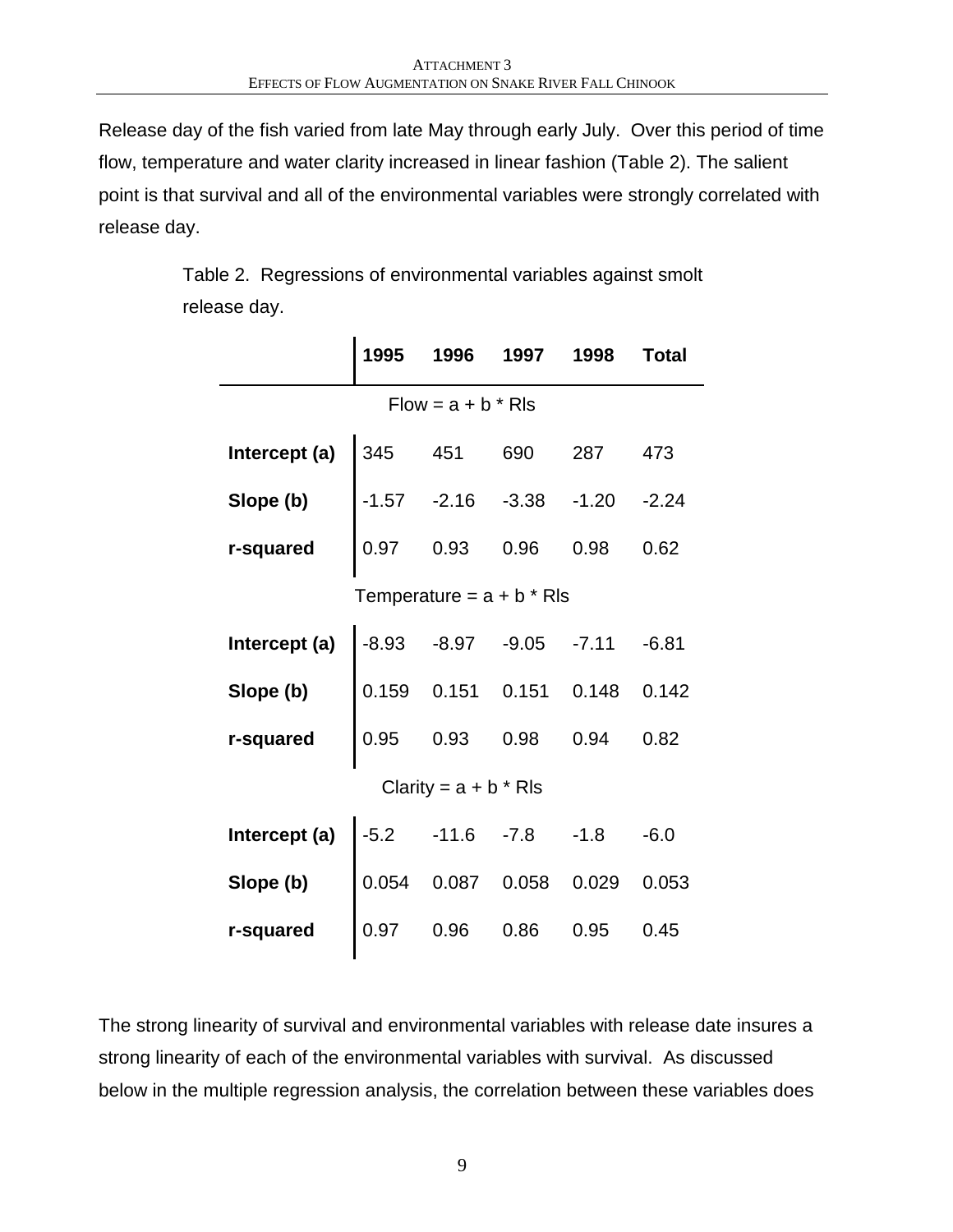not imply that the survival can be attributed simply to changes in flow or any other single variable. The relationships between the environmental variables and survival are not as strong as the relationship between survival and release day. (The relationships with release day exhibit r-squares greater than or equal to the relationships with environmental variables, see Tables 1 and 3). The seasonal relationship between survival and the environmental variables was different for each year, shifting both the slope and the intercept (Figures 5, 6, 7). In contrast, the relationship between release date and survival was remarkably consistent from year-to-year (Figure 4).

|               | 1995     | 1996                      | 1997                               | 1998     | <b>Total</b> |  |  |  |  |
|---------------|----------|---------------------------|------------------------------------|----------|--------------|--|--|--|--|
|               |          | Survival = $a + b *$ Flow |                                    |          |              |  |  |  |  |
| Intercept (a) | 0.15     | $-0.20$                   | $-0.03$                            | $-0.39$  | 0.08         |  |  |  |  |
| Slope (b)     | 0.0047   | 0.0071                    | 0.0038                             | 0.0095   | 0.0037       |  |  |  |  |
| r-squared     | 0.86     | 0.81                      | 0.74                               | 0.71     | 0.48         |  |  |  |  |
|               |          |                           | Survival = $a + b$ * Temperature   |          |              |  |  |  |  |
| Intercept (a) | 1.34     | 2.25                      | 1.84                               | 1.76     | 1.72         |  |  |  |  |
| Slope (b)     | $-0.045$ | $-0.110$                  | $-0.087$                           | $-0.752$ | $-0.076$     |  |  |  |  |
| r-squared     | 0.84     | 0.92                      | 0.74                               | 0.72     | 0.61         |  |  |  |  |
|               |          |                           | Survival = $a + b * Water$ Clarity |          |              |  |  |  |  |
| Intercept (a) | 1.06     | 1.00                      | 0.87                               | 1.56     | 0.762        |  |  |  |  |
| Slope (b)     | $-0.137$ | $-0.18$                   | $-0.21$                            | $-0.37$  | $-0.11$      |  |  |  |  |
| r-squared     | 0.86     | 0.90                      | 0.79                               | 0.65     | 0.35         |  |  |  |  |

Table 3. Regressions of survival against environmental variables.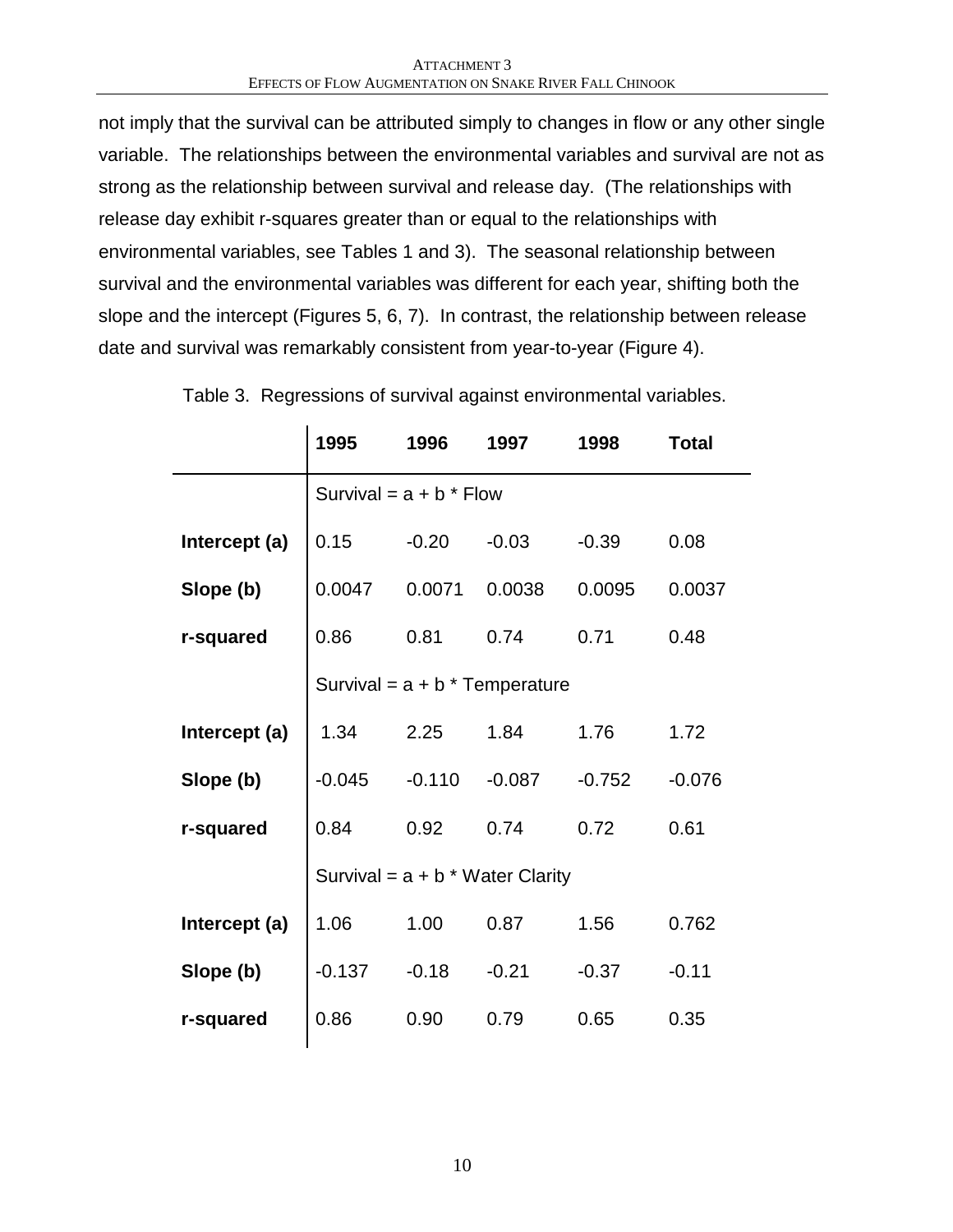ATTACHMENT 3 EFFECTS OF FLOW AUGMENTATION ON SNAKE RIVER FALL CHINOOK



Figure 5. Relationship of survival to Lower Granite Dam and flow. Dashed line is the average regression over all years.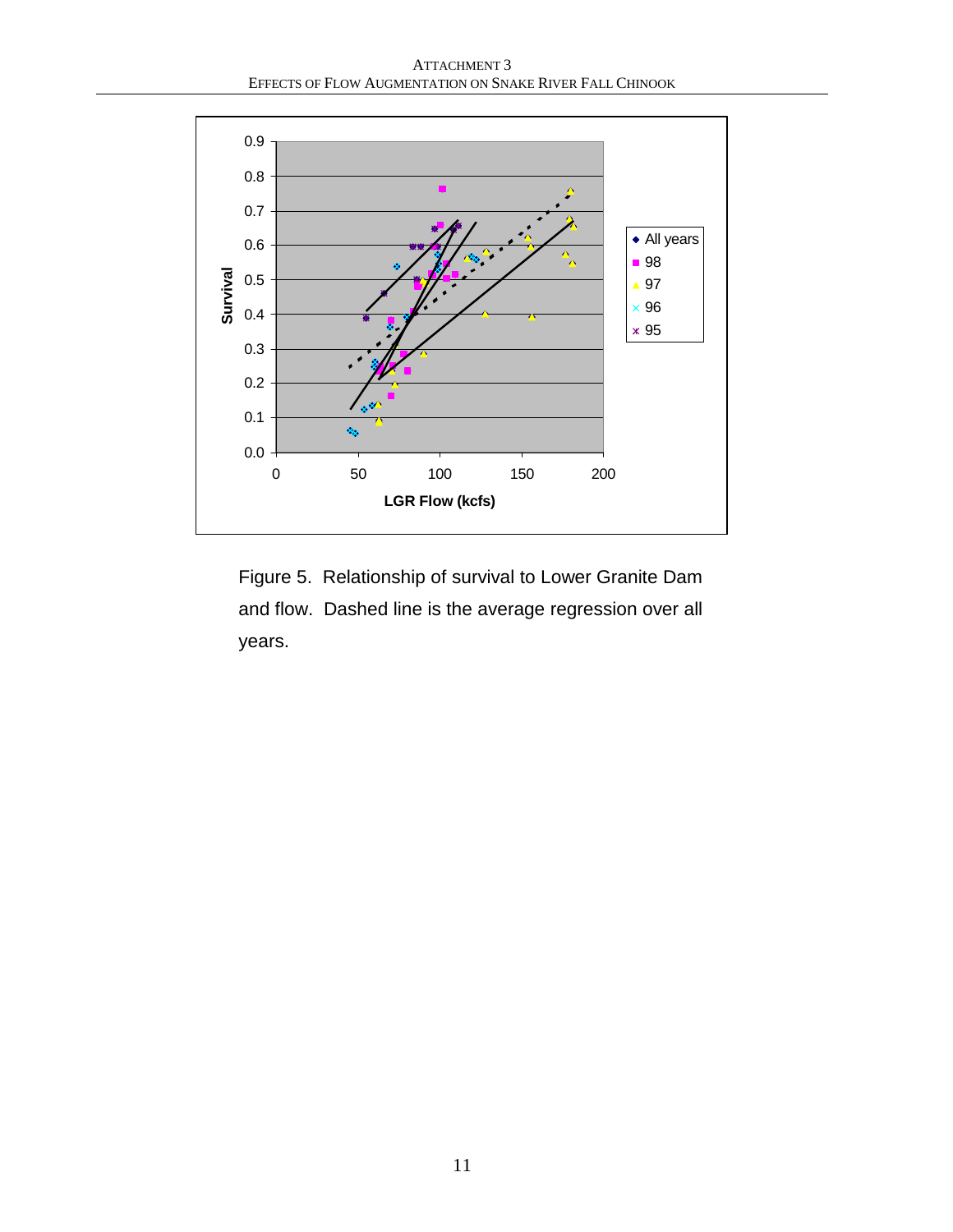ATTACHMENT 3 EFFECTS OF FLOW AUGMENTATION ON SNAKE RIVER FALL CHINOOK



Figure 6. Survival vs. temperature for release to Lower Granite Dam. Dashed line is the average regression for all years.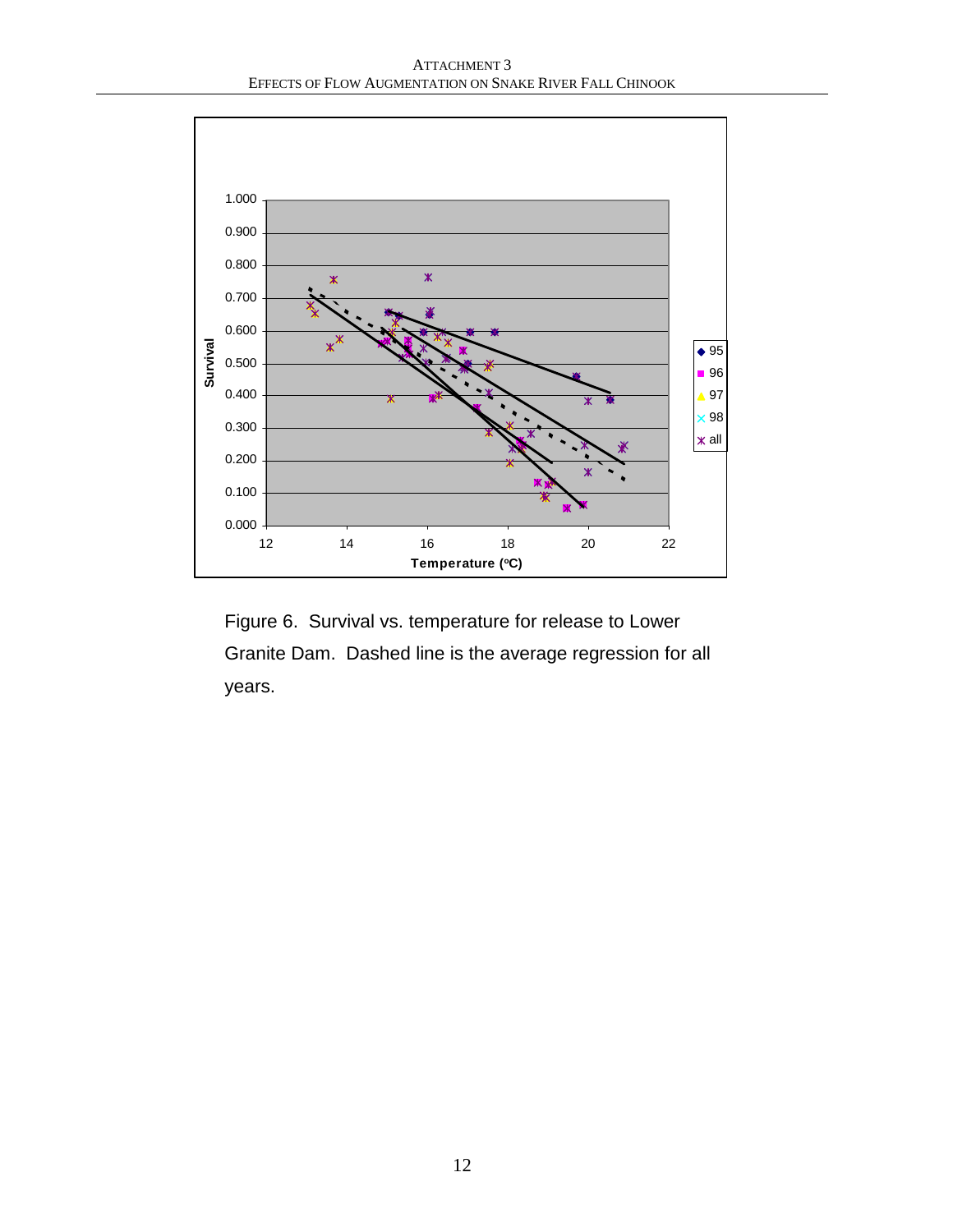

Figure 7. Survival vs. clarity for release to Lower Granite Dam. Dashed line is the average regression for all years.

These regressions suggest that there is no straightforward association between seasonal change in survival and any single environmental variable. Specifically, linear correlations of survival with seasonal flow cannot be directly extrapolated to impacts of flow augmentation on survival. The impacts of seasonally averaged flow are addressed in Section 3.2. The interactions of survival over season with a multiple regression technique are explored in Section 4 where a formal analysis is applied to determine which variables are most statistically significant in explaining survival. However, the statistical evaluation does not consider the mechanisms through which environmental variables act on smolt survival. The mechanistic or ecological processes are considered further in Section 7.

13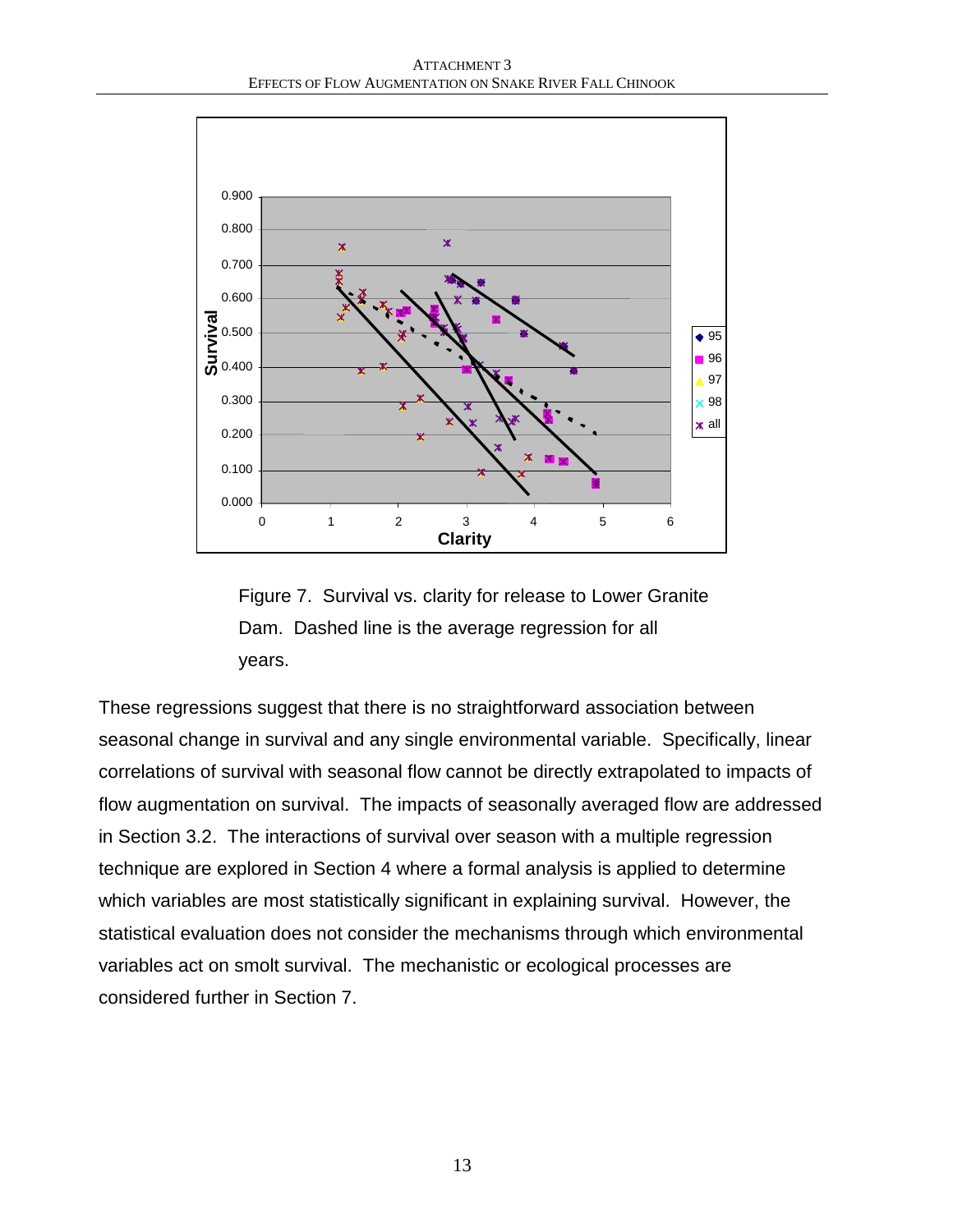### **3.2. Hydrosystem survival and environmental factors**

The fall chinook release studies from 1995, 1996 and 1997 indicate that survival between Lower Granite Dam and Lower Monumental Dam had no consistent year-toyear relationship with environmental conditions (Muir et al. 1999).

### **3.3 Migration and environmental factors**

In this section, we consider how flow and temperature are related to fish migration properties including the rate of fish migration, travel time from release to Lower Granite Dam and arrival date at Lower Granite Dam. Studies by Connor, Berge and Miller (1993, 1994) considered the rate of migration between release of tagged cohorts and their arrival at Lower Granite Dam. Using a multiple linear regression, they suggested that flow was a dominant factor in determining the migration rate of juvenile fall chinook. However, the PIT-tag studies in 1995-1998 did not support a well-defined relationship between migration rate or travel time and environmental variables. The lack of a relationship is illustrated in Figure 8 and Table 4, which shows the travel time vs. flow for the 1995-1998 studies. The relationship is poor within a year, and the slope and intercept of the flow travel time relationship is highly variable between years. Only in the high flow year of 1997 was there a suggestion that increased flow decreased smolt travel time. In other years, flow exhibits little correlation with travel time; from this we conclude that flow is not related to the travel time of the smolts to Lower Granite Dam. The regressions in Tables 9a and 9b also illustrate that travel time is not correlated with temperature or water clarity.

|               | 1995     | 1996  | 1997     | 1998  | Total    |
|---------------|----------|-------|----------|-------|----------|
| Intercept (a) | 67       | 48    | 56       | 37    | 55       |
| Slope (b)     | $-0.116$ | 0.010 | $-0.136$ | 0.009 | $-0.118$ |
| r-squared     | 0.25     | 0.004 | 0.59     | 0.003 | 0.21     |

Table 4. Regressions of travel time vs. flow. Travel time  $= a + b *$  Flow.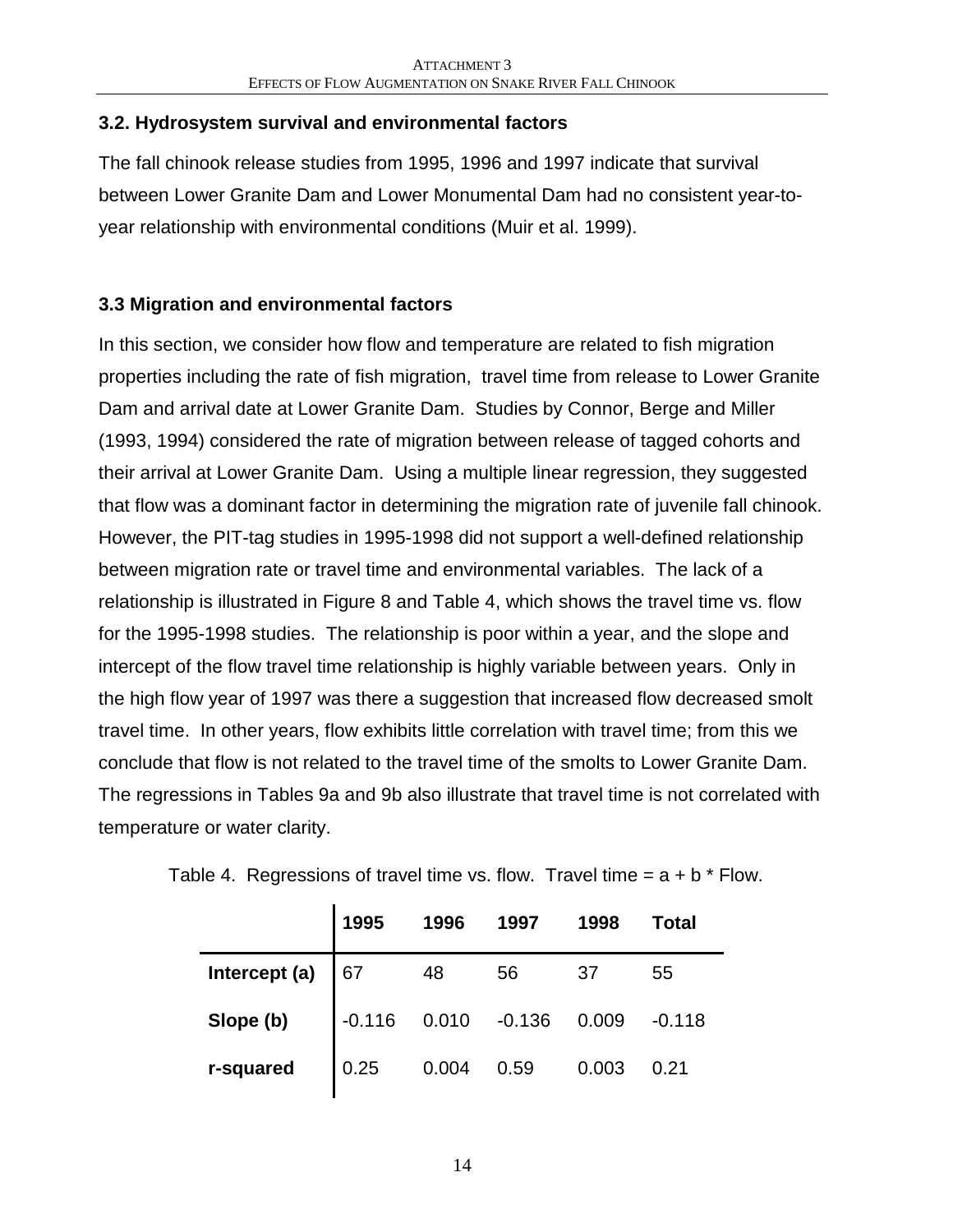

Figure 8. Regressions of flow to travel time of smolts to Lower Granite Dam for each year and for all years (dashed line).

A second measure of smolt migration is the arrival time at Lower Granite Dam. This is a different measure from travel time or migration rate because it involves the date of release in addition to the rate of migration. The arrival time of wild fall chinook smolts to Lower Granite Dam is related to temperature (Peters et al. 1999), the belief being that fish do not begin active migration until they have reached a certain size and they reach the size faster at higher temperatures. Zabel (1999) determined that the arrival time at Lower Granite Dam is linearly related to mean temperature in the first 180 days of the year. The choice of dates over which temperature was averaged was not sensitive to characterizing the temperature- arrival time relationship (Figure 9).

15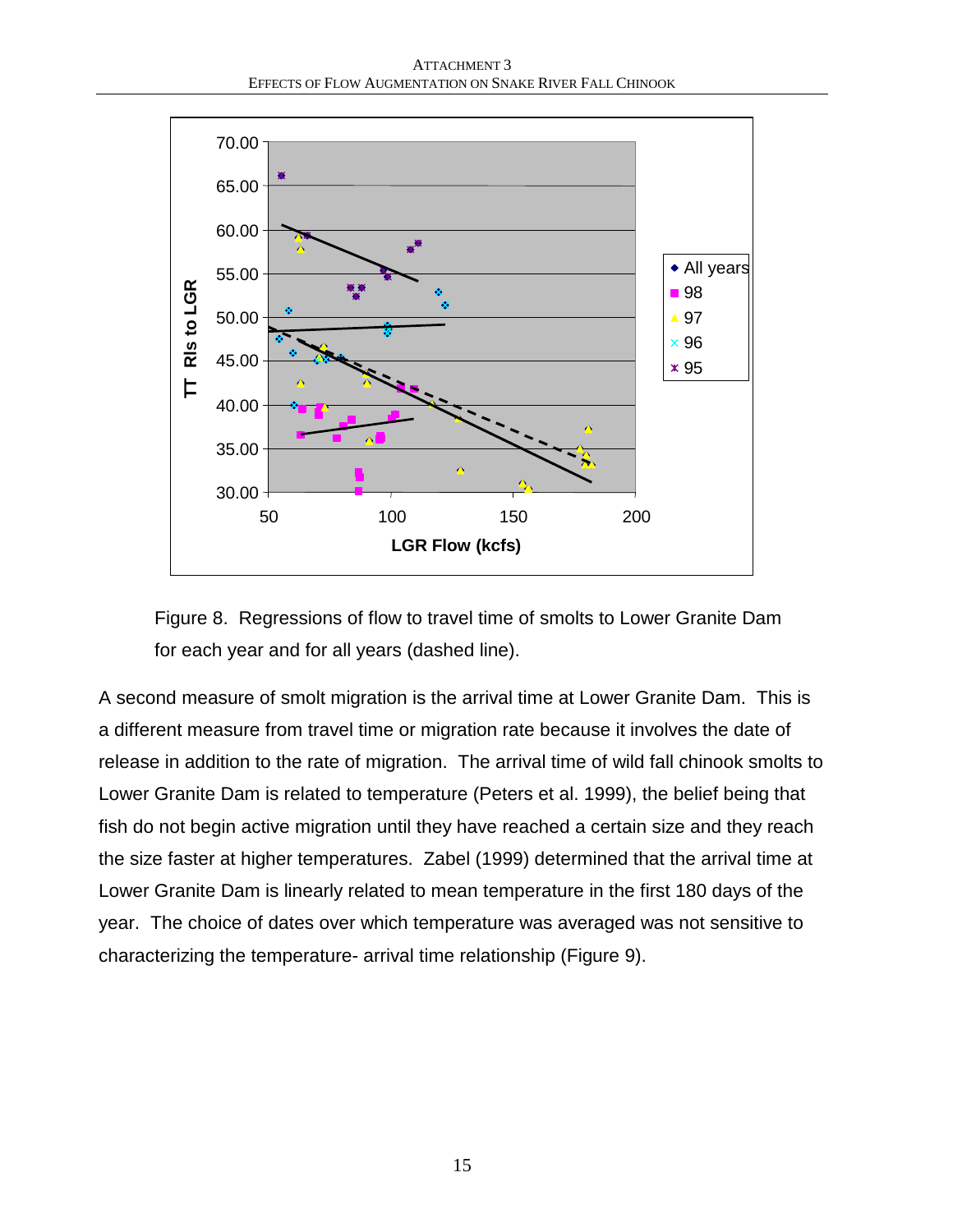

Figure 9. Median passage day of year vs. mean temperature for the years 1992-1997 (from Zabel 1999).

To identify if flow relates to fall chinook arrival timing at Lower Granite Dam, the arrival distribution of Snake River fall chinook was regressed against the average flow in June and July at Lower Granite Dam. Arrival distributions of wild fall chinook were obtained from the Columbia Basin Research — In Season Forecasts webpage at www.cbr.washington.edu/crisprt/index.html. This was supplemented with information from Townsend, Skalski and Yasuda (1996). Flows were obtained from DART www.cbr.washington.edu/dart. The data are given in Table 5 and a regression of arrival date against average flow is shown in Figure 10. The r-squared value is 0.01 and the slope of flow to arrival date is essentially flat. Thus, the results are not sensitive to the selection of dates over which the average flow is defined. This analysis indicates that there is no relationship between average seasonal flow and arrival date.

16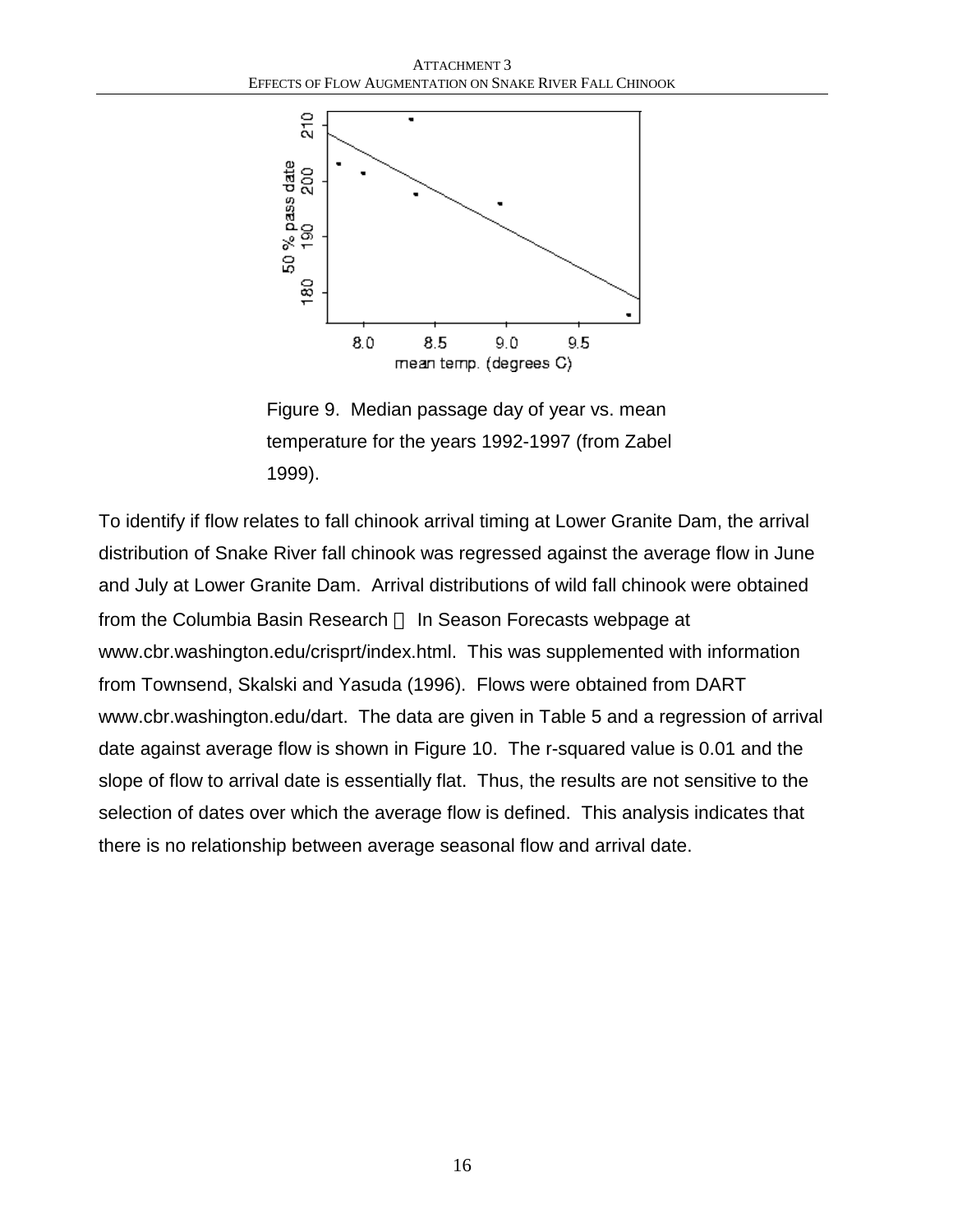| Year | 5%    | 10%   | 50%   | 90%   | 95%   | flow |
|------|-------|-------|-------|-------|-------|------|
| 1985 |       |       | 07/04 |       |       | 49   |
| 1986 |       |       | 06/29 |       |       | 71   |
| 1991 |       |       | 07/17 |       |       | 55   |
| 1992 |       |       | 06/24 |       |       | 27   |
| 1993 | 06/26 | 07/01 | 07/27 | 09/02 | 10/25 | 76   |
| 1994 | 06/23 | 06/30 | 07/17 | 09/03 | 11/01 | 39   |
| 1995 | 06/20 | 06/22 | 07/23 | 09/18 | 10/26 | 88   |
| 1996 | 06/01 | 06/06 | 07/12 | 08/21 | 10/31 | 98   |
| 1997 | 06/09 | 06/13 | 07/07 | 08/14 | 10/13 | 118  |
| 1998 | 06/09 | 06/21 | 07/09 | 08/10 | 10/19 | 92   |
| 1999 | 06/08 | 06/11 | 06/29 | 08/20 | 10/16 | 98   |

Table 5. Wild Subyearling Chinook -- Snake River outmigration timing characteristics and flows (kcfs) at Lower Granite Dam.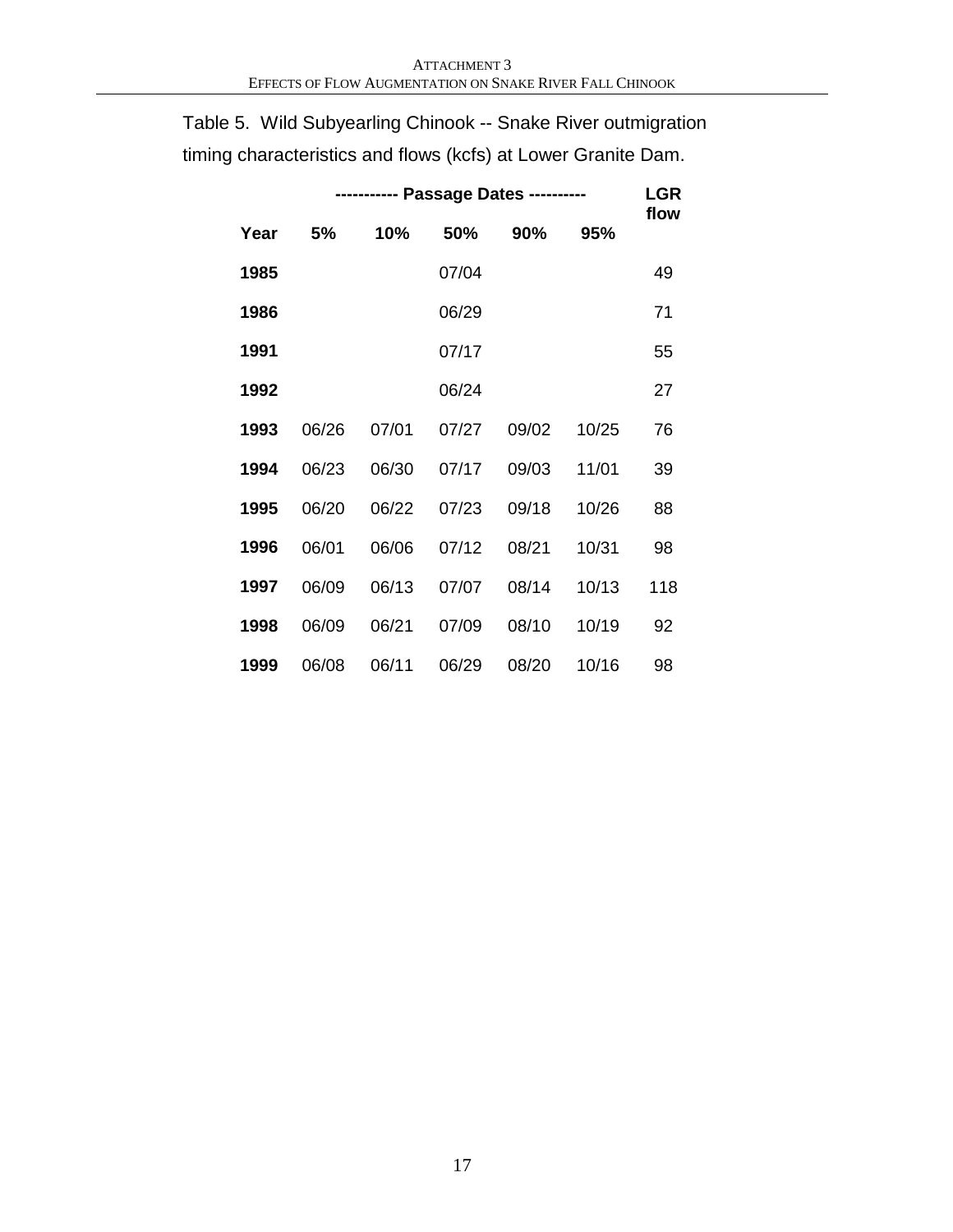

Figure 10. Relationship between Lower Granite Dam June-July average flow and wild fall chinook Lower Granite Dam arrival date.

### **3.4 Yearly averaged flow survival relationship**

Although seasonal variations in survival are evident, a strong seasonal survival relationship with environmental variables does not imply that year-to-year differences in total flow over the outmigration equate to strong year-to-year differences in the survival of the outmigrating population. To explore this, we characterize the yearly average flow survival of juvenile fall chinook in two ways. First, a simple unweighted average of survivals and flows for each year in the 1995-1998 studies was calculated. Second, the individual releases in each year were weighted by the fraction of the total fall chinook outmigration passing Lower Granite Dam at the same time as the average arrival time for each release group. With the available data, we can only define a yearly flow survival relationship based on four data points (Table 6). In particular, in the high flow year 1997, the average survival was no greater than the average survival from the normal flow years of 1995, 1996 and 1998 (Figure 11). This result stands in contrast to the NMFS draft White Paper claim that flow augmentation benefits fish even at high flows: NMFS states, "Benefits of additional flow continue at flows well above those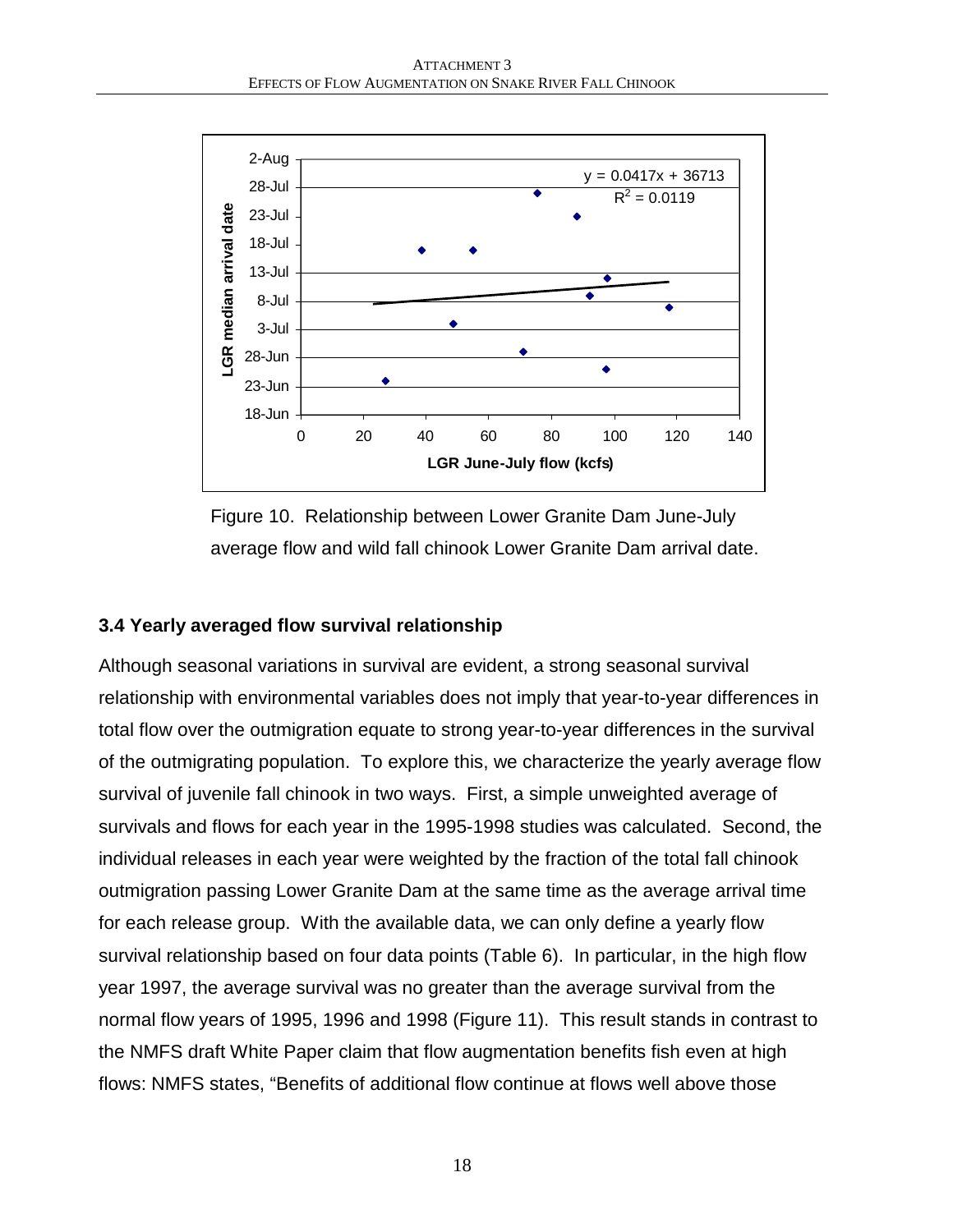recently observed during a wetter than average hydrologic condition which included the use of stored water to augment flows (NMFS 1999)." The yearly flow survival relationship is not only statistically insignificant, the data indicates that the effect is minuscule. Using the regression in Table 6, a 10 kcfs increase to an 80 kcfs flow would increase survival to Lower Granite Dam from 50% to 50.4%. Our analysis also indicates that yearly average temperature and water clarity exhibits no relationship with yearly average fall chinook survival.

> Table 6. Flow survival regression  $S = a + b *$  Flow for seasonal data average by unweighted and weighted by smolt passage index.  $\Delta S =$  $(S_{80}-S_{70})/S_{80}$  is a relative increase in survival with a 10 kcfs increase in flow where  $S_{80}$  and  $S_{70}$  are survivals at 80 and 70 kcfs Lower Granite Dam flows.

| <b>Type</b>       | a    | b      | $R^2$ | $\overline{\text{DS}}$ |
|-------------------|------|--------|-------|------------------------|
| <b>Unweighted</b> | 0.39 | 0.0006 | 0.014 | 0.013                  |
| Weighted          | 0.45 | 0.005  | 0.048 | 0.010                  |



Figure 11. Lower Granite Dam yearly average

flow against survival. 1997 flow is at145 kcfs.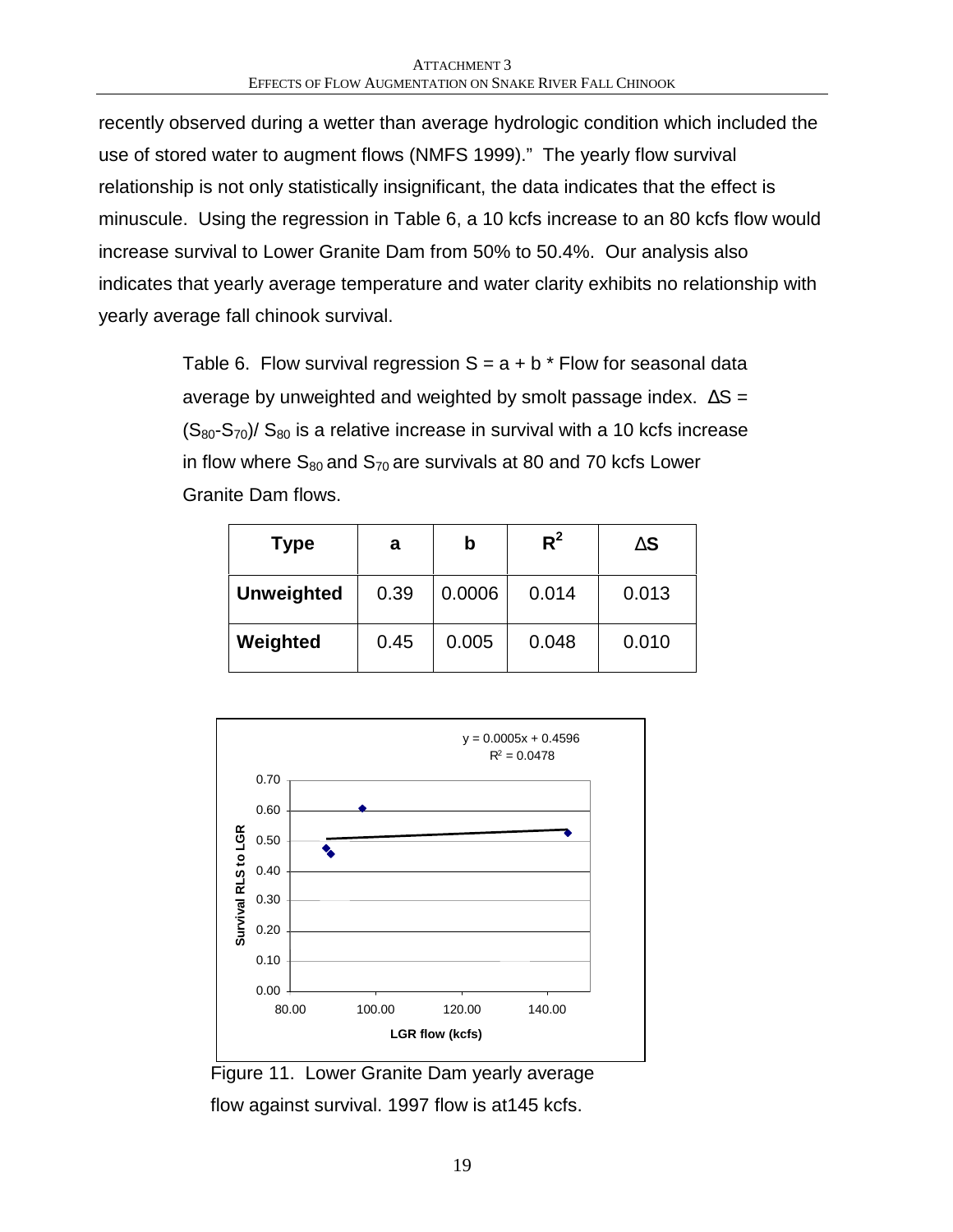### **3.5 Conclusions from the fall chinook survival studies**

Smolt survival to Lower Granite Dam, water temperature, water clarity, and flow exhibit statistically significant linear correlations with smolt release date. Statistically significant correlations between survival and the environmental variables were also found but those relationships were not as significant as the correlation between survival and release date.

Smolt survival and travel time from Lower Granite Dam to Lower Monumental Dam exhibited no consistent year-to-year relationship with flow or other environmental parameters.

Arrival timing of smolts at Lower Granite Dam was related to temperature. Arrival timing had no relationship with flow.

While flow and survival to Lower Granite Dam were related within the year, no relationship exists between years for average flow and survival.

# **4. Multiple Regressions with PIT-tag Data**

### **4.1 Separating environmental effects**

Statistically determining how passage survival relates to environmental variables is essentially impossible because the environmental variables (migration timing, temperature, water clarity, flow, and smolt travel time) are highly correlated with one another. The usual method of determining the statistical effect of each of the environmental variables is to place them in a linear regression as predictor variables (predictors), using survival as the response variable. In the best case, the predictors will not be related to one another, so that each supplies a statistically unique contribution to the regression; this yields useful information about the statistical effect of each predictor on survival. Frequently, however, when analyzing environmental data, the predictors are related in such a way that multiple linear regression results are nonsensical. This is the curse of *collinearity* that often plagues nonexperimental data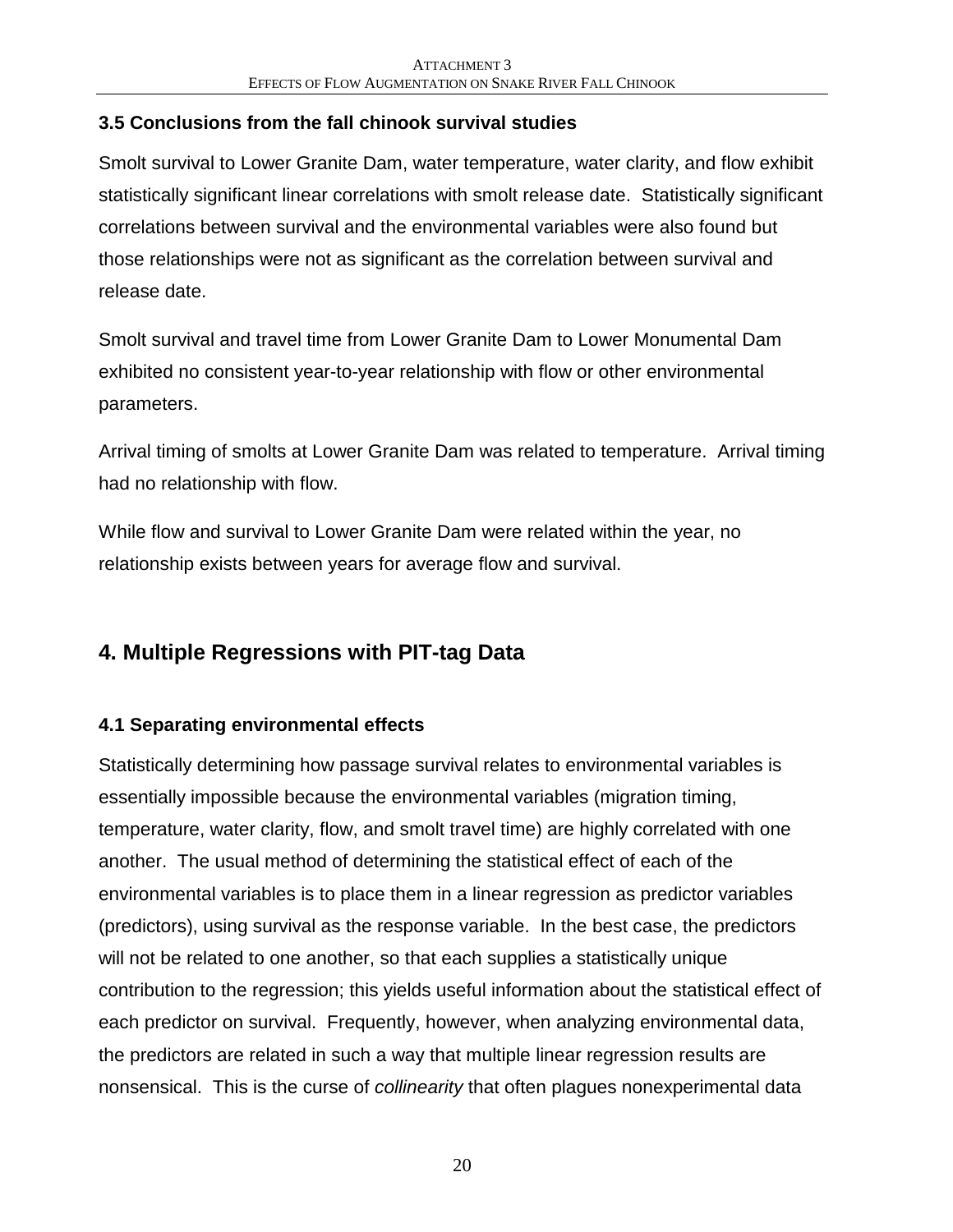analysis (Belsley 1991). Collinearity occurs because, *statistically*, the set of predictors contains redundant information. As a result, the model is unable to separate out the unique contribution of each predictor to changes in survival. In other words, the effects are confounded. In a laboratory setting, investigators solve the problem of confounded variables by manipulating the different predictors; usually by varying one predictor while holding the others constant. However, with respect to Snake River flows, it is not feasible to manipulate the temperature, flow, or water clarity regimes in such a way that they are unrelated over time. Flow naturally decreases through the summer coincident with increasing temperatures and increasing water clarity. These natural relationships are difficult (perhaps impossible) to substantially alter by manipulation of the hydrosystem.

### **4.2 Collinearity**

Can collinearity really be detected in multiple regressions of passage survival against the predictors migration timing, temperature, water clarity, flow, and smolt travel time? Absolutely. The telltale signs of collinearity are: high standard errors of the regression coefficients (poor precision) and nonsensical or overly sensitive parameter estimates. To illustrate this, consider the regression of passage survival against flow:

$$
survival_i = BO_{year} + B1_{year} * Flow_i + \varepsilon_i
$$

where  $BO_{\text{year}}$  and  $B1_{\text{year}}$  are year-specific regression coefficients, allowing a different intercept and slope for each individual year (1995-1998), and  $\varepsilon_i$  is a normal error term to account for the unexplained variations in survival and the real errors in measurements of survival and flow. In Table 7, a single regression, the estimates of the slopes of the flow-survival relationship are precise (much smaller than the estimated effect of flow on survival) and the slope for each year is statistically significant at the 0.05 level (denoted by \*). However, when temperature is added to the regression, the flow coefficients become nonsignificant and their standard errors are large (Table 8). This classic case of collinearity occurs because flow and temperature are highly correlated in each year of study (Tables 9a and 9b). The *least* correspondence between flow and temperature

21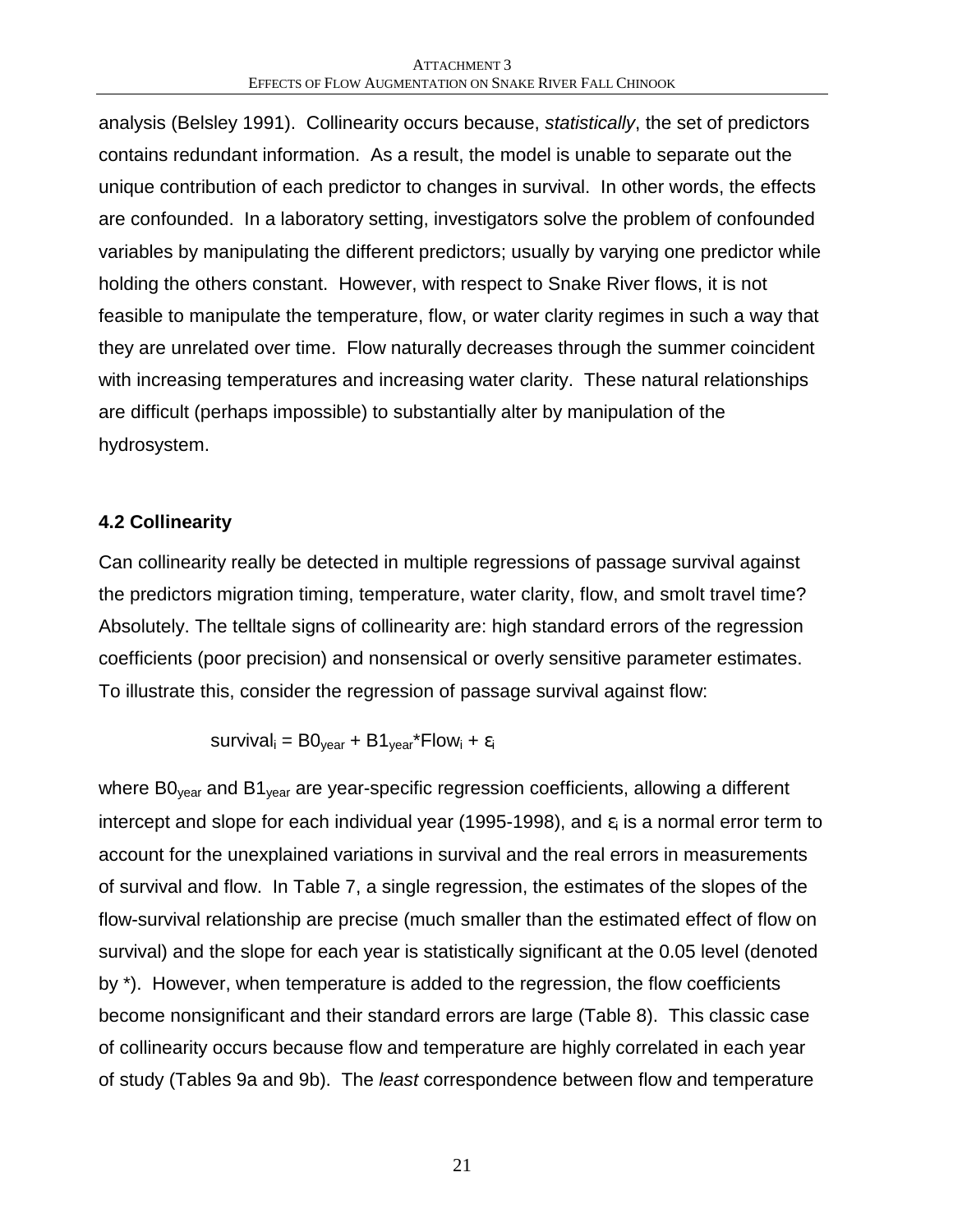is seen in 1996 when the correlation is  $r = -0.965$ , close to the perfect (negative) correspondence  $(r = -1)$ . In each year of study, decreases in flow over the season coincide with increases in temperature. (This does not mean that increasing flow through augmentation, however, will decrease temperature. The effects of augmentation on temperature are discussed below.) Tables 9a and 9b demonstrate that, due to the high correspondence between all of the predictors, collinearity will be a problem regardless of what subset of predictors is chosen. The effects of how migration timing, temperature, water clarity, flow, and smolt travel time relate to survival are impossible to ascertain through multiple regressions. In particular, multiple linear regressions cannot be used to infer the impacts of flow over the migration season.

> Table 7. Regressions of passage survival against predictor variables. \* indicates significance at the  $\alpha$  = 0.05 level.

| Flow $(S = Year + Year \times Flow + epsilon)$ |         |            |         |        |  |  |
|------------------------------------------------|---------|------------|---------|--------|--|--|
| Parameter                                      | Value   | Std. Error | t value |        |  |  |
| YEAR95                                         | 0.15    | 0.158      | 0.93    |        |  |  |
| YEAR96                                         | $-0.20$ | 0.081      | $-2.47$ | ∗      |  |  |
| YEAR97                                         | $-0.03$ | 0.058      | $-0.48$ |        |  |  |
| YEAR98                                         | $-0.39$ | 0.132      | $-2.93$ | ∗      |  |  |
| YEAR95Flow                                     | 0.00    | 0.002      | 2.69    | $\ast$ |  |  |
| YEAR96Flow                                     | 0.01    | 0.001      | 7.15    | $\ast$ |  |  |
| YEAR97Flow                                     | 0.00    | 0.000      | 8.44    | $\ast$ |  |  |
| YEAR98Flow                                     | 0.01    | 0.001      | 6.31    | $\ast$ |  |  |

# **Temperature (S = Year + Year×Temp + epsilon)**

|            | Value   | Std. Error | t value |        |
|------------|---------|------------|---------|--------|
| YEAR95     | 1.34    | 0.273      | 4.90    | ∗      |
| YEAR96     | 2.25    | 0.232      | 9.69    | ∗      |
| YEAR97     | 1.85    | 0.156      | 11.81   | $\ast$ |
| YEAR98     | 1.76    | 0.195      | 9.02    | $\ast$ |
| YEAR95Temp | $-0.05$ | 0.016      | $-2.85$ | $\ast$ |
| YEAR96Temp | $-0.11$ | 0.013      | $-8.20$ | $\ast$ |
| YEAR97Temp | $-0.09$ | 0.010      | $-9.10$ | ∗      |
| YEAR98Temp | $-0.08$ | 0.011      | $-6.82$ | $\ast$ |
|            |         |            |         |        |

Table 7 continued on next page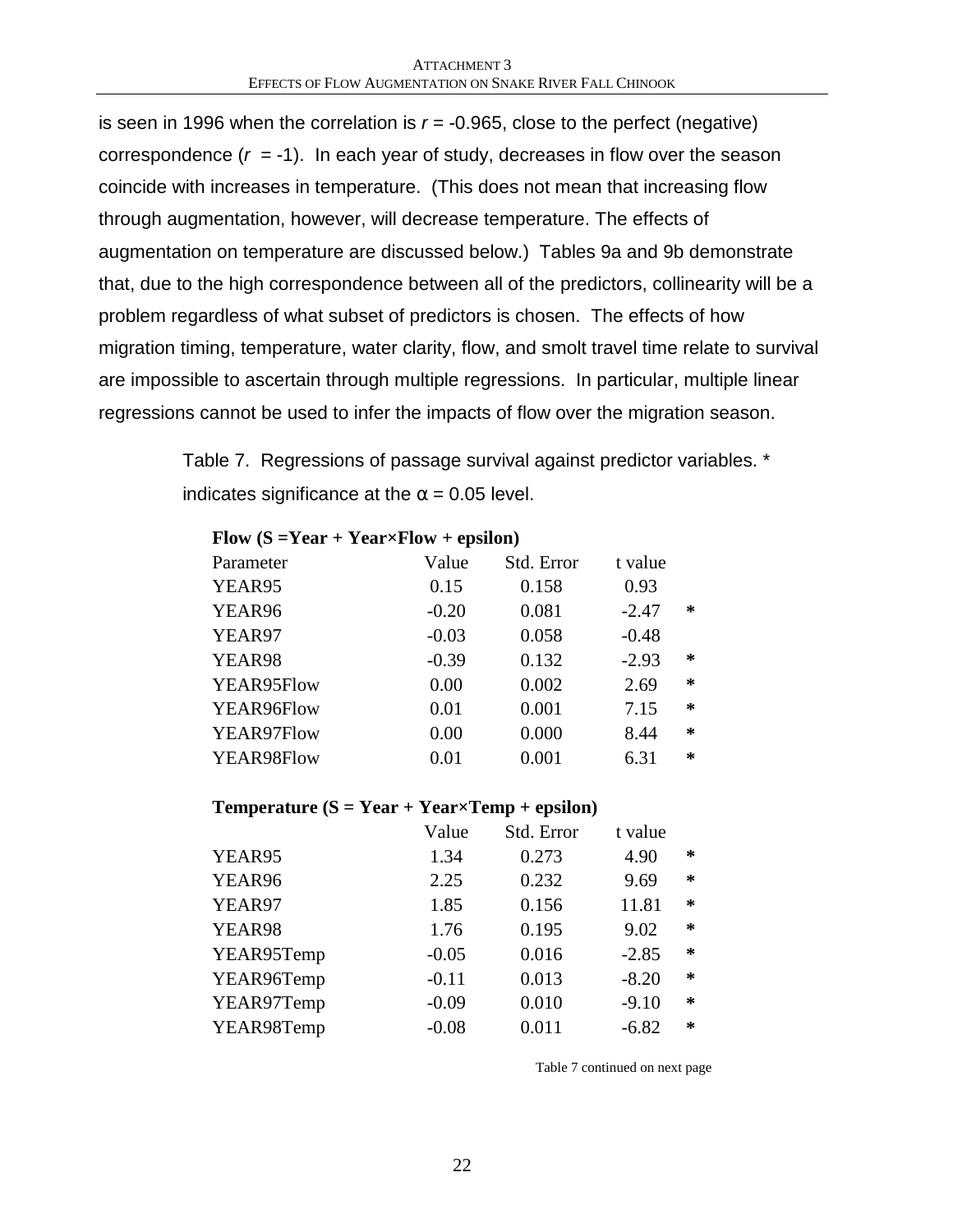### **Turbidity (S = Year + Year×Turb + epsilon)**

|            | Value   | Std. Error | t value |   |
|------------|---------|------------|---------|---|
| YEAR95     | 1.06    | 0.175      | 6.04    | ∗ |
| YEAR96     | 1.01    | 0.085      | 11.87   | ∗ |
| YEAR97     | 0.87    | 0.051      | 17.16   | ∗ |
| YEAR98     | 1.56    | 0.175      | 8.90    | ∗ |
| YEAR95Turb | $-0.14$ | 0.048      | $-2.86$ | ∗ |
| YEAR96Turb | $-0.19$ | 0.024      | $-8.01$ | ∗ |
| YEAR97Turb | $-0.22$ | 0.023      | $-9.27$ | ∗ |
| YEAR98Turb | $-0.37$ | 0.057      | $-6.46$ | ∗ |

### **Travel time (S = Year + Year×TT + epsilon)**

| Value   | Std. Error | t value |   |
|---------|------------|---------|---|
| 1.26    | 0.749      | 1.68    |   |
| 0.84    | 0.490      | 1.72    |   |
| 1.20    | 0.179      | 6.68    | ∗ |
| 0.53    | 0.426      | 1.24    |   |
| $-0.01$ | 0.013      | $-0.93$ |   |
| $-0.01$ | 0.010      | $-1.00$ |   |
| $-0.02$ | 0.004      | $-4.35$ | ∗ |
| 0.00    | 0.011      | $-0.22$ |   |
|         |            |         |   |

### **Release Day ( S = Year + Year×Rls + epsilon)**

|        | Value | Std. Error | t value |   |
|--------|-------|------------|---------|---|
| YEAR95 | 1.84  | 0.390      | 4.71    | ∗ |
| YEAR96 | 3.29  | 0.329      | 10.02   | ∗ |
| YEAR97 | 2.74  | 0.224      | 12.24   | ∗ |
| YEAR98 | 2.37  | 0.258      | 9.19    | ∗ |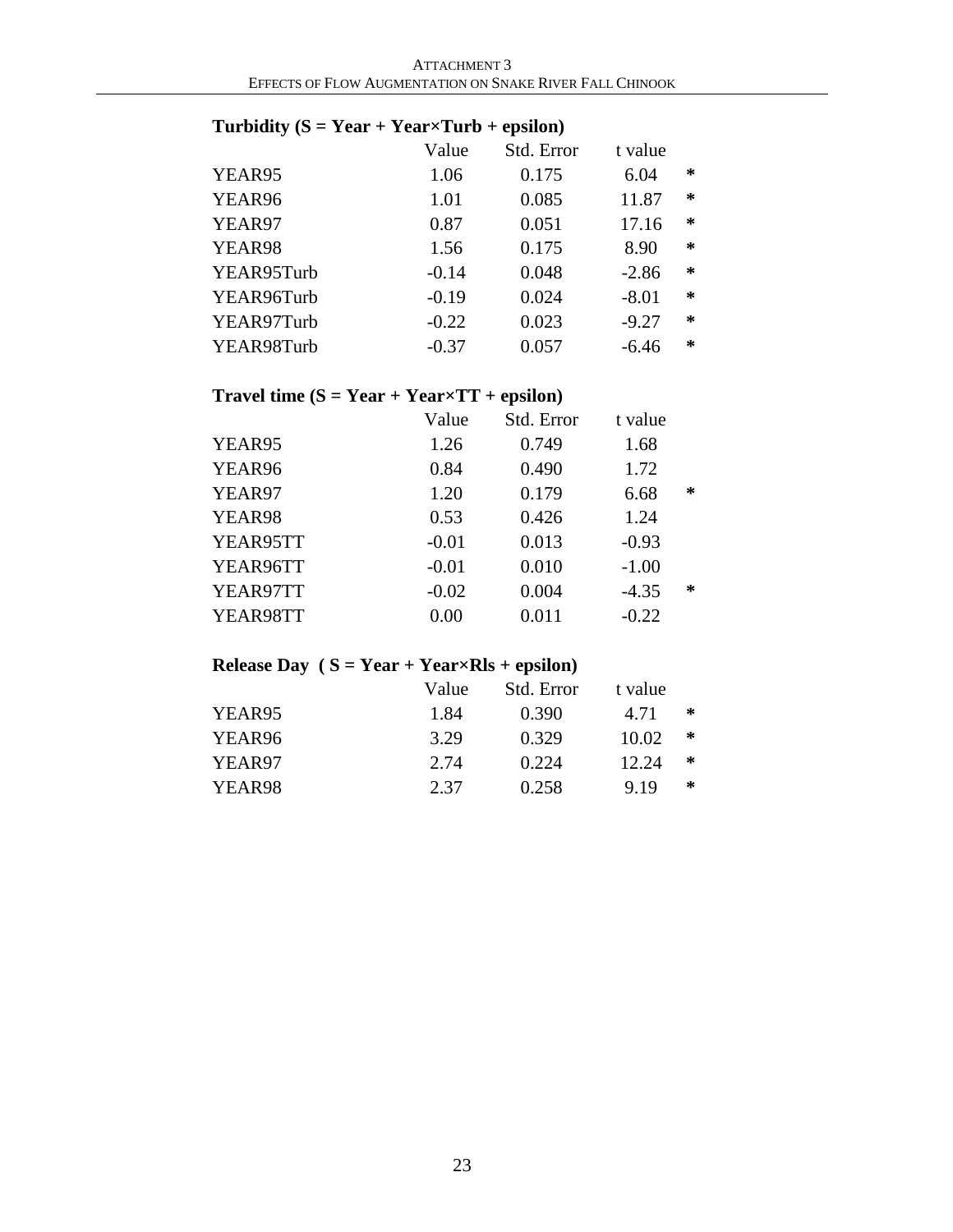Table 8. Regressions of passage survival against two predictor variables. \* indicates significance at the  $\alpha$  = 0.05 level.

| Flow and Temperature $(S = Year + Year \times Flow + Year \times Temp +$ |           |            |         |        |  |  |  |  |  |
|--------------------------------------------------------------------------|-----------|------------|---------|--------|--|--|--|--|--|
| epsilon)                                                                 |           |            |         |        |  |  |  |  |  |
| Parameter                                                                | Value     | Std. Error | t value |        |  |  |  |  |  |
| YEAR95                                                                   | $-0.4582$ | 3.632      | $-0.13$ |        |  |  |  |  |  |
| YEAR96                                                                   | 3.1624    | 1.167      | 2.71    | $\ast$ |  |  |  |  |  |
| YEAR97                                                                   | 1.0539    | 1.566      | 0.67    |        |  |  |  |  |  |
| YEAR98                                                                   | 0.8888    | 1.373      | 0.65    |        |  |  |  |  |  |
| YEAR95Flow                                                               | 0.0071    | 0.014      | 0.50    |        |  |  |  |  |  |
| YEAR96Flow                                                               | $-0.0029$ | 0.004      | $-0.80$ |        |  |  |  |  |  |
| YEAR97Flow                                                               | 0.0016    | 0.003      | 0.51    |        |  |  |  |  |  |
| YEAR98Flow                                                               | 0.0039    | 0.006      | 0.64    |        |  |  |  |  |  |
| YEAR95Temp                                                               | 0.0231    | 0.139      | 0.17    |        |  |  |  |  |  |
| YEAR96Temp                                                               | $-0.1504$ | 0.052      | $-2.89$ | $\ast$ |  |  |  |  |  |
| YEAR97Temp                                                               | $-0.0501$ | 0.072      | $-0.69$ |        |  |  |  |  |  |
| YEAR98Temp                                                               | $-0.0450$ | 0.048      | $-0.93$ |        |  |  |  |  |  |
|                                                                          |           |            |         |        |  |  |  |  |  |

### **Flow and Turbidity (S =Year + Year×Flow + Year×Turb + epsilon)**

| Parameter  | Value     | Std. Error | t value           |  |
|------------|-----------|------------|-------------------|--|
| YEAR95     | 0.4886    | 1.868      | 0.26              |  |
| YEAR96     | 1.8588    | 0.736      | $\ast$<br>2.53    |  |
| YEAR97     | 0.5286    | 0.199      | $\ast$<br>2.65    |  |
| YEAR98     | $-0.4991$ | 1.064      | $-0.47$           |  |
| YEAR95Flow | 0.0030    | 0.010      | 0.31              |  |
| YEAR96Flow | $-0.0052$ | 0.004      | $-1.16$           |  |
| YEAR97Flow | 0.0016    | 0.001      | 1.75              |  |
| YEAR98Flow | 0.0100    | 0.005      | $\ast$<br>1.96    |  |
| YEAR95Turb | $-0.0519$ | 0.283      | $-0.18$           |  |
| YEAR96Turb | $-0.3171$ | 0.113      | $\ast$<br>$-2.81$ |  |
| YEAR97Turb | $-0.1404$ | 0.048      | $\ast$<br>$-2.90$ |  |
| YEAR98Turb | 0.0221    | 0.207      | 0.11              |  |
|            |           |            |                   |  |

Table 8 continued on next page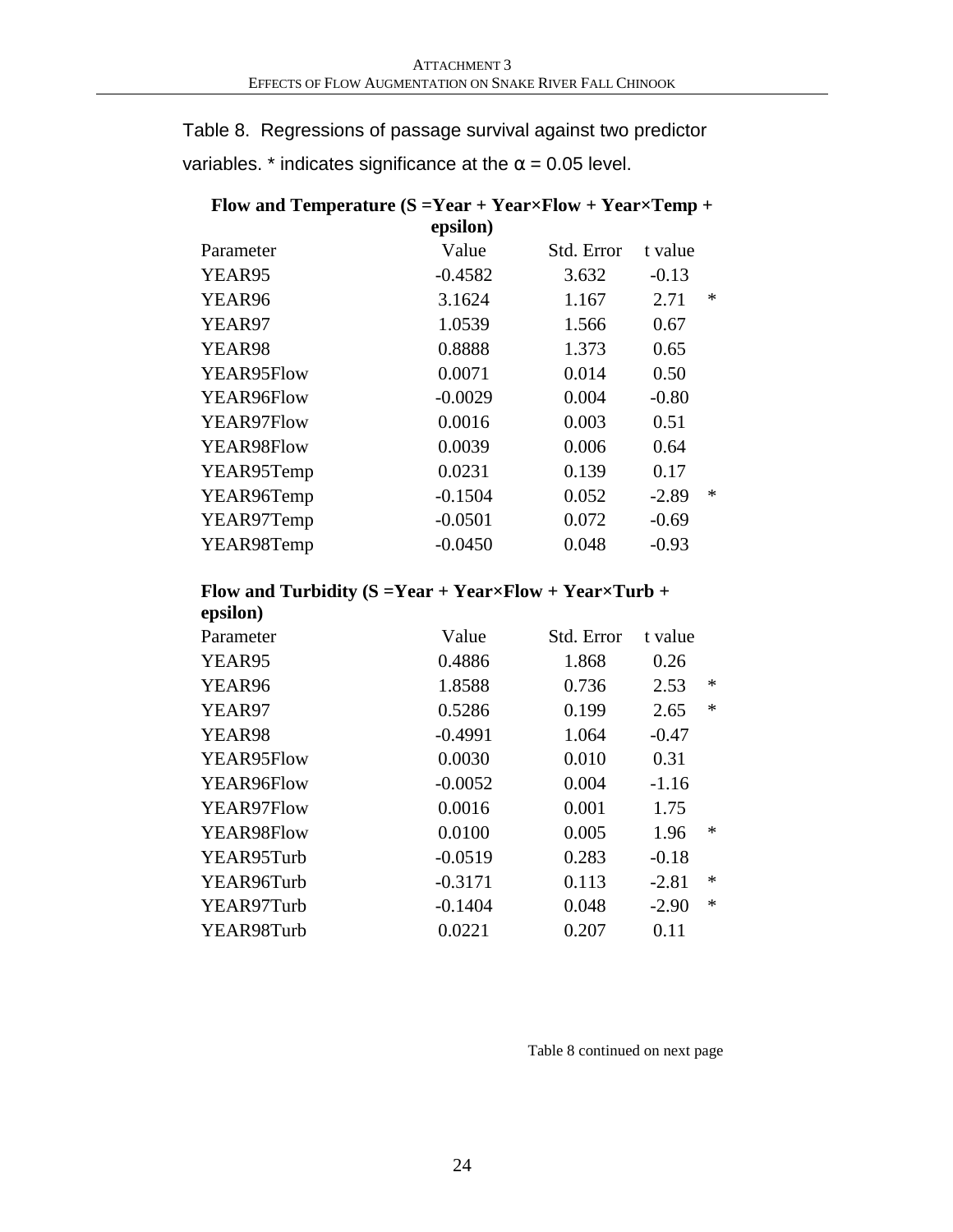#### **Table 8 (continued)**

### **Flow and Travel Time (S =Year + Year×Flow + Year×TT + epsilon)** Parameter Value Std. Error t value YEAR95 0.3233 0.577 0.56 YEAR96 0.4046 0.273 1.48 YEAR97 0.3272 0.220 1.49 YEAR98 -0.0500 0.248 -0.20 YEAR95Flow 0.0044 0.002 2.30 \* YEAR96Flow 0.0072 0.001 7.71 \* YEAR97Flow 0.0030 0.001 4.41 \* YEAR98Flow 0.0098 0.001 6.86 \* YEAR95TT -0.0026 0.008 -0.32 YEAR96TT -0.0127 0.005 -2.30 \* YEAR97TT -0.0064 0.004 -1.67 YEAR98TT -0.0099 0.006 -1.57

### **Flow and Rls (S =Year + Year×Flow + Year×Rls + epsilon)**

| Parameter  | Value     | Std. Error | t value |        |
|------------|-----------|------------|---------|--------|
| YEAR95     | 3.5582    | 3.439      | 1.03    |        |
| YEAR96     | 4.4928    | 1.462      | 3.07    | $\ast$ |
| YEAR97     | 4.9981    | 1.561      | 3.20    | $\ast$ |
| YEAR98     | 3.7902    | 3.033      | 1.25    |        |
| YEAR95Flow | $-0.0050$ | 0.010      | $-0.50$ |        |
| YEAR96Flow | $-0.0027$ | 0.003      | $-0.84$ |        |
| YEAR97Flow | $-0.0033$ | 0.002      | $-1.46$ |        |
| YEAR98Flow | $-0.0049$ | 0.011      | $-0.47$ |        |
| YEAR95Rls  | $-0.0156$ | 0.016      | $-0.99$ |        |
| YEAR96Rls  | $-0.0227$ | 0.007      | $-3.21$ | $\ast$ |
| YEAR97Rls  | $-0.0248$ | 0.008      | $-3.22$ | $\ast$ |
| YEAR98Rls  | $-0.0175$ | 0.013      | $-1.38$ |        |
|            |           |            |         |        |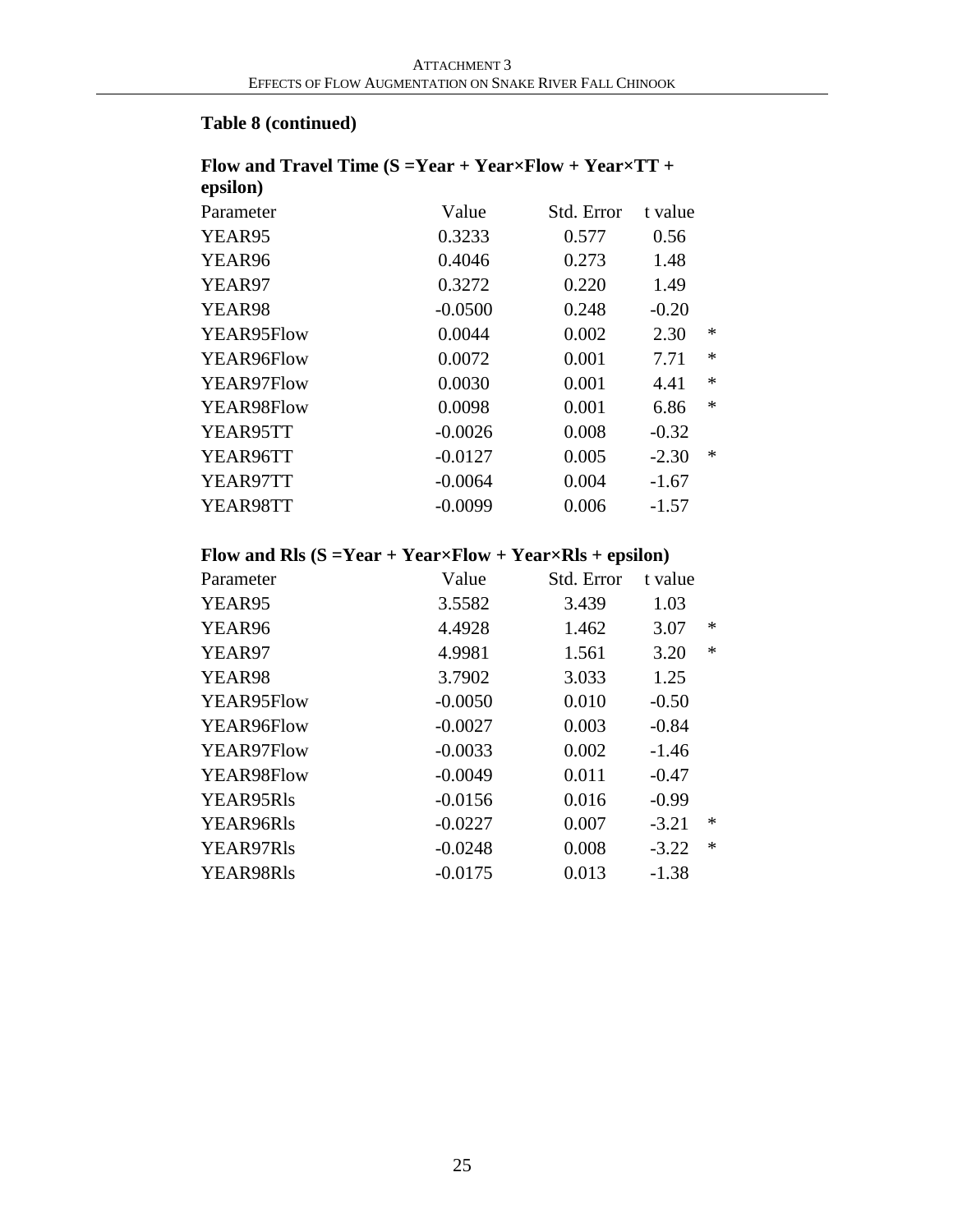# **1995** S TT Rls Flow Temp Turb S 1.000 -0.556 -0.963 0.929 -0.916 -0.926 TT -0.556 1.000 0.480 -0.503 0.559 0.408 Rls -0.963 0.480 1.000 -0.988 0.972 0.987 Flow 0.929 -0.503 -0.988 1.000 -0.993 -0.987 Temp -0.916 0.559 0.972 -0.993 1.000 0.976 Turb -0.926 0.408 0.987 -0.987 0.976 1.000 **1996** S TT Rls Flow Temp Turb S 1.000 -0.219 -0.961 0.901 -0.960 -0.947 TT -0.219 1.000 0.170 0.061 0.114 0.060 Rls -0.961 0.170 1.000 -0.963 0.981 0.980 Flow 0.901 0.061 -0.963 1.000 -0.965 -0.980 Temp -0.960 0.114 0.981 -0.965 1.000 0.995 Turb -0.947 0.060 0.980 -0.980 0.995 1.000 **1997** S TT Rls Flow Temp Turb S 1.000 -0.767 -0.898 0.862 -0.863 -0.888 TT -0.767 1.000 0.791 -0.771 0.755 0.825 Rls -0.898 0.791 1.000 -0.985 0.991 0.928 Flow 0.862 -0.771 -0.985 1.000 -0.991 -0.887 Temp -0.863 0.755 0.991 -0.991 1.000 0.898 Turb -0.888 0.825 0.928 -0.887 0.898 1.000 **1998** S TT Rls Flow Temp Turb S 1.000 -0.050 -0.855 0.842 -0.847 -0.809 TT -0.050 1.000 -0.123 0.172 0.040 -0.034 Rls -0.855 -0.123 1.000 -0.993 0.971 0.977 Flow 0.842 0.172 -0.993 1.000 -0.972 -0.964 Temp -0.847 0.040 0.971 -0.972 1.000 0.971 Turb -0.809 -0.034 0.977 -0.964 0.971 1.000

#### Table 9a. Correlations between predictors.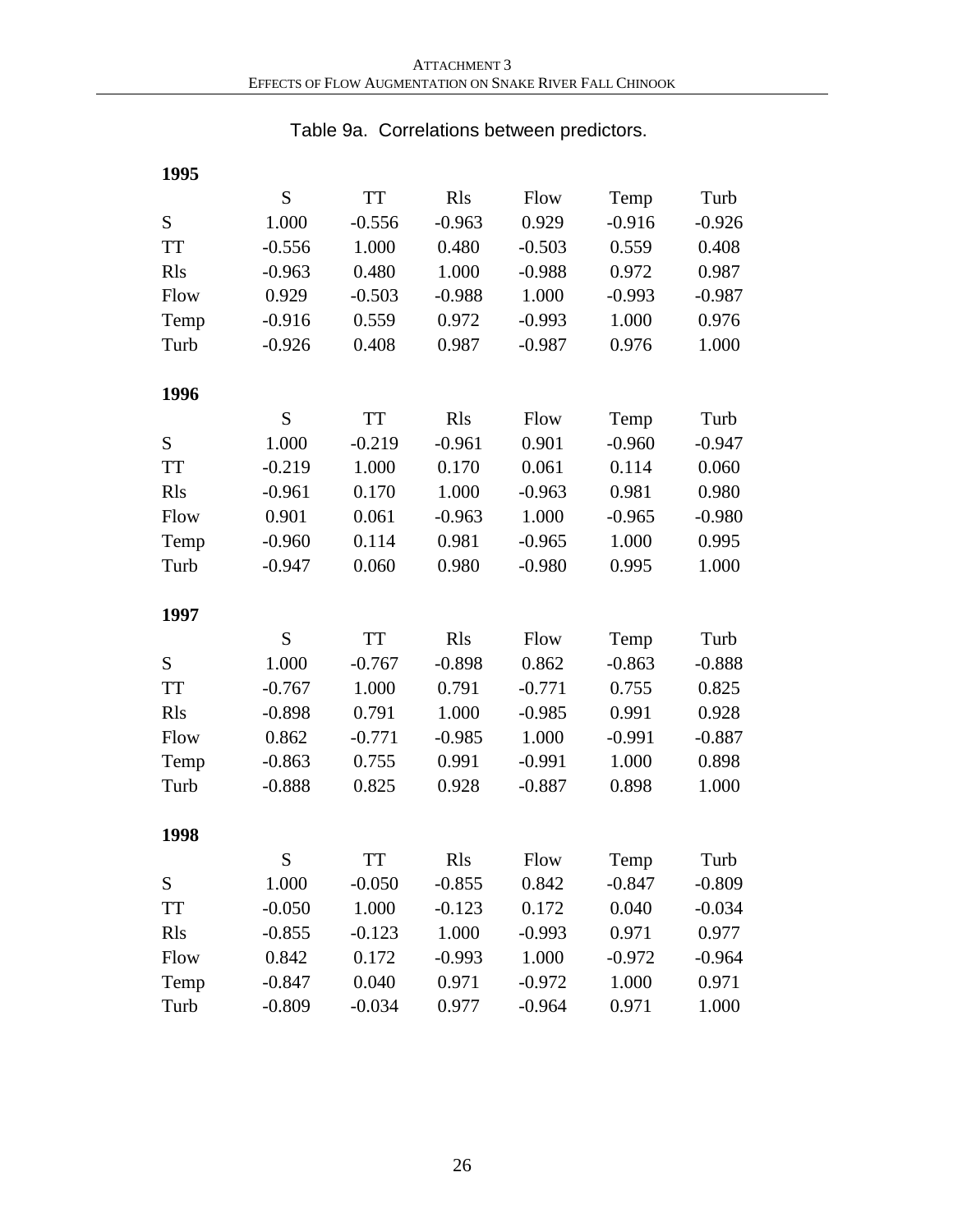Table 9b. R-squared of correlation between predictors.

| 1995        |       |           |             |       |       |       |
|-------------|-------|-----------|-------------|-------|-------|-------|
|             | S     | <b>TT</b> | <b>R</b> ls | Flow  | Temp  | Turb  |
| S           | 1.000 | 0.309     | 0.927       | 0.863 | 0.839 | 0.857 |
| <b>TT</b>   | 0.309 | 1.000     | 0.231       | 0.253 | 0.313 | 0.166 |
| <b>R</b> ls | 0.927 | 0.231     | 1.000       | 0.977 | 0.946 | 0.975 |
| Flow        | 0.863 | 0.253     | 0.977       | 1.000 | 0.986 | 0.973 |
| Temp        | 0.839 | 0.313     | 0.946       | 0.986 | 1.000 | 0.953 |
| Turb        | 0.857 | 0.166     | 0.975       | 0.973 | 0.953 | 1.000 |
| 1996        |       |           |             |       |       |       |
|             | S     | <b>TT</b> | <b>R</b> ls | Flow  | Temp  | Turb  |
| S           | 1.000 | 0.048     | 0.923       | 0.812 | 0.922 | 0.896 |
| <b>TT</b>   | 0.048 | 1.000     | 0.029       | 0.004 | 0.013 | 0.004 |
| <b>R</b> ls | 0.923 | 0.029     | 1.000       | 0.927 | 0.962 | 0.960 |
|             | 0.812 | 0.004     | 0.927       | 1.000 | 0.930 |       |
| Flow        |       | 0.013     |             |       | 1.000 | 0.960 |
| Temp        | 0.922 |           | 0.962       | 0.930 |       | 0.991 |
| Turb        | 0.896 | 0.004     | 0.960       | 0.960 | 0.991 | 1.000 |
| 1997        |       |           |             |       |       |       |
|             | S     | <b>TT</b> | <b>R</b> ls | Flow  | Temp  | Turb  |
| S           | 1.000 | 0.588     | 0.806       | 0.743 | 0.745 | 0.788 |
| <b>TT</b>   | 0.588 | 1.000     | 0.626       | 0.595 | 0.570 | 0.681 |
| <b>R</b> ls | 0.806 | 0.626     | 1.000       | 0.970 | 0.983 | 0.862 |
| Flow        | 0.743 | 0.595     | 0.970       | 1.000 | 0.982 | 0.787 |
| Temp        | 0.745 | 0.570     | 0.983       | 0.982 | 1.000 | 0.806 |
| Turb        | 0.788 | 0.681     | 0.862       | 0.787 | 0.806 | 1.000 |
| 1998        |       |           |             |       |       |       |
|             | S     | TT        | <b>R</b> ls | Flow  | Temp  | Turb  |
| S           | 1.000 | 0.003     | 0.732       | 0.710 | 0.717 | 0.654 |
| <b>TT</b>   | 0.003 | 1.000     | 0.015       | 0.030 | 0.002 | 0.001 |
| <b>R</b> ls | 0.732 | 0.015     | 1.000       | 0.985 | 0.942 | 0.954 |
| Flow        | 0.710 | 0.030     | 0.985       | 1.000 | 0.945 | 0.929 |
| Temp        | 0.717 | 0.002     | 0.942       | 0.945 | 1.000 | 0.943 |
| Turb        | 0.654 | 0.001     | 0.954       | 0.929 | 0.943 | 1.000 |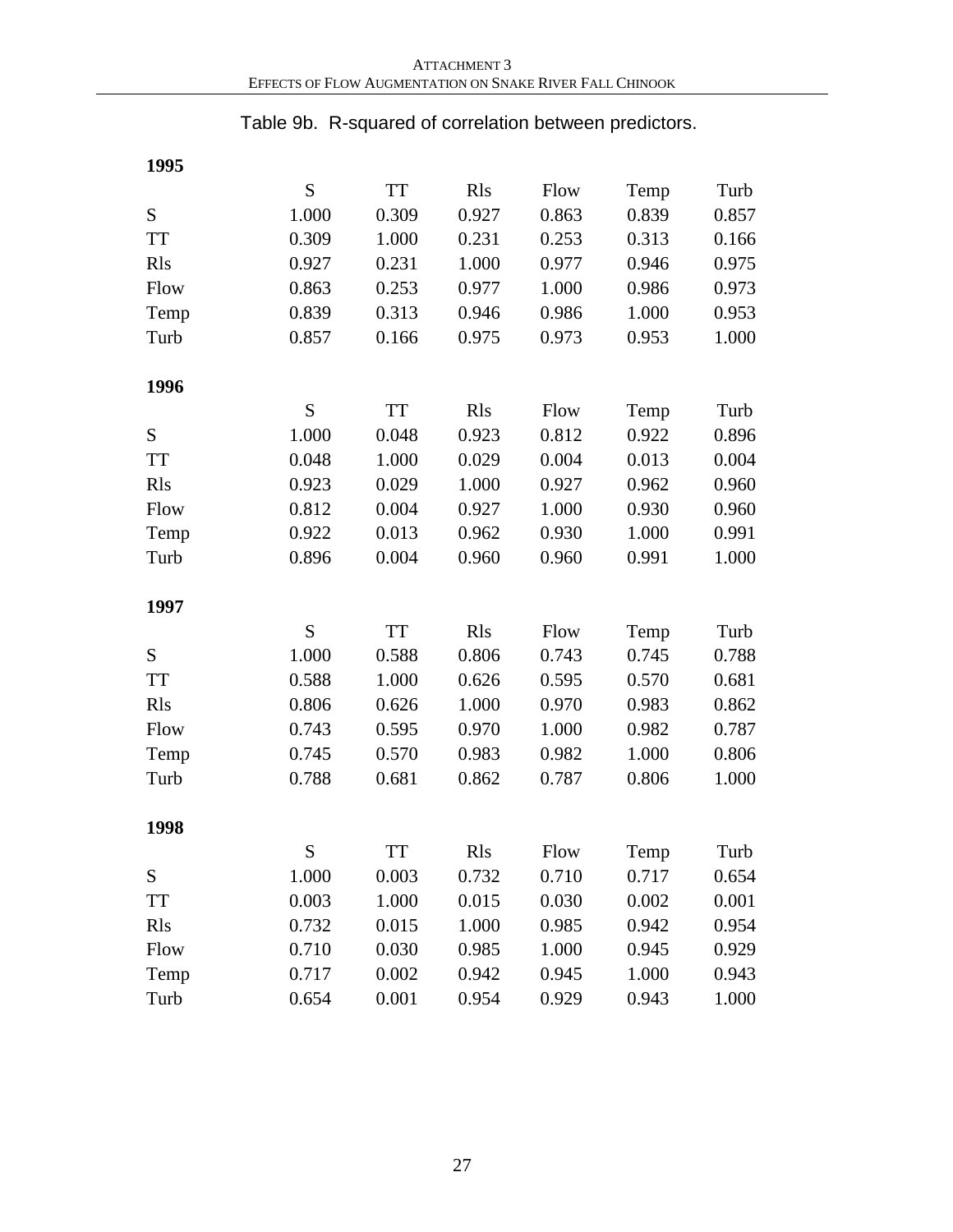### **4.3 Model selection**

Despite the difficulties of collinearity in the multiple regression analysis, we can determine what single predictor or group of predictors provides the best fit to the passage survival data. We examined models defined by all possible combinations of five predictor variables: single predictors (5 models), two predictors (10 models), three predictors (10 models), four predictors (5 models), all five predictors (1 model) and no predictors (1 model), for a total of 32 different models. For fit criteria, we used the standard AIC and BIC goodness-of-fit criteria which weigh the better fit provided by an additional predictor variable against a penalty for its inclusion. The AIC and BIC scores provide measures for selecting a "best" model; that is, a model that best explains the variance in survival (a good fit with the response variable), without over-parameterizing (Akaike 1973, Schwarz 1978).

Mathematically, these criteria are described by

AIC =  $-2$  \* log(Likelihood) + 2 \* p

BIC =  $-2$  \* log(Likelihood) + log(n) \* p

where Likelihood is the likelihood function (evaluated at the maximum likelihood estimates), n is the number of observations, and p is the number of parameters. For both of these criteria, lower numbers imply better fit. The BIC penalizes the addition of parameters more heavily than the AIC criteria, as evidenced by the BIC's penalty term  $log(n)$  \* p which is larger than the AIC's penalty term of 2  $*$  p when n>8.

Based on the AIC criteria, the best of the 32 models examined contains migration timing, as quantified by day of release (Rls), and water temperature (Temp). No other predictor variables, including flow, were needed to explain the survival (Table 10a). This model however, shows minuscule improvement in AIC over the model that contains migration timing (Rls) alone. The best model in terms of BIC contains only migration timing (RIs) (Table 10b). The parameter estimates and  $r^2$  values for these two models are contained in Tables 11a and 11b. The model that contains both migration timing and temperature (the best based on AIC) is plagued by collinearity because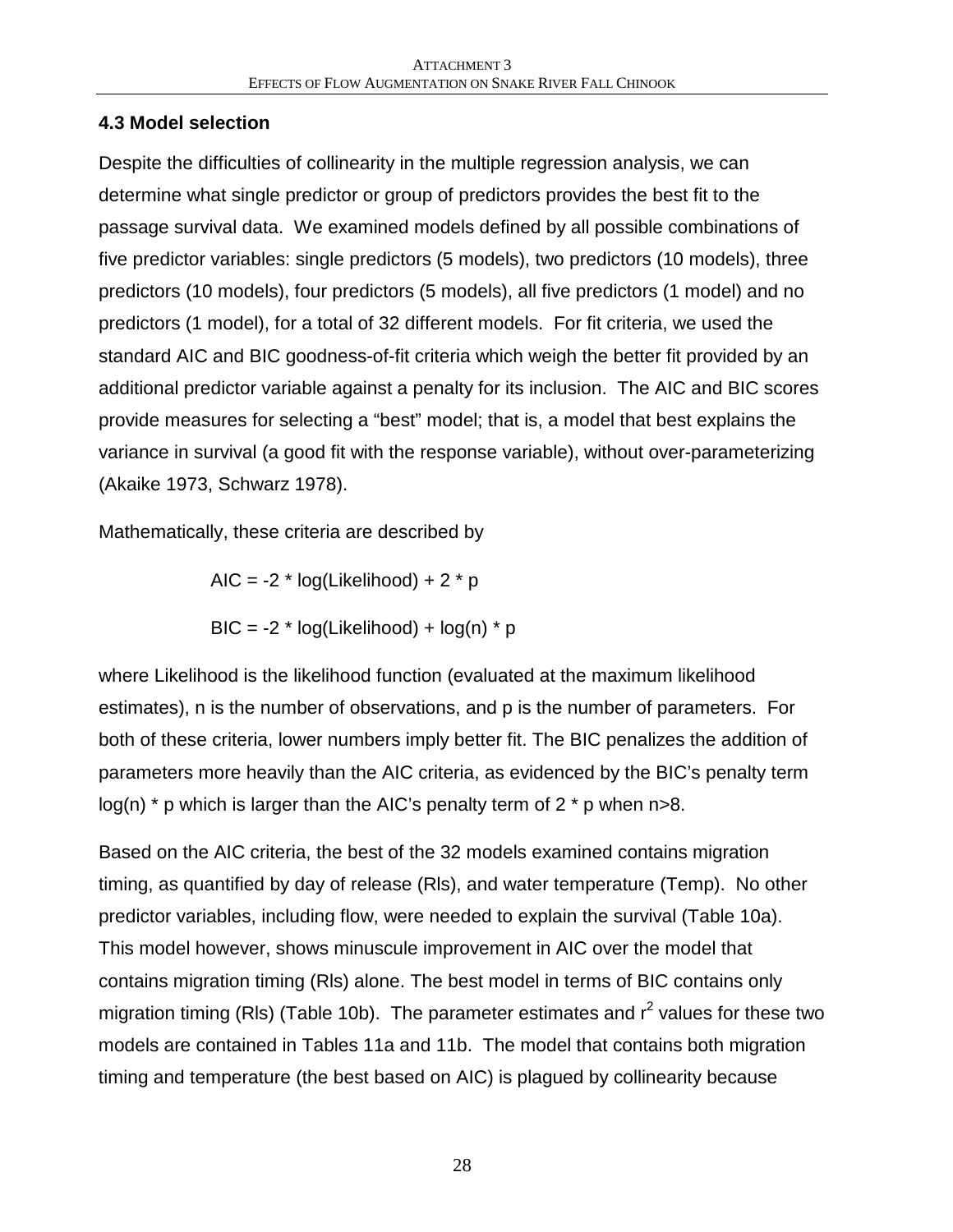these predictors are highly correlated (r>0.97 for each year, Table 9). For this model, therefore, the estimated effects of temperature (Temp) and migration timing (Rls) are generally imprecise and at times nonsensical (Table 11). Most of the slope coefficients are not significant. For this reason, on a statistical basis, the regression model that contains migration timing alone (the one selected by the BIC) is preferable because it has a good fit to the data (the best based on BIC), its parameters are estimated with high precision, and the parameter estimates are all statistically significant.

Notice that migration timing (Rls), temperature (Temp), and turbidity (Turb = water clarity) are each superior to flow (Flow) as predictor variables. Only travel time (TT) is a worse predictor than flow. Based on these results, flow would not be selected as a predictor in the multiple regressions because using migration timing alone, or a combination of migration timing and temperature, provides a superior fit to the survival data.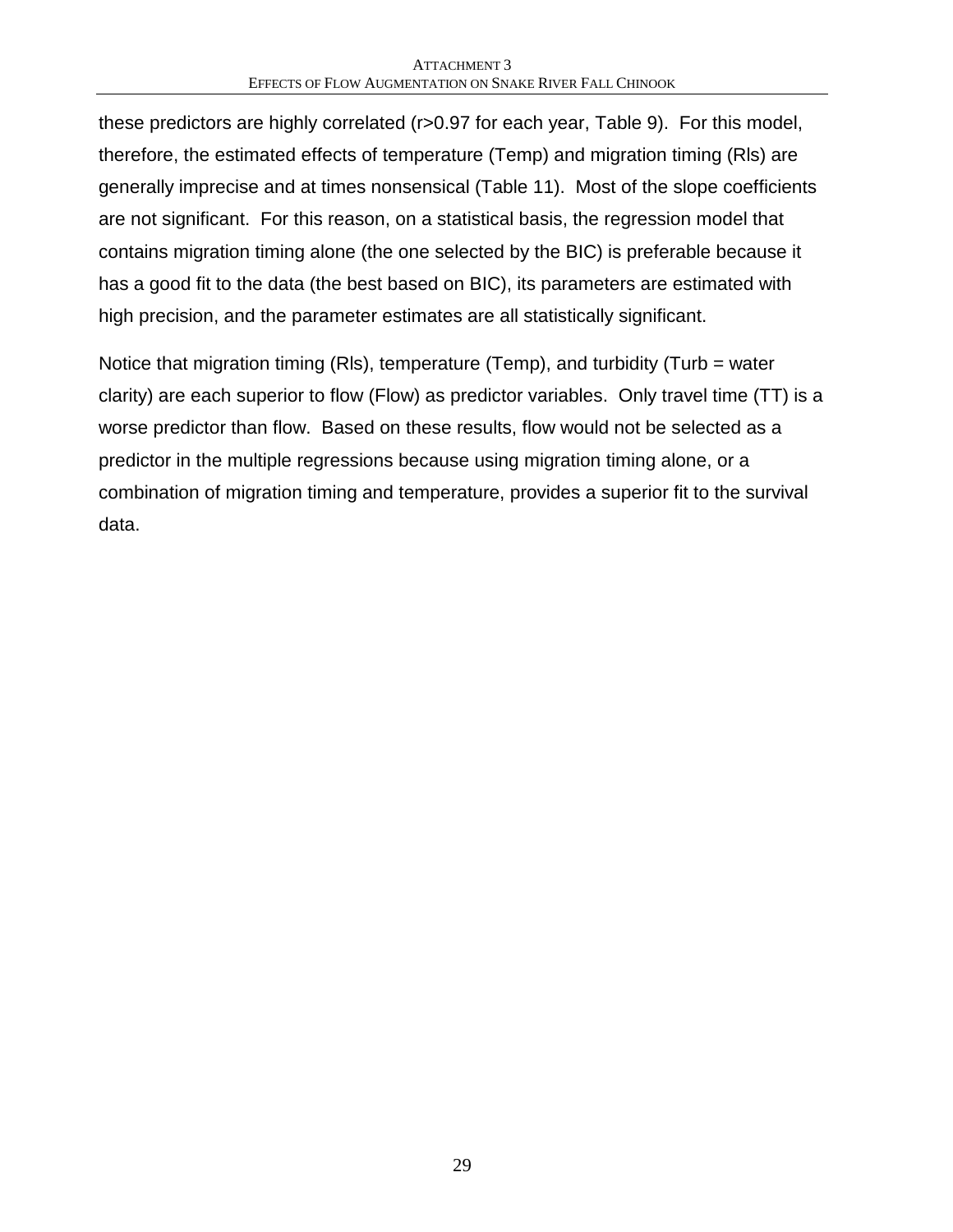Table 10a. Models ordered by AIC, with larger negative AIC indicating better fit.

| <b>Covariates Included</b> | $\mathbf n$ | $\mathbf{p}$   | SS   | aic      | bic      | $r^{\wedge}2$ | <b>Rank</b>    |
|----------------------------|-------------|----------------|------|----------|----------|---------------|----------------|
| Temp+Rls                   | 62          | 12             | 0.29 | $-132.8$ | $-107.3$ | 0.98          | 1              |
| <b>R</b> ls                | 62          | 8              | 0.33 | $-132.6$ | $-115.6$ | 0.98          | $\overline{2}$ |
| Temp+Turb+Rls              | 62          | 16             | 0.26 | $-130.5$ | $-96.5$  | 0.98          | 3              |
| Turb+Rls                   | 62          | 12             | 0.30 | $-129.8$ | $-104.3$ | 0.98          | $\overline{4}$ |
| TT+Rls                     | 62          | 12             | 0.31 | $-128.7$ | $-103.2$ | 0.98          | 5              |
| Flow+Rls                   | 62          | 12             | 0.31 | $-128.6$ | $-103.1$ | 0.98          | 6              |
| Temp+TT+Rls                | 62          | 16             | 0.27 | $-128.5$ | $-94.4$  | 0.98          | $\tau$         |
| Turb+TT+Rls                | 62          | 16             | 0.27 | $-128.1$ | $-94.0$  | 0.98          | 8              |
| Flow+Temp+Rls              | 62          | 16             | 0.27 | $-128.1$ | $-94.0$  | 0.98          | 9              |
| Temp+Turb+TT+Rls           | 62          | 17             | 0.27 | $-126.5$ | $-90.3$  | 0.98          | 10             |
| Flow+Turb+Rls              | 62          | 16             | 0.28 | $-125.9$ | $-91.8$  | 0.98          | 11             |
| Flow+Temp+Turb+Rls         | 62          | 17             | 0.28 | $-125.0$ | $-88.9$  | 0.98          | 12             |
| Flow+TT+Rls                | 62          | 16             | 0.29 | $-124.3$ | $-90.3$  | 0.98          | 13             |
| Temp+Turb                  | 62          | 12             | 0.33 | $-124.1$ | $-98.6$  | 0.98          | 14             |
| Flow+Turb+TT+Rls           | 62          | 17             | 0.29 | $-123.1$ | $-87.0$  | 0.98          | 15             |
| Flow+Temp+TT+Rls           | 62          | 17             | 0.29 | $-122.5$ | $-86.3$  | 0.98          | 16             |
| Flow+Temp+Turb+TT+Rls      | 62          | 21             | 0.26 | $-122.2$ | $-77.5$  | 0.98          | 17             |
| Flow+Turb                  | 62          | 12             | 0.34 | $-122.1$ | $-96.6$  | 0.98          | 18             |
| Temp                       | 62          | 8              | 0.39 | $-121.7$ | $-104.7$ | 0.97          | 19             |
| Flow+Turb+TT               | 62          | 16             | 0.31 | $-120.9$ | $-86.9$  | 0.98          | 20             |
| Turb                       | 62          | $8\,$          | 0.40 | $-120.6$ | $-103.5$ | 0.97          | 21             |
| Flow+Temp+Turb+TT          | 62          | 17             | 0.31 | $-119.2$ | $-83.0$  | 0.98          | 22             |
| Temp+TT                    | 62          | 12             | 0.36 | $-118.9$ | $-93.4$  | 0.97          | 23             |
| Flow+Temp+Turb             | 62          | 16             | 0.32 | $-118.0$ | $-84.0$  | 0.98          | 24             |
| Temp+Turb+TT               | 62          | 16             | 0.32 | $-117.9$ | $-83.9$  | 0.98          | 25             |
| Flow+TT                    | 62          | 12             | 0.38 | $-116.6$ | $-91.1$  | 0.97          | 26             |
| Turb+TT                    | 62          | 12             | 0.38 | $-116.2$ | $-90.6$  | 0.97          | 27             |
| Flow+Temp+TT               | 62          | 16             | 0.33 | $-116.0$ | $-81.9$  | 0.98          | 28             |
| Flow+Temp                  | 62          | 12             | 0.38 | $-115.6$ | $-90.1$  | 0.97          | 29             |
| Flow                       | 62          | 8              | 0.46 | $-112.6$ | $-95.6$  | 0.97          | 30             |
| <b>TT</b>                  | 62          | 8              | 1.36 | $-44.8$  | $-27.8$  | 0.90          | 31             |
| Year Effect Only           | 62          | $\overline{4}$ | 1.89 | $-32.6$  | $-24.0$  | 0.86          | 32             |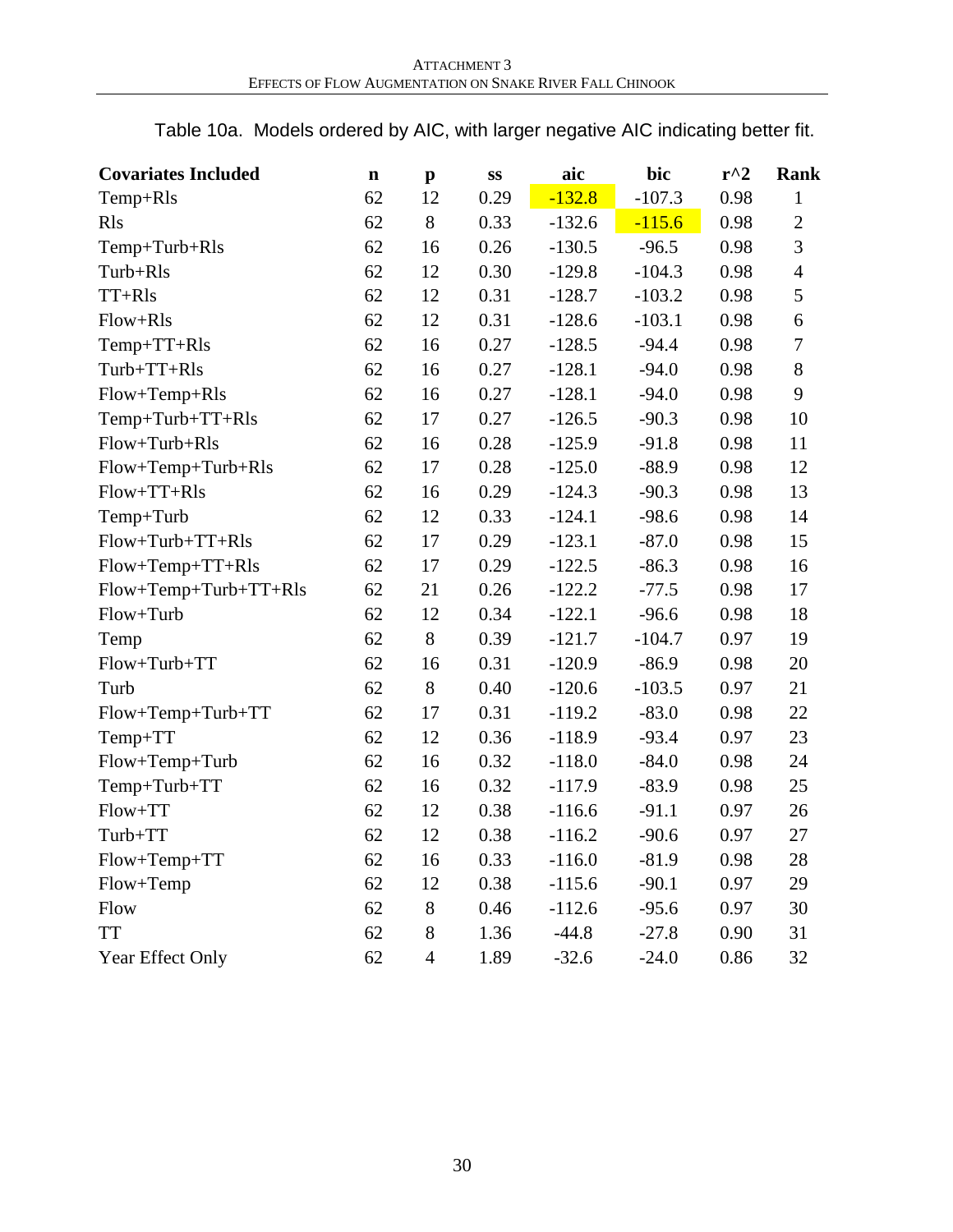| Table 10b. Models ordered by BIC, with larger negative BIC indicating better fit. |  |  |  |  |
|-----------------------------------------------------------------------------------|--|--|--|--|
|                                                                                   |  |  |  |  |

| <b>Covariates Included</b> | $\mathbf n$ | $\mathbf{p}$   | SS   | aic      | bic      | $r^2$ | Rank           |
|----------------------------|-------------|----------------|------|----------|----------|-------|----------------|
| <b>R</b> ls                | 62          | 8              | 0.33 | $-132.6$ | $-115.6$ | 0.98  | $\mathbf{1}$   |
| Temp+Rls                   | 62          | 12             | 0.29 | $-132.8$ | $-107.3$ | 0.98  | $\sqrt{2}$     |
| Temp                       | 62          | $8\,$          | 0.39 | $-121.7$ | $-104.7$ | 0.97  | 3              |
| Turb+Rls                   | 62          | 12             | 0.30 | $-129.8$ | $-104.3$ | 0.98  | $\overline{4}$ |
| Turb                       | 62          | $8\,$          | 0.40 | $-120.6$ | $-103.5$ | 0.97  | $\mathfrak{S}$ |
| $TT+Rls$                   | 62          | 12             | 0.31 | $-128.7$ | $-103.2$ | 0.98  | 6              |
| Flow+Rls                   | 62          | 12             | 0.31 | $-128.6$ | $-103.1$ | 0.98  | $\overline{7}$ |
| Temp+Turb                  | 62          | 12             | 0.33 | $-124.1$ | $-98.6$  | 0.98  | 8              |
| Flow+Turb                  | 62          | 12             | 0.34 | $-122.1$ | $-96.6$  | 0.98  | $\mathbf{9}$   |
| Temp+Turb+Rls              | 62          | 16             | 0.26 | $-130.5$ | $-96.5$  | 0.98  | 10             |
| Flow                       | 62          | $8\,$          | 0.46 | $-112.6$ | $-95.6$  | 0.97  | 11             |
| Temp+TT+Rls                | 62          | 16             | 0.27 | $-128.5$ | $-94.4$  | 0.98  | 12             |
| Turb+TT+Rls                | 62          | 16             | 0.27 | $-128.1$ | $-94.0$  | 0.98  | 13             |
| Flow+Temp+Rls              | 62          | 16             | 0.27 | $-128.1$ | $-94.0$  | 0.98  | 14             |
| Temp+TT                    | 62          | 12             | 0.36 | $-118.9$ | $-93.4$  | 0.97  | 15             |
| Flow+Turb+Rls              | 62          | 16             | 0.28 | $-125.9$ | $-91.8$  | 0.98  | 16             |
| Flow+TT                    | 62          | 12             | 0.38 | $-116.6$ | $-91.1$  | 0.97  | 17             |
| Turb+TT                    | 62          | 12             | 0.38 | $-116.2$ | $-90.6$  | 0.97  | 18             |
| $Temp+Turb+TT+Rls$         | 62          | 17             | 0.27 | $-126.5$ | $-90.3$  | 0.98  | 19             |
| Flow+TT+Rls                | 62          | 16             | 0.29 | $-124.3$ | $-90.3$  | 0.98  | 20             |
| Flow+Temp                  | 62          | 12             | 0.38 | $-115.6$ | $-90.1$  | 0.97  | 21             |
| Flow+Temp+Turb+Rls         | 62          | 17             | 0.28 | $-125.0$ | $-88.9$  | 0.98  | 22             |
| Flow+Turb+TT+Rls           | 62          | 17             | 0.29 | $-123.1$ | $-87.0$  | 0.98  | 23             |
| Flow+Turb+TT               | 62          | 16             | 0.31 | $-120.9$ | $-86.9$  | 0.98  | 24             |
| Flow+Temp+TT+Rls           | 62          | 17             | 0.29 | $-122.5$ | $-86.3$  | 0.98  | 25             |
| Flow+Temp+Turb             | 62          | 16             | 0.32 | $-118.0$ | $-84.0$  | 0.98  | 26             |
| Temp+Turb+TT               | 62          | 16             | 0.32 | $-117.9$ | $-83.9$  | 0.98  | 27             |
| Flow+Temp+Turb+TT          | 62          | 17             | 0.31 | $-119.2$ | $-83.0$  | 0.98  | 28             |
| Flow+Temp+TT               | 62          | 16             | 0.33 | $-116.0$ | $-81.9$  | 0.98  | 29             |
| Flow+Temp+Turb+TT+Rls      | 62          | 21             | 0.26 | $-122.2$ | $-77.5$  | 0.98  | 30             |
| <b>TT</b>                  | 62          | $8\,$          | 1.36 | $-44.8$  | $-27.8$  | 0.90  | 31             |
| Year Effect Only           | 62          | $\overline{4}$ | 1.89 | $-32.6$  | $-24.0$  | 0.86  | 32             |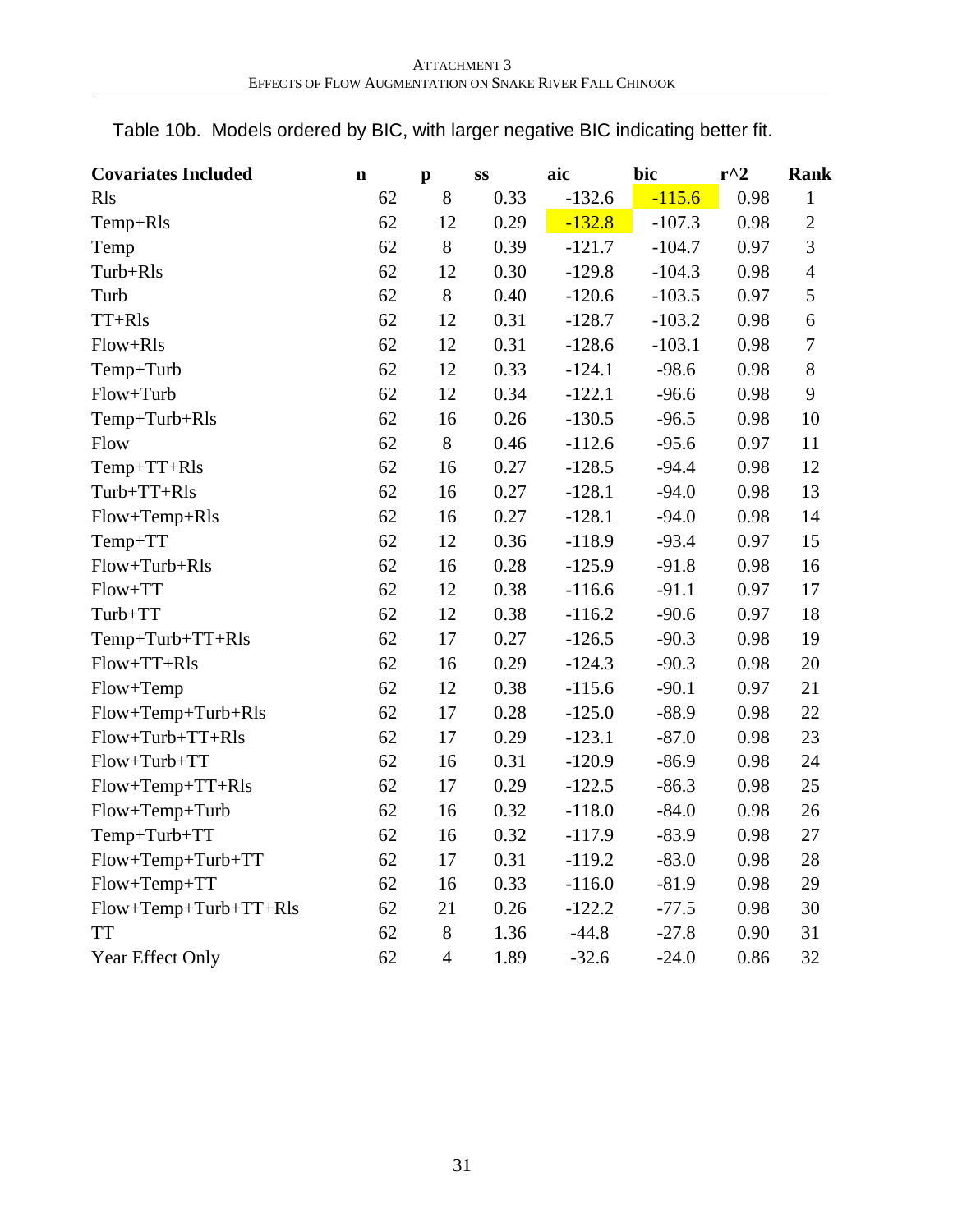| <b>Parameter</b> | Value    | Std. Error | t value  |        |
|------------------|----------|------------|----------|--------|
| YEAR95           | 1.839    | 0.390      | 4.71     | $\ast$ |
| YEAR96           | 3.293    | 0.329      | 10.02    | $\ast$ |
| YEAR97           | 2.737    | 0.224      | 12.24    | $\ast$ |
| YEAR98           | 2.373    | 0.258      | 9.19     | $\ast$ |
| YEAR95Rls        | $-0.008$ | 0.002      | $-3.27$  | $\ast$ |
| YEAR96Rls        | $-0.017$ | 0.002      | $-8.96$  | $\ast$ |
| YEAR97Rls        | $-0.014$ | 0.001      | $-10.33$ | $\ast$ |
| YEAR98Rls        | $-0.012$ | 0.002      | $-7.53$  | $\ast$ |
| $R^2=0.976$      |          |            |          |        |

Table 11a. Survival dependent on migration timing only.

*\* Indicates significance at the 0.05 level*

| Value    | Std. Error | t value |        |
|----------|------------|---------|--------|
| 2.002    | 0.660      | 3.03    | $\ast$ |
| 2.817    | 0.638      | 4.41    | $\ast$ |
| 4.161    | 0.625      | 6.66    | $\ast$ |
| 2.193    | 0.384      | 5.72    | $\ast$ |
| $-0.011$ | 0.010      | $-1.08$ |        |
| $-0.009$ | 0.009      | $-0.94$ |        |
| $-0.037$ | 0.010      | $-3.80$ | $\ast$ |
| $-0.008$ | 0.006      | $-1.26$ |        |
| 0.018    | 0.060      | 0.30    |        |
| $-0.053$ | 0.062      | $-0.86$ |        |
| 0.157    | 0.065      | 2.43    | $\ast$ |
| $-0.025$ | 0.041      | $-0.62$ |        |
|          |            |         |        |

Table 11b. Survival model includ**i**ng Rls and temperature.

*\* Indicates significance at the 0.05 level*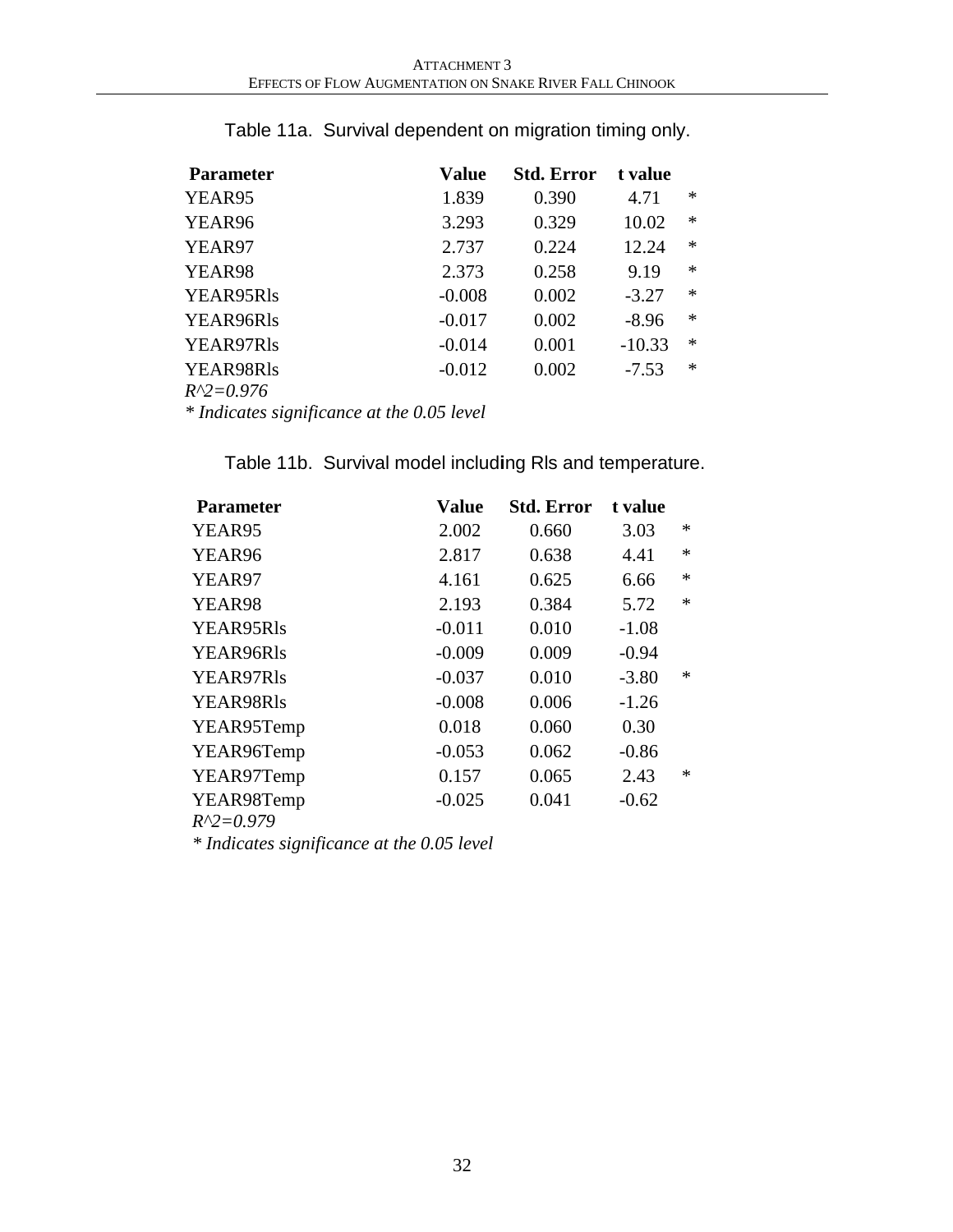### **4.4 Conclusions of multiple regression analysis**

1) Due to high correlations between variables, it is impossible to statistically separate the effects of migration timing, temperature, water clarity, flow, and travel time on passage survival using the fall chinook PIT-tag survival data (1995-1998). Thus, the actual effect of flow on survival cannot be estimated reliably.

2) The models providing the best fit to the survival data are (1) the model containing migration timing alone and (2) the model containing migration timing and temperature. However, model (2) is plagued by collinearity and the estimated effects of migration timing and temperature are imprecisely estimated. As predictors of survival, migration timing, temperature, and water clarity are superior to flow. This conclusion is based on examining 32 possible models, defined by all possible combinations of the predictor variables.

3) The multiple regression analysis indicates that statistical correlations of survival with seasonal flow are insufficient to infer the impacts of flow on survival. Furthermore, inferences on the impacts of flow *augmentation* on survival are even more problematic. Therefore, to evaluate the impacts of flow augmentation we must take a mechanistic approach that includes the ecological principles on how flow augmentation may affect smolt survival.

# **5. Effects of Flow Augmentation**

To evaluate the impacts of flow augmentation, we need to consider the nature of the source of the flow and its impacts on environmental parameters. It is not enough to infer that seasonal relationships between flow and survival, with or without collinearity, can be simply extrapolated to the effects of flow augmentation. The impact of flow augmentation on river conditions depends on the source of the augmentation and the time of the year. The Snake River system has two augmentation sources, Dworshak Reservoir on the Clearwater River and Brownlee Reservoir Dam on the Snake River. Giorgi et al. (1997) evaluated the impacts of augmentation in the period 1991 through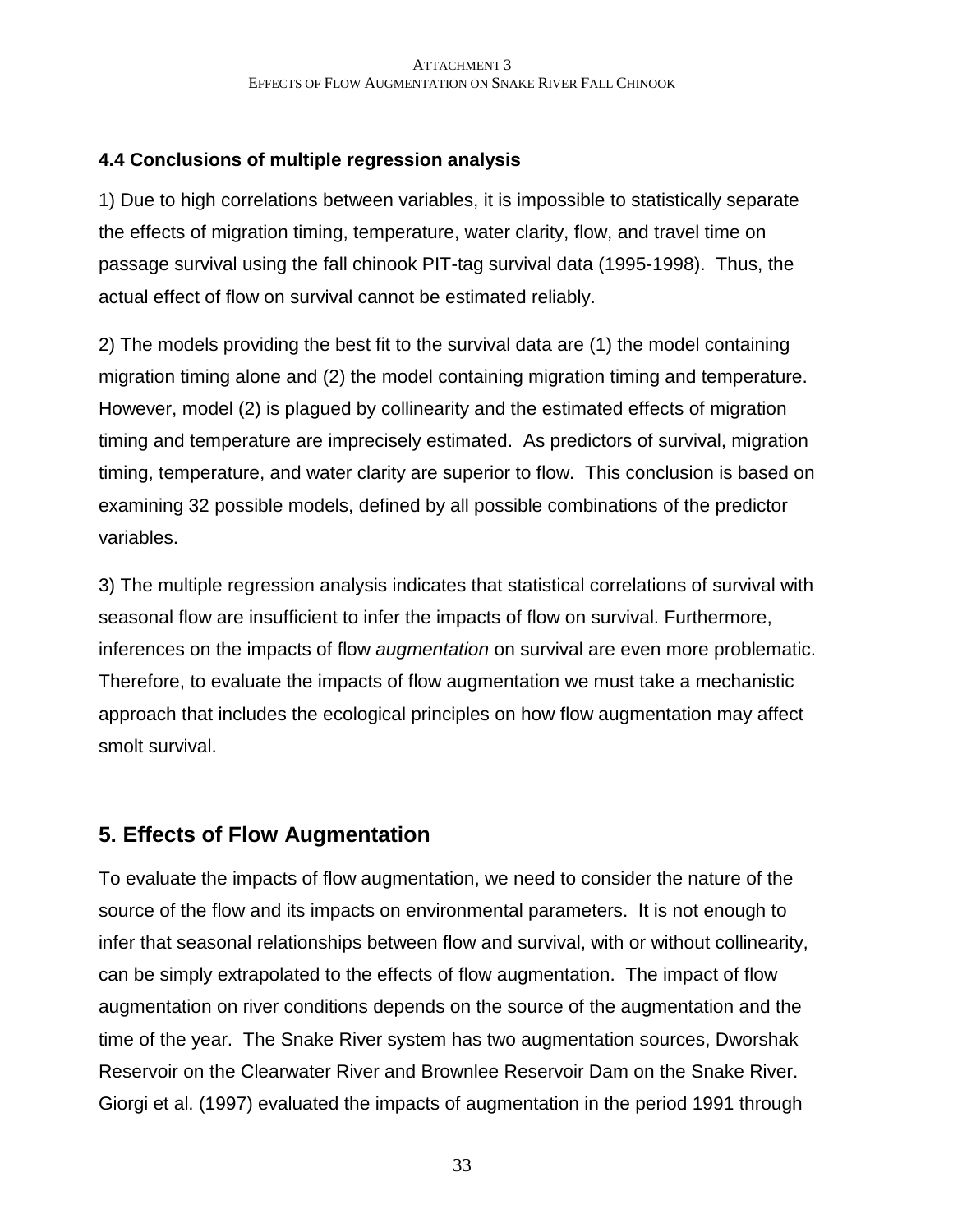1995 and concluded that augmentation for fall chinook occurred in July and August from both Dworshak and Hells Canyon. Seasonal water released from the storage reservoirs in the Snake basin increased from 1.35 million-acre-feet (maf) in 1992 to a high of 2.65 maf in 1994. In the Upper Snake River, the 427 kaf target for augmentation was satisfied in all years if augmentation in September is included.

To disentangle the relationship between flow augmentation and fall chinook survival, we need to consider the direct and indirect impacts of seasonal and augmented flows on chinook survival (Figure 12). In particular, we need to consider the impacts of augmentation on the juvenile fall chinook prior to their arrival at Lower Granite Dam. Survival of smolts in the reaches above Lower Granite Dam primarily depends on the amount of predation by smallmouth bass, walleye and northern pikeminnows (Zimmerman 1999). This predator-prey interaction depends on the travel time (TT) of the smolts out of the habitat, the predator reaction distance (RD), which is the distance at which a predator can see and attack a smolt, and the metabolism of the predator (M). In turn, the travel time may depend on the water velocity and the behavior of the fish to the velocity, which changes as fish grow (G). Reaction distance depends on visibility as characterized by water clarity, and the frequency of predation attacks depends on the predator metabolism, which increases with water temperature. The only direct effect of seasonal and augmentation flows is through water velocity, which may affect smolt travel time. The effects of seasonal and augmented flows on water temperature and visibility may indirectly affect smolt survival. Each of the direct and indirect effects of seasonal and augmented flows must be considered. It is not sufficient to simply infer the effects of seasonal flow from correlations while ignoring the ecological mechanisms.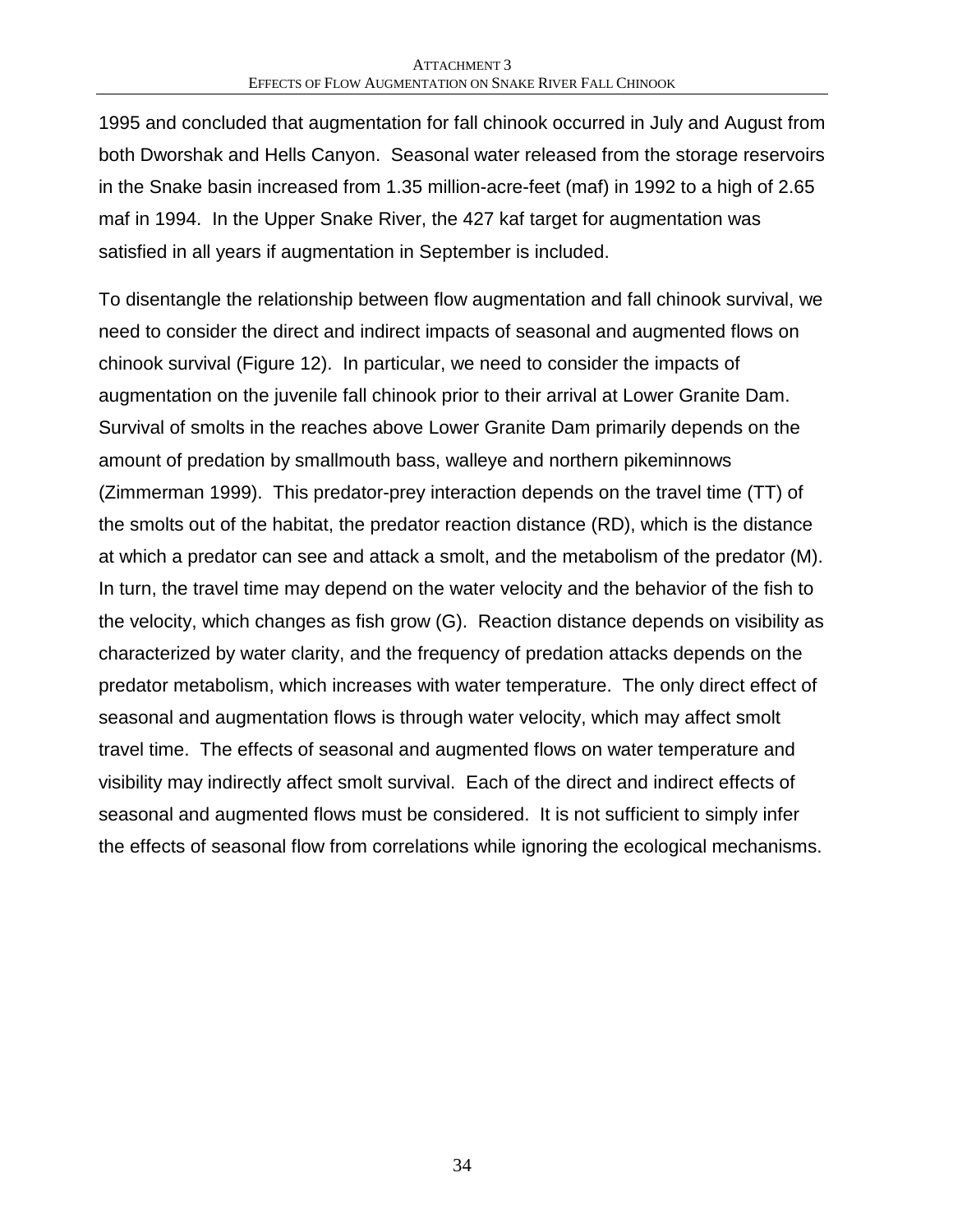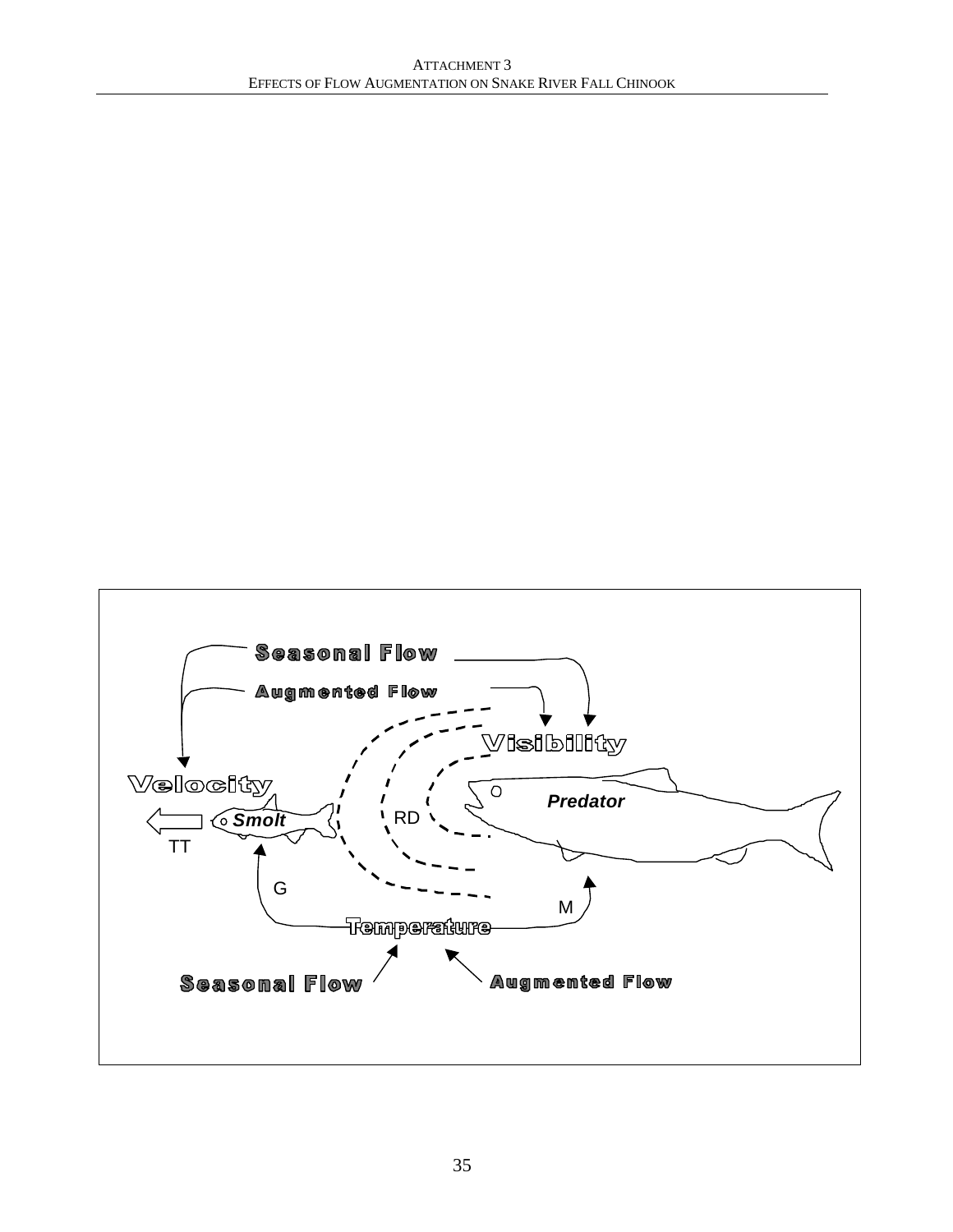Figure 12. Conceptual diagram illustrating direct and indirect effects of seasonal and augmentation flows on smolt survival.

Figure 12 also characterizes the movement and survival of smolts through the hydrosystem including specific mortality effects of the dams. For subyearling migration in the summer, the main impact of the dams is direct mortality in dam passage. Since total dissolved gas levels are low in the summer, the effects of gas supersaturation from planned or forced spill do not need to be considered.

### **5.1 Flow augmentation and temperature**

A number of studies have demonstrated that augmentation from Hells Canyon does not have an appreciable effect on downstream temperatures, while augmentation from Dworshak does (Bennett, Karr and Madsen 1994; Giorgi et al.,1997; Connor, Garcia, Burge and Taylor 1993;Connor, Bjornn, Burge, Garcia and Rondorf. 1997). To evaluate the impacts on temperature from augmentation, Giorgi et al. (1997) correlated temperature data with augmentation flows at Anatone gage on the Snake River, 76 km downstream of Hells Canyon Dam, at Peck gage 23 km downstream of the Dworshak Dam, and at the Lower Granite Dam. Temperatures during a base line period between 1981-1990 were compared to the temperatures during the augmentation period 1991- 1995. The impacts of augmentation on temperature were determined by comparing the difference in the baseline and augmentation temperatures to the augmentation flows. Two regression approaches demonstrated that Dworshak Reservoir augmentation affected temperatures, while the Hells Canyon augmentation had little or no effect on temperature in the Snake River.

This difference in the effect of augmentation in the Clearwater and Snake systems reflects the difference in the storage water temperatures relative to the unregulated stream temperatures. Flow in the Snake River comes from Brownlee Reservoir through the Hells Canyon complex, which represents about 50 to 70% of the water flowing through the lower Snake River above the confluence of the Clearwater (Connor et al. 1993). The remaining contributions come from the Salmon, the Imnaha and the Grande Ronde Rivers. The temperatures of these rivers are similar to each other and the

36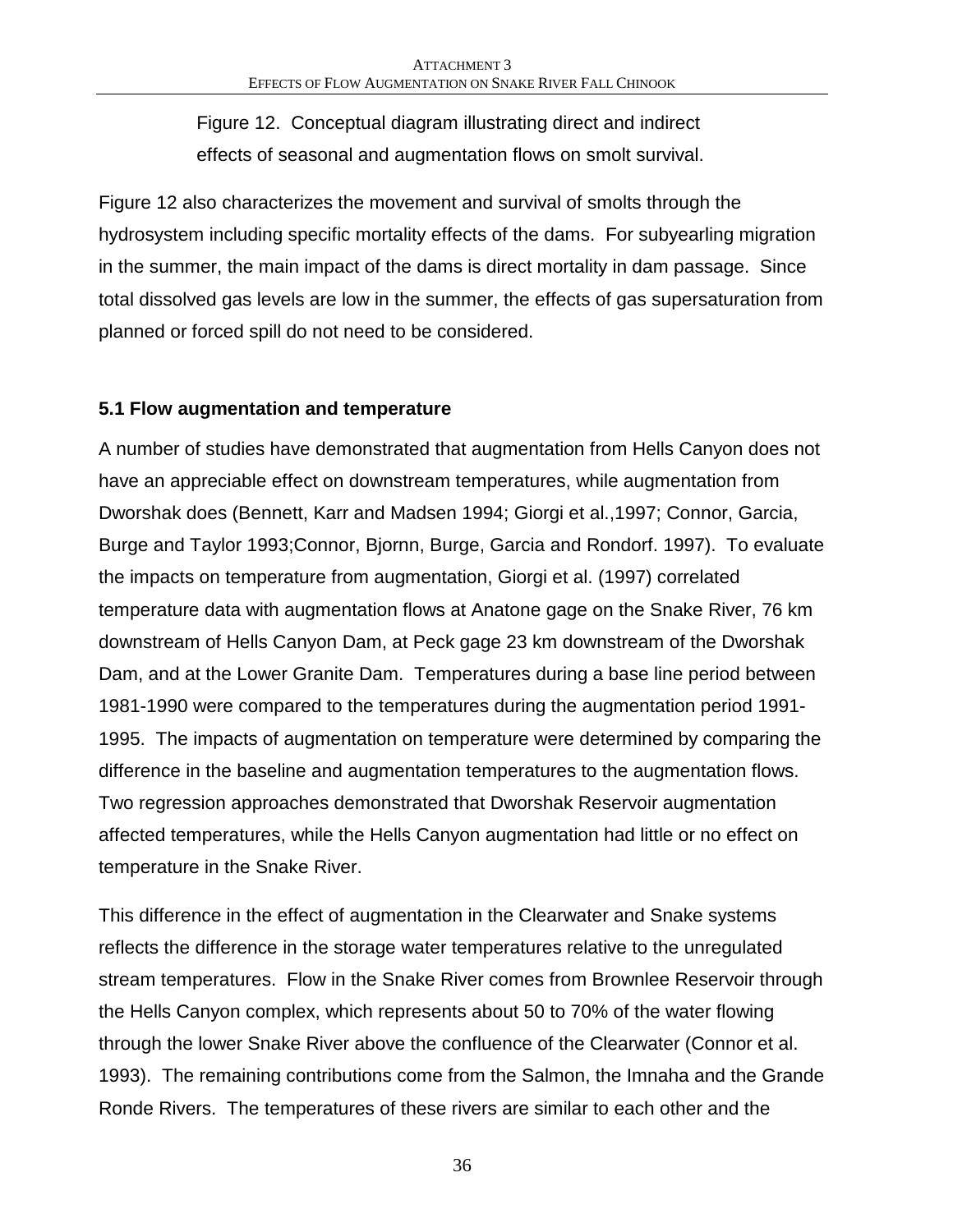mainstem; thus, flow augmentation from Hells Canyon affects flow but not temperature. The temperature in Hells Canyon is influenced by the air temperature 14 to 30 days prior to flow release from the reservoirs (Connor et al. 1993). In contrast, augmentation from Dworshak Reservoir is with reservoir water that is about  $10^{\circ}$ C, while the other branches of the Clearwater are on the order of 5 to  $10^{\circ}$ C warmer. Therefore, augmentation from Dworshak Reservoir has an impact on the Clearwater at the confluence of the Snake and Clearwater Rivers and is evident down to Lower Granite Dam. The characteristic summer temperature distribution in the Snake River system above Lower Granite Dam is illustrated in Figure 13.



Figure 13. Summer temperatures of normal flows of the Snake River system.

### **5.2 Flow augmentation and water clarity**

The impact of flow augmentation on water visibility has not been evaluated but the mechanisms again depend on the water clarity of the storage reservoirs relative to the clarity of the unregulated streams. Water transparency, or clarity, is measured by the Secchi depth. (Note this measure has been misnamed in the NMFS reports as Turbidity, which moves inversely to water clarity, so that turbidity is higher when water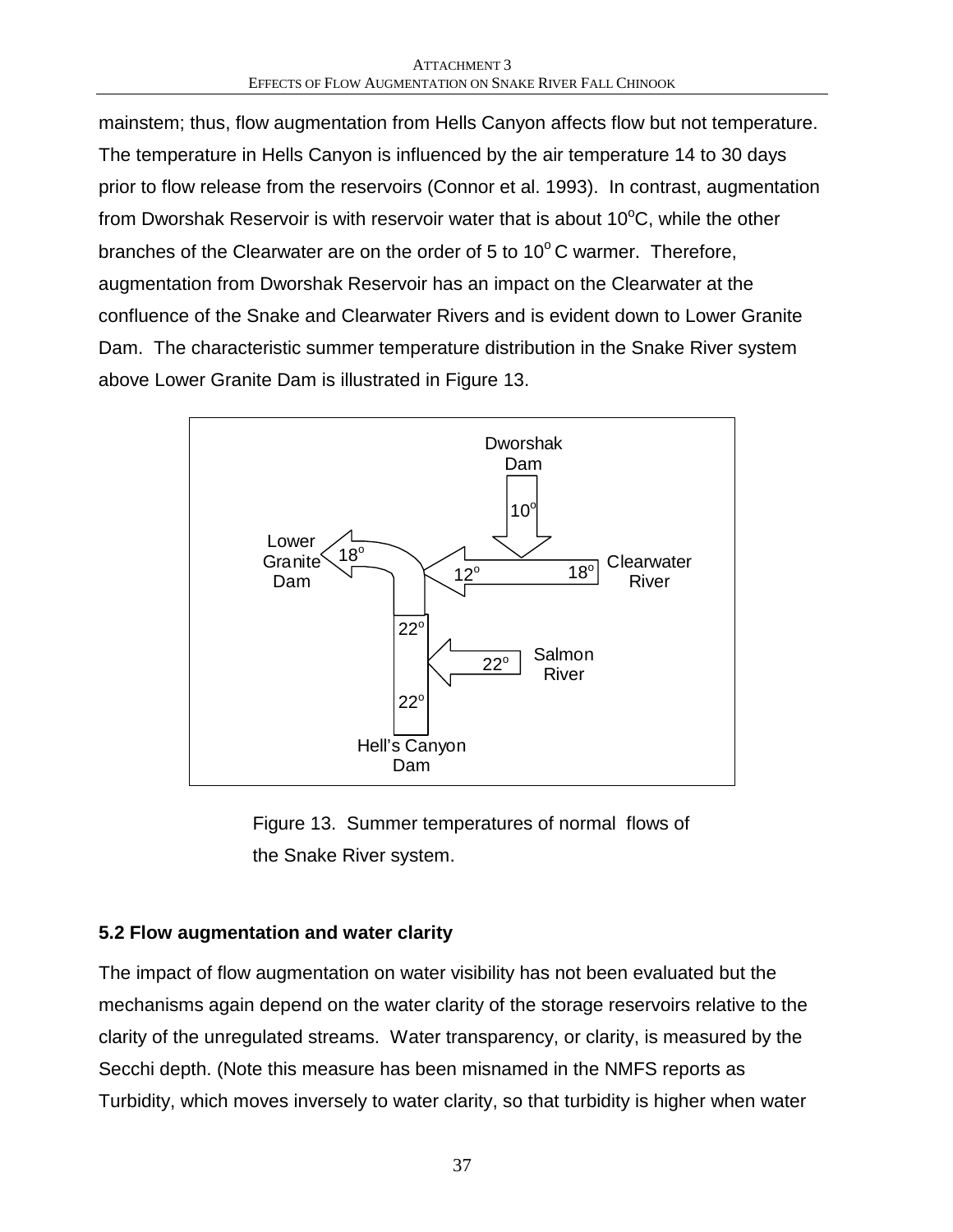clarity is lower.) A regression of the Secchi depth against seasonal flow has a linear relationship, with visibility decreasing as flow increases. Secchi depth is related to the predator-prey reaction distance. The larger the Secchi reading, the further away the predator can detect a smolt. The Secchi depth and the predator-prey reaction distance both decrease as the concentration of suspended material in the water increases. In turn, the suspended material depends on water velocity and flow, giving a mechanistic basis for the observed seasonal relationship between clarity and flow. The effect of Hells Canyon flow augmentation on water clarity depends on the difference in the clarity of the storage reservoir augmentation flow relative to the clarity of the unregulated stream flows, including the Imnaha, Salmon and Grande Ronde Rivers. If the clarity of water from the storage reservoirs is greater than unregulated streams, because suspended material has settled in the reservoirs, then the augmentation would be expected to increase water clarity, which could increase the rate of predation on smolt.

### **5.3 Flow augmentation and water velocity**

Flow augmentation has been typically applied in the spring and summer to address migration of the yearling and the subyearling chinook. In the 1991-1995 period, spring augmentation increased velocities through Lower Granite Pool an average of 3 to 13% (Giorgi et al. 1997). During the summer, augmentation from Dworshak and Brownlee combined contributed between 5 and 38% of the velocity at Lower Granite Dam. Of this total, the Brownlee can contribute only about one quarter of the flow.

### **5.4 Flow augmentation and fish travel time**

The direct impact of flow on fish survival could be through its impact on travel time of fish from release to Lower Granite Dam. In turn, the seasonal relationship between flow and travel time could be representative of the impacts of flow augmentation. However, flow has no discernable impact on fish travel time (Figure 8). Therefore, flow augmentation would have no impact on fish travel time.

38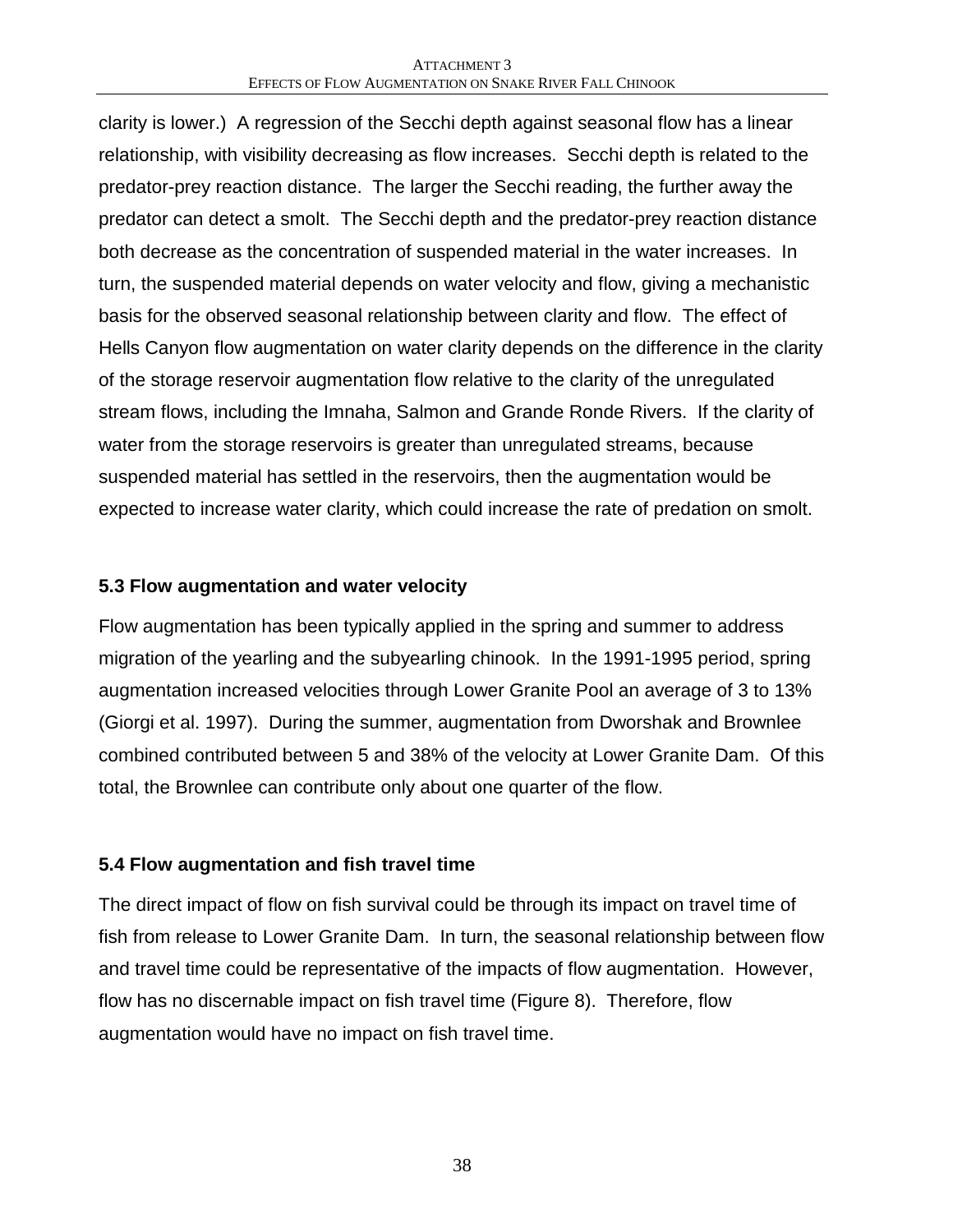### **5.5 Conclusions on the effects of flow augmentation**

Flow augmentation may affect smolt survival directly through the change in water velocity and indirectly through the changes in temperature and water clarity.

Upper Snake River flow augmentation does not appreciably affect water temperature through the Hells Canyon reach or in Lower Granite Pool. Augmentation from Dworshak lowers the temperature in Lower Granite Pool.

The impact of flow augmentation on water clarity has not been resolved. However, augmentation could increase water clarity, which would increase smolt predation.

Flow augmentation has no discernable impact on fish travel time to Lower Granite Dam or through the hydrosystem.

# **6. Model Analysis of Flow Augmentation**

To further explore the complex effects of flow augmentation in the presence of seasonally changing flows and temperatures we have used the CRiSP smolt passage model. This model simulates the daily movement and survival of fish through the Columbia River system and is based on ecological relationships describing smolt migration and survival. The model describes survival in terms of temperature and travel time of smolt and can characterize the direct and indirect effects of flow on survival. The calibrated model can be used to simulate the individual impact of flow augmentation from the Hells Canyon (Brownlee) and Dworshak storage reservoirs.

### **6.1 CRiSP description**

CRiSP follows the mortality dynamics illustrated in Figure 12, where the activity of predators depends on temperature while the exposure of smolts to predators depends on the smolt travel time (Anderson et al. 1996; Anderson et al. 2000). The model characterizes flow temperature relationships in terms of releases from storage reservoirs and unregulated streams as is illustrated in Figure 13. Flow acts directly on fish travel time using the migration model developed by Zabel and Anderson (1997) and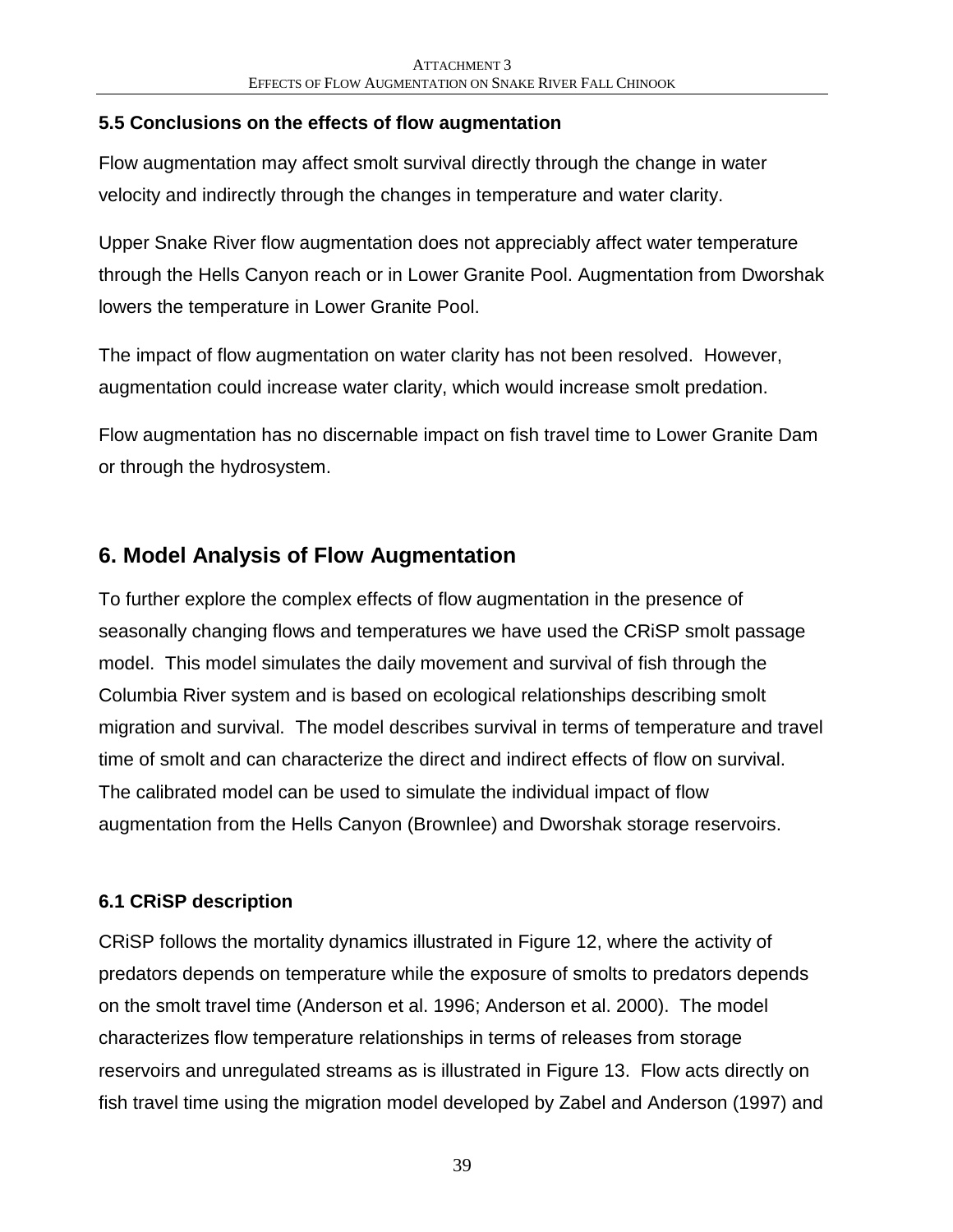Zabel et al. (1998). Flow acts indirectly on fish via the relationship of flow and temperature from storage reservoirs and the unregulated streams. The model does not consider water clarity. For fall chinook the equation describing smolt survival, S, takes the form

$$
S = exp (g(Temp) * TT(flow, release date))
$$

where g is a function of the daily temperature (Temp), TT is fish travel time and is a function of daily flow and the release date of the fish. Note also that temperature is related to flow and day of year.

Travel time between release and arrival at Lower Granite Dam in CRiSP was calibrated with the fall chinook PIT-tag studies discussed in Section (3). For survival of fall chinook through the hydrosystem, CRiSP was calibrated as part of the PATH analysis (Peters, Marmorek and Parnell eds. 1999). In the calibration (Anderson et al. 2000), a nonlinear calibration technique is used in an iterative fashion; first calibrating travel time using flow and smolt date of release and an approximate survival rate. Next, the survival is calibrated using calibrated travel time parameters and temperature. In the second round, the calibrated survival is used in place of the approximated survival and travel time is recalibrated. This in turn is used to recalibrate survival. The calibration between travel time and survival is repeated until the results converge. This iterative process is required because the arrival time distribution of smolts at Lower Granite Dam can be skewed by the mortality rate and the mortality rate, in turn, depends on travel time.

Since the CRiSP model was calibrated with the same data used in the multiple correlation analysis of Section 4, it suffers from problems of collinearity among environmental variables. The model equations explicitly make temperature a primary factor affecting survival and make flow a secondary factor, similar to that found with the multiple linear regression analysis. The CRiSP model provides information about fall chinook and flow augmentation that cannot be obtained from the multiple linear regressions. First, the basic equation above is a better representation of the underlying ecological processes than the multiple linear descriptions of survival against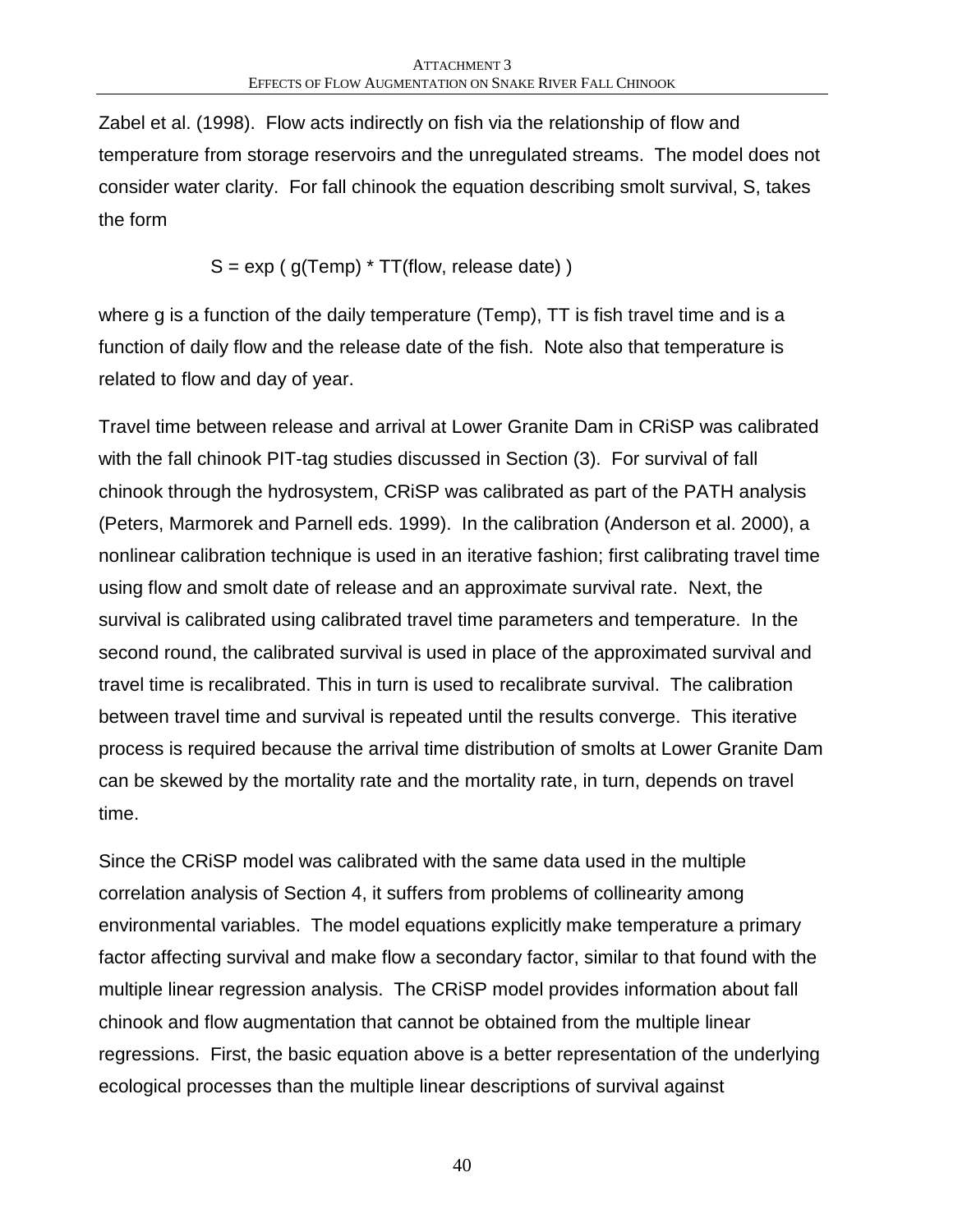environmental variables. Second, because CRiSP represents the river geometry and the daily variations of flow and temperature, it can be used to evaluate the individual contributions of flow augmentation from the Dworshak and Hells Canyon (Brownlee) storage reservoirs as the hydrosystem operations change.

### **6.2 Flow augmentation estimates**

To explore the impacts of flow augmentation from each storage reservoir and the combination of reservoirs, a matrix of impacts was evaluated in which augmentation was removed, doubled or left unchanged for each reservoir (Table 12). For each scenario, the CRiSP model was run under the calibration conditions for 1995 through 1998 using the actual release locations and dates of the PIT-tag fish discussed in Section 3. In each run, survival for each PIT tag release was determined to Lower Granite Dam and from Lower Granite Dam to Bonneville Dam. In addition, the average Lower Granite Dam flow and temperature during the migration were simulated in each augmentation scenario.

Table 12. Flow augmentation scenarios run with CRISP. 1 = existing flow augmentation,  $0 = no$  flow augmentation,  $2 =$  doubling flow augmentation.

| <b>Scenario</b> | $\mathbf{2}$ | $3 \quad 4 \quad 5$ |             | 6              |                |
|-----------------|--------------|---------------------|-------------|----------------|----------------|
| <b>Brownlee</b> |              | 0                   | $1 \quad 2$ |                | $\overline{2}$ |
| <b>Dworshak</b> |              | $1 \quad 2 \quad 0$ |             | $\overline{0}$ |                |

The scenarios with existing flow augmentations used the observed daily flows and temperatures from the Dworshak and Hells Canyon (Brownlee) Reservoirs. To represent zero augmentation from the Dworshak Reservoir, flows during the fall outmigration were removed (Compare Figure 14 with Dworshak flow augmentation to Figure 15, which is Dworshak flow without augmentation). For the doubling scenarios, the observed Dworshak flows were increased by a factor of two. For Hells Canyon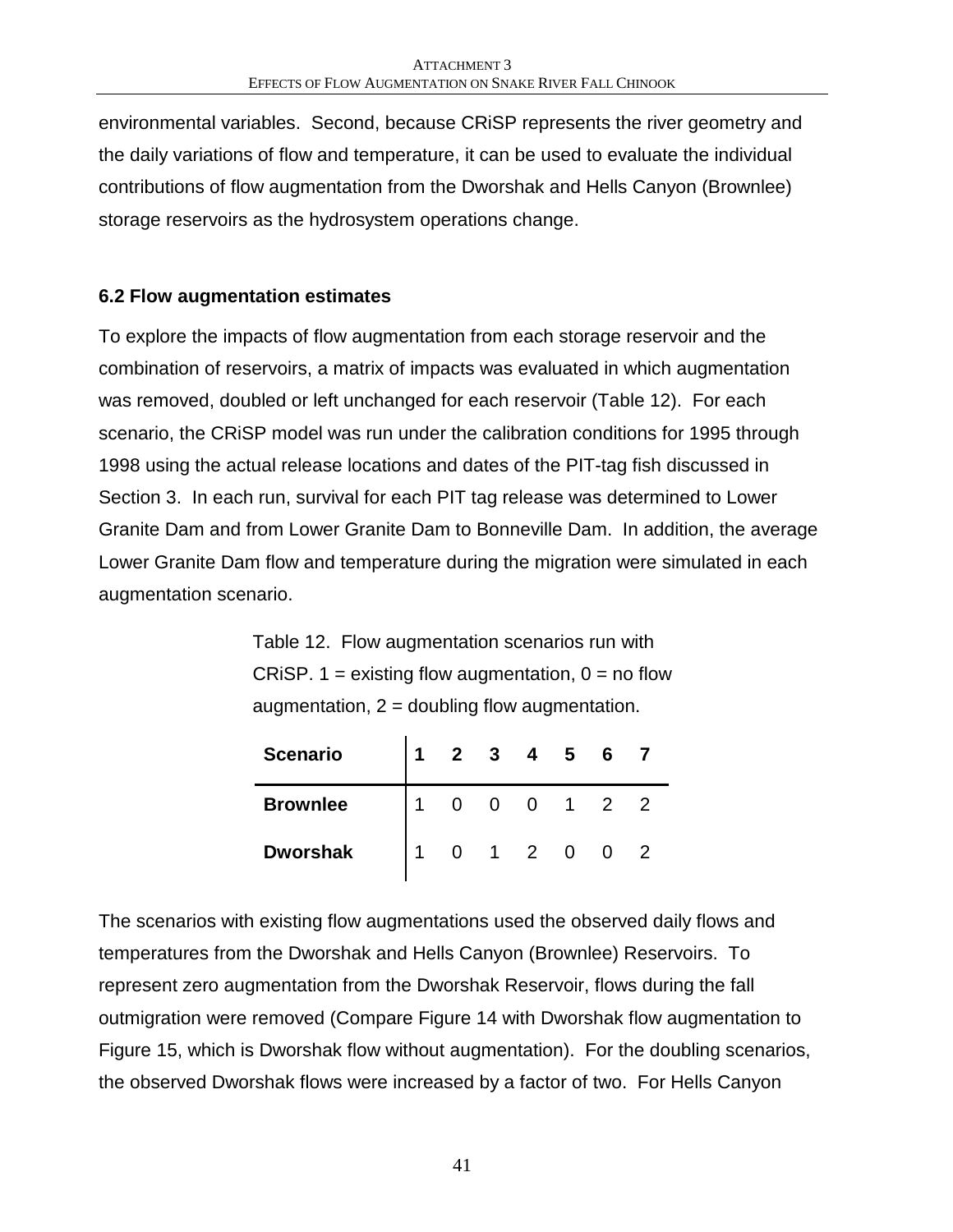(Brownlee) augmentation scenarios, the estimated augmentation obtained from the Idaho Department of Water Resources, were subtracted from observed Hells Canyon Dam flows to represent the no flow augmentation scenarios and the estimated augmentations were added to the observed dam flows to represent the flow doubling scenarios. Note that the zero and double augmentation scenarios are not necessarily hydraulically possible. They were used in this analysis to explore the sensitivity of fish survival to the individual flow augmentation scenarios. The total yearly estimated flow augmentation volumes provided by the Idaho Department of Water Resources are given in Table 13.



Figure 14. 1995 Dworshak flow vs. day of year with augmentation.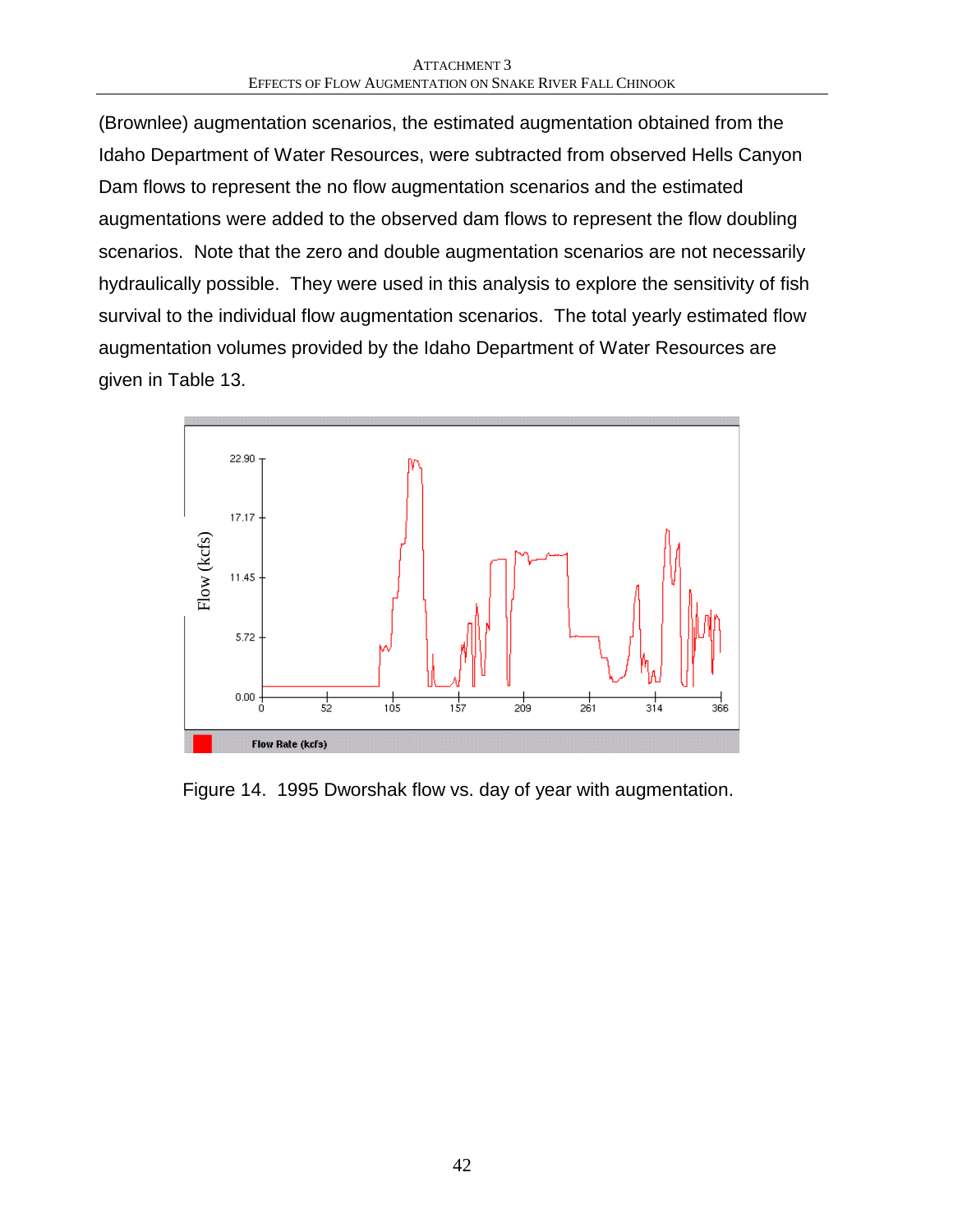ATTACHMENT 3 EFFECTS OF FLOW AUGMENTATION ON SNAKE RIVER FALL CHINOOK



Figure 15. 1995 Dworshak flow vs. day of year without augmentation.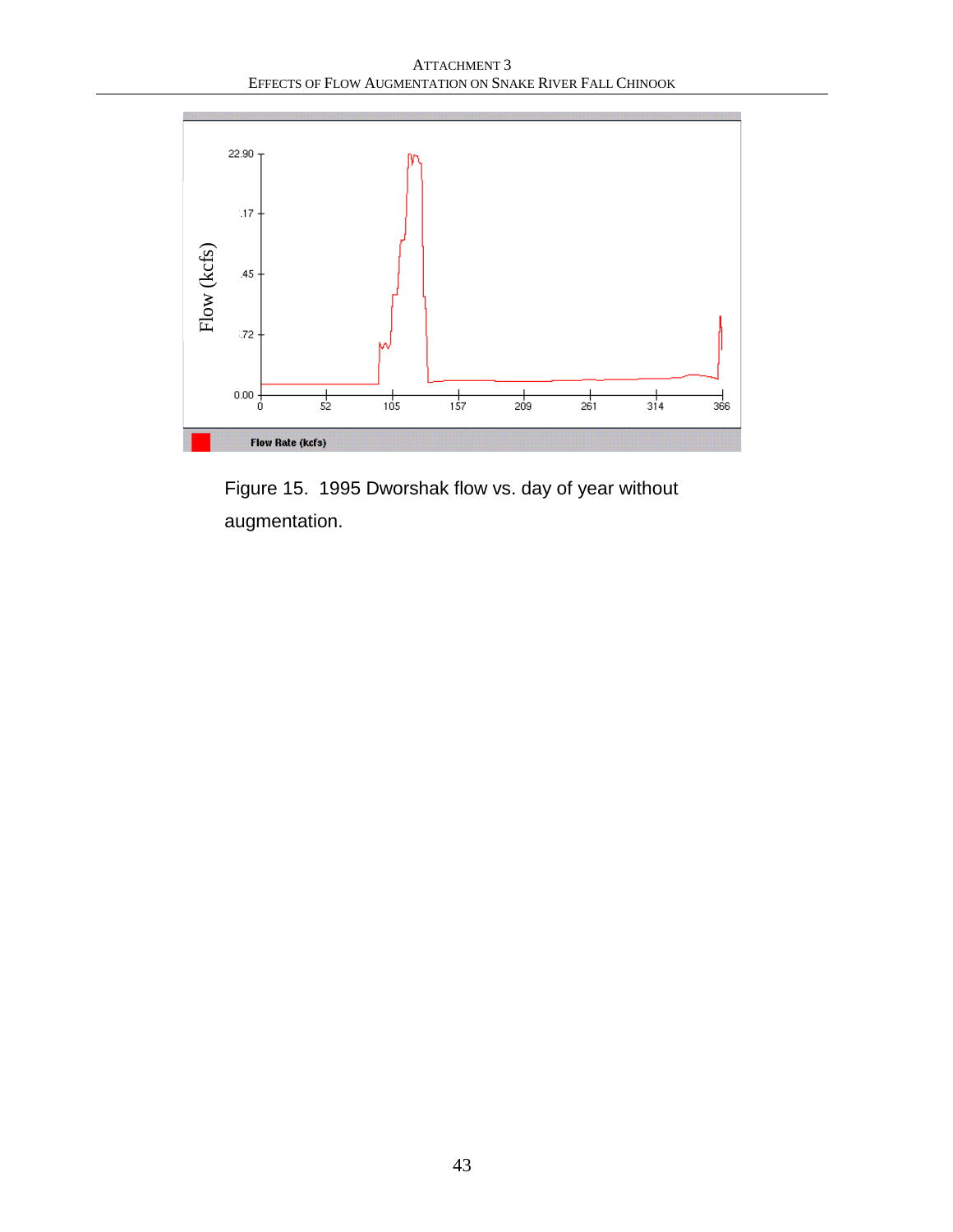Table 13. Yearly flow augmentation estimate (maf). Data source: Idaho Department of Water Resources.

| <b>Reservoir</b>    | 1995 | 1996 | 1997 | 1998 |
|---------------------|------|------|------|------|
| <b>Hells Canyon</b> | 0.52 | 0.68 | 0.65 | 0.77 |
| (Brownlee)          |      |      |      |      |
| <b>Dworshak</b>     | 1.40 | 1.87 | 1.64 | 1.25 |

### **6.3 Augmentation effects on survival and environmental variables**

To explore the individual contribution of augmentation from each reservoir, the percent change in survival to Lower Granite and Bonneville Dams was defined relative to the base conditions with the actual flows in the years 1995-1998. The relative measure of survival change is defined

$$
\Delta S = 100 \times (S_1 - S_i)/S_1
$$

where  $S_1$  is survival from release to arrival at a dam from a particular release site under existing conditions (Scenario 1), and  $S_i$  is survival with an addition or deletion of flow augmentation from a particular reservoir or combinations of reservoirs (Scenario I).

The relative effects of augmentation on survival to Lower Granite and Bonneville Dams are given in Tables 14 and 15 for flow augmentation scenarios 1-7. Relative survival, ΔS, and absolute survival, S, are given for each release site averaged over the four years. A comparison of Scenario 1 to 3 in Table 14 illustrates that removing augmentation from Hells Canyon (Brownlee) increases survival. This is because the Brownlee augmentation increases water temperature, which is a major factor in determining survival in the CRiSP model.

Table 15a shows the models predictions of average changes in flow and temperature at Lower Granite Dam over the fall chinook migration season with the seven flow augmentation scenarios. Table 15b shows the difference in flow, temperature and maf

44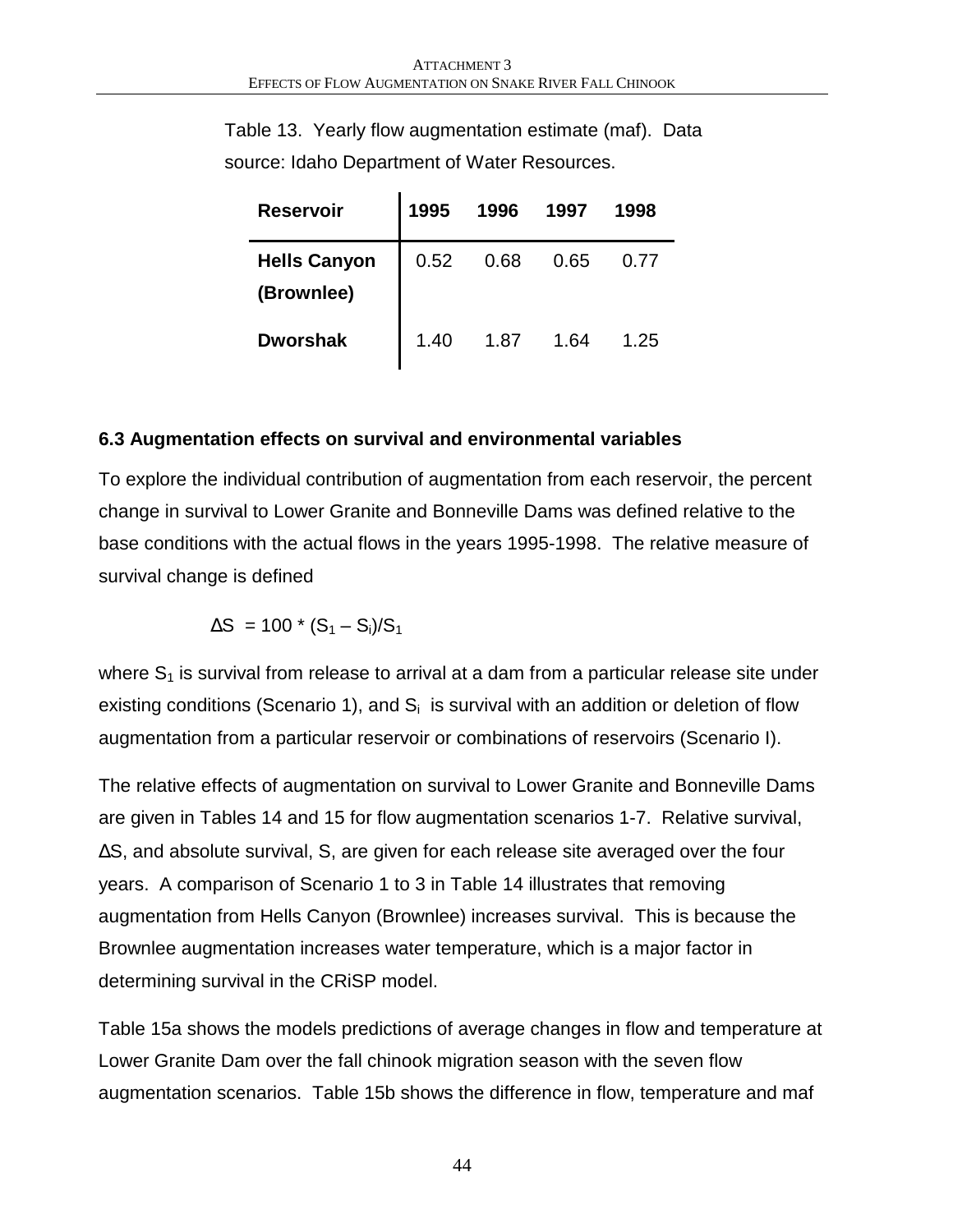for each Scenario relative to the base condition, Scenario 1. Removing the Hells Canyon (Brownlee) augmentation decreases the flow by about 5 kcfs and lowers the temperature about 0.1  $^{\circ}$ C.

Table 14. Relative change in average Snake River fall chinook survival to Lower Granite and Bonneville Dams, ΔS (%), and average in-river survival, S (%), under different flow augmentation scenarios. Averages are over years 1995-1998.

| Scenario                | 1  | $\overline{2}$ | 3  | 4                                      | 5     | 6        | 7              |
|-------------------------|----|----------------|----|----------------------------------------|-------|----------|----------------|
| Aug. Brownlee           | 1  | 0              | 0  | 0                                      | 1     | 2        | $\overline{2}$ |
| Aug. Dworshak           | 1  | 0              | 1  | $\overline{2}$                         | 0     | $\Omega$ | $\overline{2}$ |
|                         |    |                |    | Fall Chinook Survival RIs thru LGR Dam |       |          |                |
| Average Survival        | 38 | 33             | 39 | 52                                     | 33    | 33       | 46             |
| $\Delta S$              | 0  | $-11$          | 3  | 37                                     | $-13$ | $-12$    | 22             |
|                         |    |                |    | Survival from LGR thru Bon Dam         |       |          |                |
| <b>Average Survival</b> | 38 | 35             | 37 | 39                                     | 35    | 36       | 39             |
| $\Delta S$              | 0  | -8             | -4 | 1                                      | -8    | -6       | 2              |
|                         |    |                |    | Survival from RIs thru Bon Dam         |       |          |                |
| Average Survival        | 14 | 12             | 14 | 20                                     | 12    | 12       | 18             |
| $\Delta S$              | 0  | $-19$          | -1 | 38                                     | -20   | $-17$    | 24             |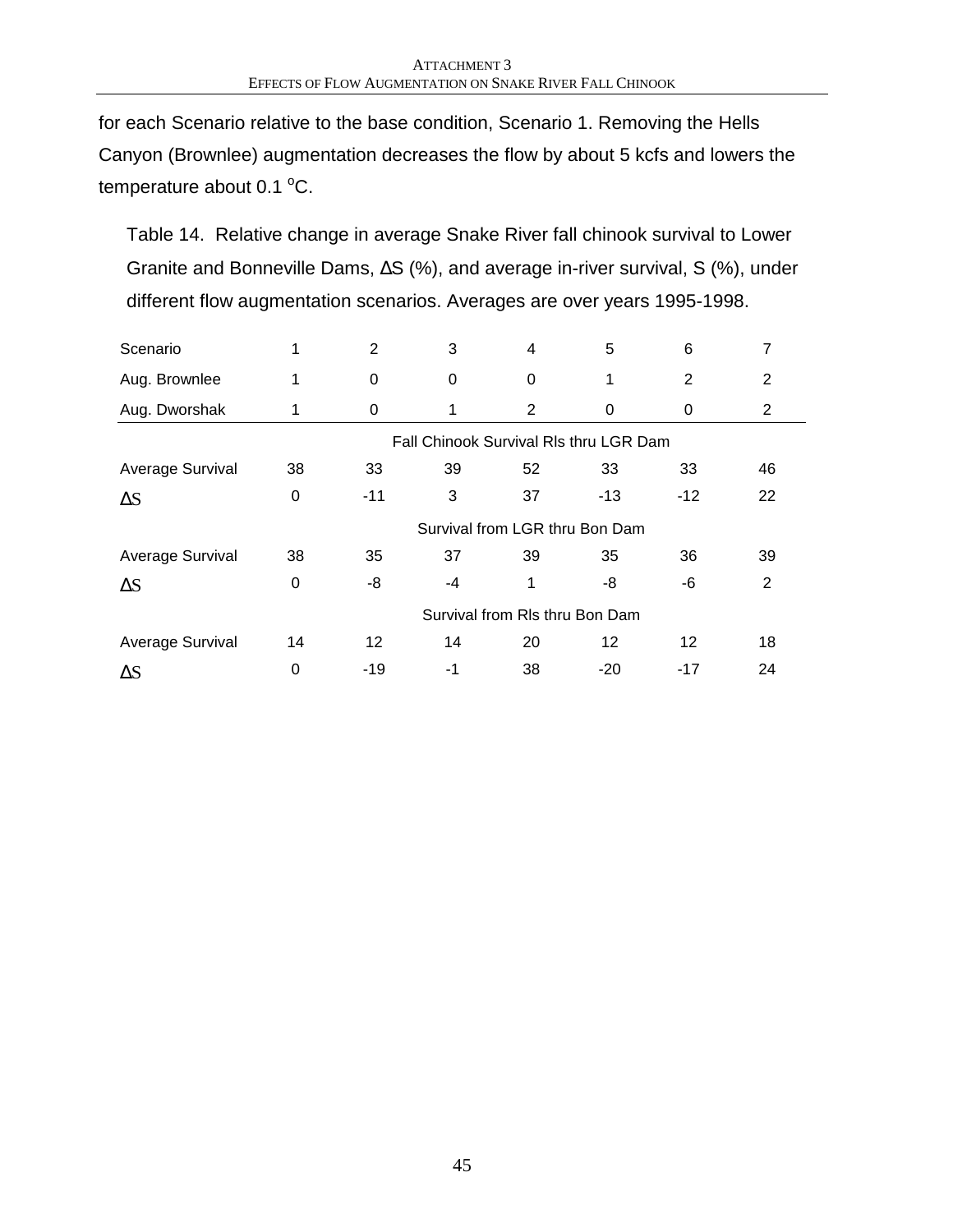Table 15a. Scenario average flows (kcfs) and temperatures (centigrade) plus flow augmentation (maf) between day 160 and 220. Results for Lower Granite Dam over years 1995-1998 and 1998 at Bonneville Dam.

|   | Scenario     |                |      | <b>1995 LGR</b> |        |      | 1996 LGR                    |         | <b>1997 LGR</b> |      | 1998 LGR      |     |                 | 1998 BON      |  |
|---|--------------|----------------|------|-----------------|--------|------|-----------------------------|---------|-----------------|------|---------------|-----|-----------------|---------------|--|
| # | <b>BRN</b>   | DWK L          |      | flow temp maf   |        |      | flow temp maf flow temp maf |         |                 |      | flow temp maf |     |                 | flow temp maf |  |
|   | 1            | 1              |      | 67.9 18.2       | 1.3    | 84.4 | 17.1                        | 1.1     | 97.7 17.5 1.9   | 73.8 | 18.9          | 1.6 | 225.4 20.6 19.6 |               |  |
| 2 | $\mathbf{0}$ | $\Omega$       | 57.0 | $18.8\quad 0.0$ |        |      | 74.8 17.3 0.0               |         | 82.0 18.3 0.0   |      | 60.3 19.3     | 0.0 | 212.0 20.5 18.0 |               |  |
| 3 | $\Omega$     | $\mathbf 1$    |      | 65.2 18.0 1.0   |        |      | 83.8 17.1 1.1               |         | 95.3 17.3 1.6   |      | 69.3 18.7     | 1.1 | 221.0 20.5 19.1 |               |  |
| 4 | $\Omega$     | 2              |      | 73.8 17.0 2.0   |        |      | 86.9 15.9                   | 1.4     | 104.5 16.5 2.7  |      | 78.6 17.2 2.2 |     | 230.3 20.0 20.2 |               |  |
| 5 | $\mathbf{1}$ | $\Omega$       |      | 59.8 18.9 0.3   |        |      | 78.7 17.4                   | $0.5\,$ | 84.4 18.4 0.3   |      | 64.7 19.5     | 0.5 | 216.4 20.6 18.5 |               |  |
| 6 | 2            | $\Omega$       |      | 62.5 18.9 0.6   |        |      | 82.6 17.5                   | 0.9     | 86.8 18.5 0.6   |      | 69.2 19.6     | 1.1 | 220.8 20.7 19.1 |               |  |
|   | 2            | $\overline{2}$ |      | 79.2 17.4       | $-2.6$ | 94.6 | 16.4 2.4                    |         | 109.3 16.8 3.2  |      | 87.5 17.9     | 3.2 | 239.2 20.2 21.2 |               |  |

Table 15b. Difference between Scenarios 2-7 and Scenario 1 for average flows (kcfs), temperatures (centigrade), and flow augmentation (maf) between day 160 and 220. Predictions for Lower Granite Dam for years 1995-1998 and 1998 at Bonneville Dam.

|                 |             | 1995 LGR          |        |        | 1996 LGR                                                |        | <b>1997 LGR</b>           |        | 1998 LGR                                                        |        |              | <b>1998 BON</b>   |     |
|-----------------|-------------|-------------------|--------|--------|---------------------------------------------------------|--------|---------------------------|--------|-----------------------------------------------------------------|--------|--------------|-------------------|-----|
| #               |             | flow temp maf     |        |        | flow temp maf flow temp maf flow temp maf flow temp maf |        |                           |        |                                                                 |        |              |                   |     |
| $2 - 1$ $-10.9$ |             | $0.6 - 1.3$       |        | $-9.6$ | 0.1                                                     |        |                           |        | $-1.1$ $-15.7$ 0.9 $-1.9$ $-13.5$ 0.4 $-1.6$ $-13.5$ 0.0 $-1.6$ |        |              |                   |     |
| $3 - 1$         |             | $-2.7 -0.2$       | $-0.3$ | $-0.7$ | 0.0                                                     | $-0.1$ | $-2.4$ $-0.2$ $-0.3$      | $-4.4$ | $-0.2$                                                          | $-0.5$ | $-4.4$       | $-0.1 - 0.5$      |     |
| $4 - 1$         |             | $5.8 - 1.2$ 0.7   |        |        | $2.4 -1.2$ 0.3                                          |        | $6.9 - 1.0 0.8$           |        | $4.9 - 1.6$                                                     | 0.6    | 4.9          | $-0.5$ 0.6        |     |
| $5 - 1$         |             | $-8.2$ 0.7 $-1.0$ |        | -5.8   | 0.3                                                     |        | $-0.7$ $-13.3$ 1.0 $-1.6$ | $-9.1$ | 0.6                                                             | $-1.1$ | $-9.1$       | $0.1 - 1.1$       |     |
| $6 - 1$         |             | $-5.5$ 0.7 $-0.6$ |        | $-1.9$ |                                                         |        |                           |        | $-4.6$ 0.7                                                      | $-0.5$ |              | $-4.6$ 0.2 $-0.5$ |     |
| $7 - 1$         | $11.2 -0.8$ |                   | $-1.3$ |        | $10.2 -0.7$                                             | 1.2    | $11.7 -0.7$ 1.4           | 13.7   | $-1.0$                                                          | 1.6    | $13.7 - 0.3$ |                   | 1.6 |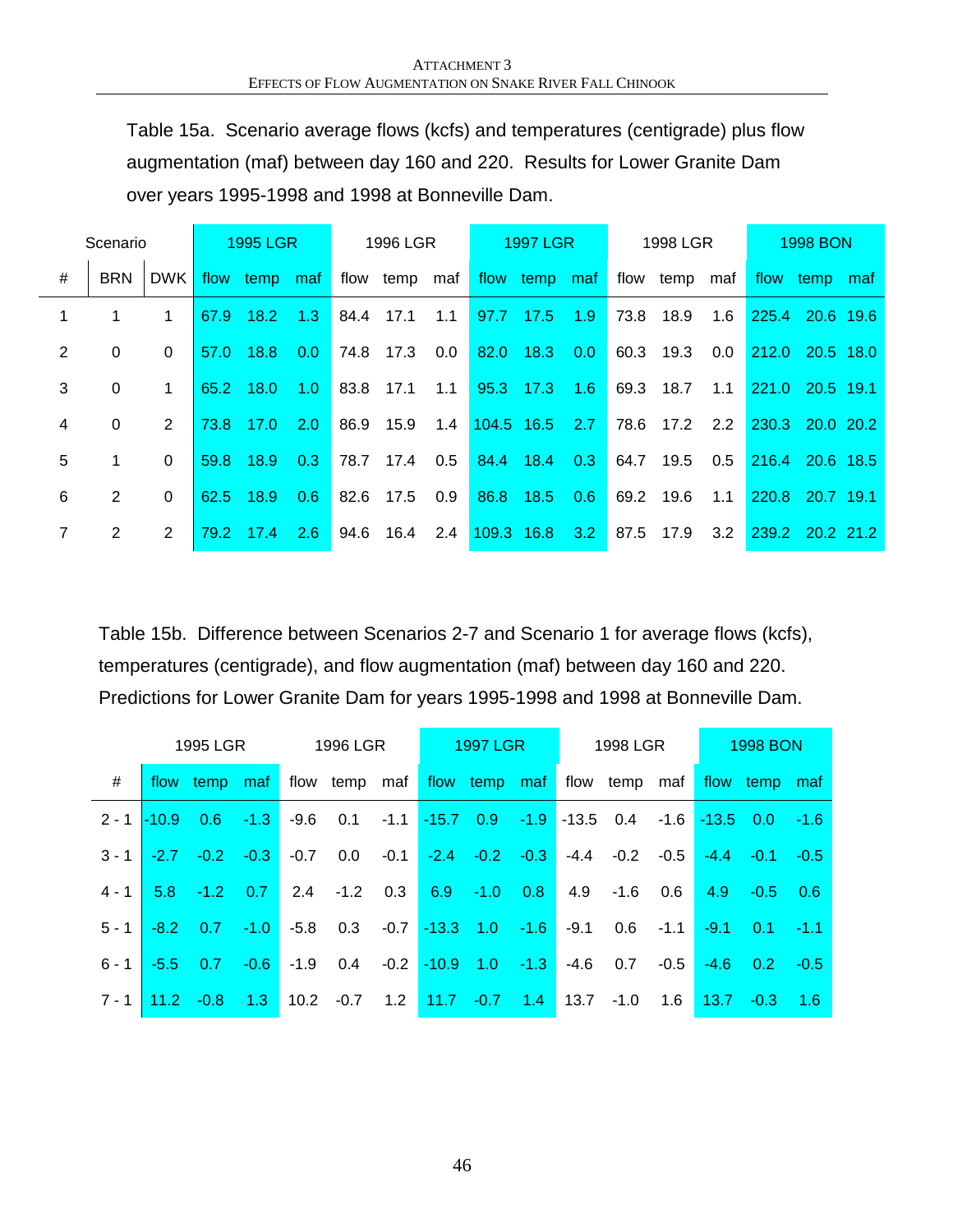### **6.4 Conclusions on passage model analysis**

The CRiSP passage model simulates smolt survival in terms of travel time, which is flow related, and temperature, which is related to the flows of the unregulated streams and the flows from the storage reservoirs. The model can evaluate the individual impacts of augmentation from Dworshak and Brownlee storage reservoirs.

The model was used to determine the survival impacts of Scenarios that removed or doubled flow augmentation from Hells Canyon (Brownlee) and Dworshak individually and together. Survival was simulated from the Snake River fall chinook habitat to Lower Granite and Bonneville Dams. The model predicts that removing Hells Canyon (Brownlee) flow augmentation decreases flow, decreases water temperature and increases fish survival.

# **7. Analysis of Fall Chinook Spawner-Recruit (SR) Data**

To consider the effects of flow on the returns of progeny adults, we use the conceptual spawner recruit model illustrated in Figure 16. Mature adults return in the autumn to lay their eggs. The eggs hatch and fry emerge in the spring. In the summer, the young fish move down river and enter the estuary and ocean in the late summer. The adults spend several years in the ocean and then return to the Snake River to spawn. Seasonal flows may affect the eggs and juveniles prior to their migration, and juveniles during their migration to the sea. The information on Snake River spawners and recruits (adult progeny) is on a (brood) yearly basis, so that there is only one pair of spawner and recruit numbers for each brood year. Thus, analysis of SR data reflects between-year variation in survival, not within-year variation. To compare the effects of flows on SR relationships the flows must be seasonally averaged.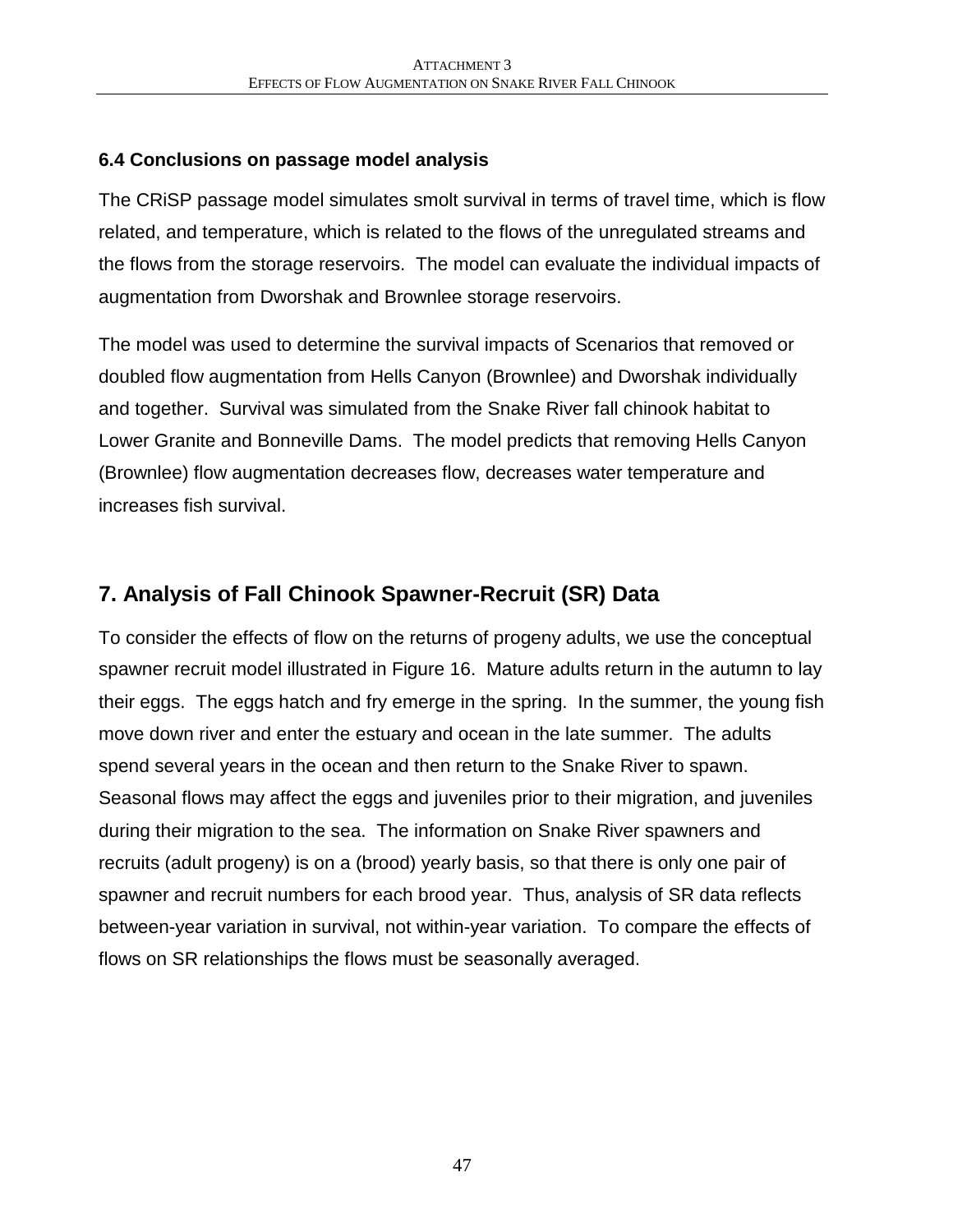

Figure 16. Life cycle framework with early life stage related to seasonal flows and spawner-recruit relationships related to annual flows.

The relationship between spawners and recruits is revealed by plotting the total recruits produced by each spawning cohort (Figure 17). Because the freshwater habitat is limited, the rate of mortality increases with increasing population size. This "density dependent" mortality makes the relationship between the number of spawners and the number of recruits domed shaped. At equilibrium, the number of recruits exactly replaces the spawning population, S\*. Below S\* there is a surplus recruit production, and above S\* the recruit production is not sufficient to replace the spawners. In our analysis we apply the classical Ricker spawner recruit equation to characterize these life cycle relationships. The equation can be expressed

$$
R = S \exp (a - b S)
$$

where R is the number of recruits returning to the river from the spawning population of size S, a is the average productivity rate over the years of data, and b is the density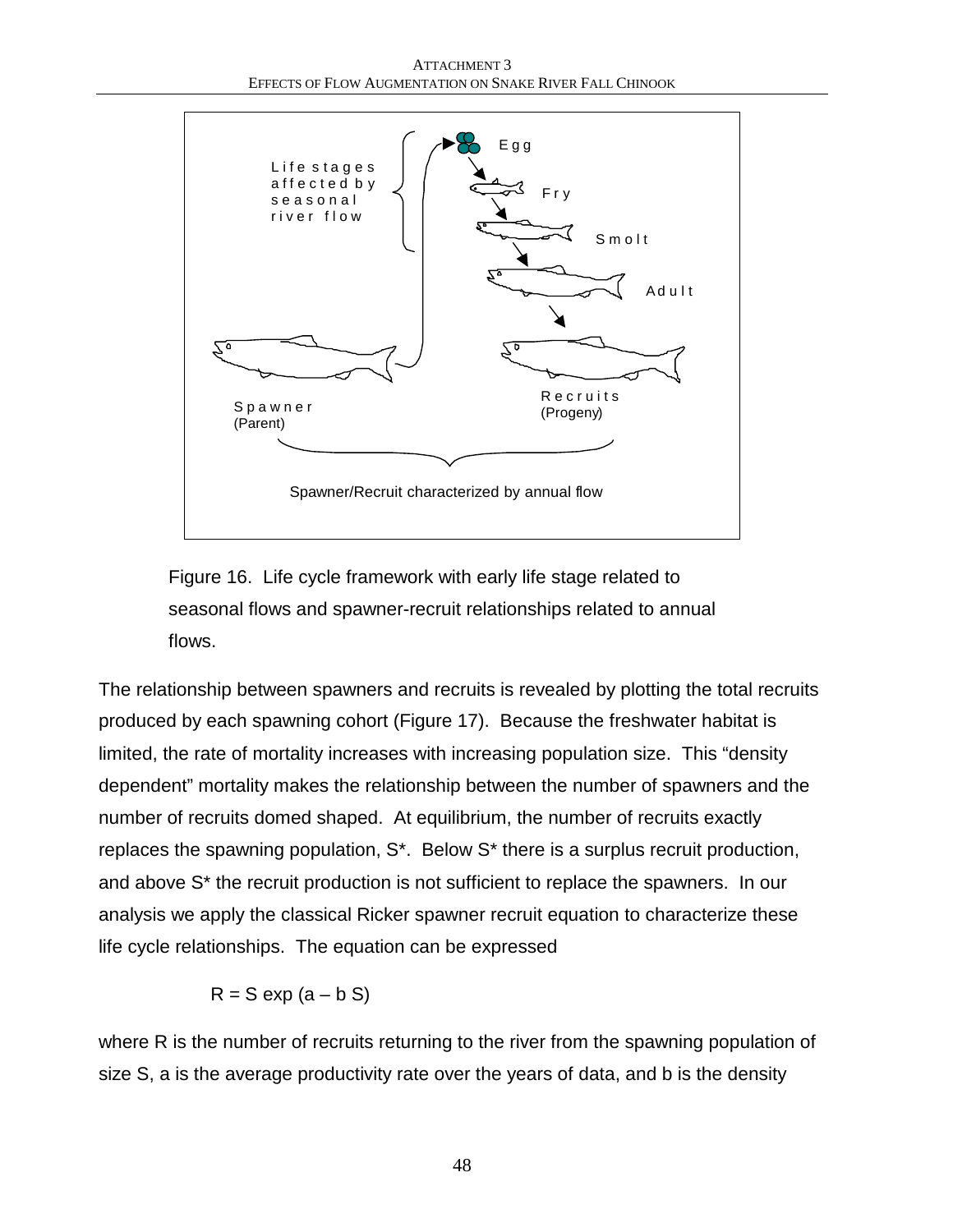dependent factor expressing the decrease in stock productivity as the carrying capacity of the habitat S\* is approached.



Figure 17. Ricker spawner recruit relationship showing equilibrium point S\*.

### **7.1 Approach**

In this analysis, we examine whether there is a statistically significant relationship between flow and life-cycle survival for three different Columbia River fall chinook stocks, the Hells Canyon stocks in the Snake River, the Hanford Reach stocks in the mid-Columbia, and Deschutes River stock in the Lower Columbia. The approach is to determine whether there is a significant effect of flow that can be detected in the spawner recruit (SR) data that extends back to the 1960s (for the Snake and Hanford stocks) and to Brood Year (BY) 1977 for the Deschutes stock. There are many assumptions behind the SR data used for this analysis (Peters et al. 1999), but these data remain the best available indicator of life-cycle survival over a long time record.

The index populations used for this report are the Snake River Bright, the Hanford Reach Upriver Bright, and the Deschutes River Upriver Bright. The characteristics of these populations are listed in Table 16. For each of these populations, spawners (S) and recruits (R) are estimated for each year. The spawners represent the total adults (age 3-6) that spawn, including both natural and hatchery origin fish, and are indexed by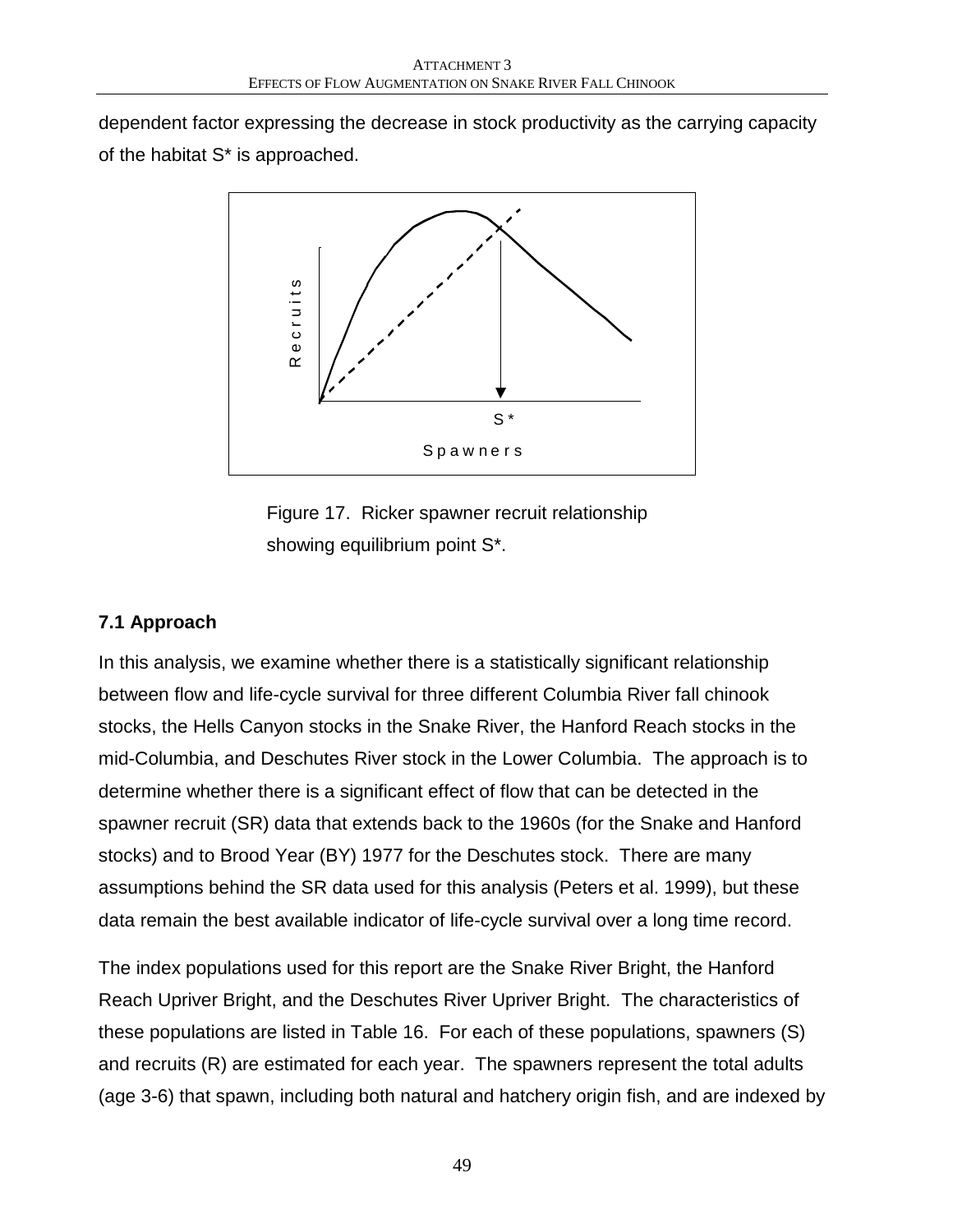the year of spawning. The recruits represent the progeny of a spawner group and are indexed by the year the group spawns. For BY1991, for example, the recruits represent the number of offspring produced by the adults that spawned in year 1991. The recruits (offspring) are counted as adults returning to the mouth of the Columbia, adjusted to represent offspring that would have returned to the Columbia's mouth had harvest not occurred. This allows an estimate of the year-to-year fluctuations in recruitment not due to harvest, but perhaps due to environmental influences. Because these data are derived from many expansions and assumptions (Peters et al. 1999), it is best to view them as representing an index of spawners and recruits, with the understanding that they probably contain large, unknown, measurement errors and biases. Table 17 contains the SR data for the three index stocks.

Daily average flow records were available at Bonneville Dam and Ice Harbor Dam for the entire record of SR data. To characterize the relationship of flow and survival, two places and periods were used for estimating average flow: 1) average Bonneville Dam flows between July 15 and September 15 were used to characterize the flows that affect survival while smolts passed through the estuary; 2) average Ice Harbor flows in June and July were used to characterize the flows that affect survival prior to arrival in the hydrosystem.

Since the flows are correlated between Bonneville and Lower Granite Dams, characterizing the flow survival using the flow from either region should be similar. However, since the Lower Columbia flows are two to three times larger than the Snake River flows, the inferred effects of augmentation using the Lower Granite Dam flows would be two to three times larger than using the Bonneville Dam flows. Thus, establishing a correlation between flow and spawner recruit data does not tell us where the effect occurs. If it occurs in the estuary, then using the Lower Granite flows for the correlation could overestimate the impact of flow augmentation by two to three times. Our approach is to correlate SR based survival to flows when the fish are in the tributaries (June-July) and when they are in the estuary (July 15 to September 15). The flows are indexed by brood year, so that the average daily flow during June-July 1991, for example, is indexed by BY1990. The BY1990 flow thus represents the flow

50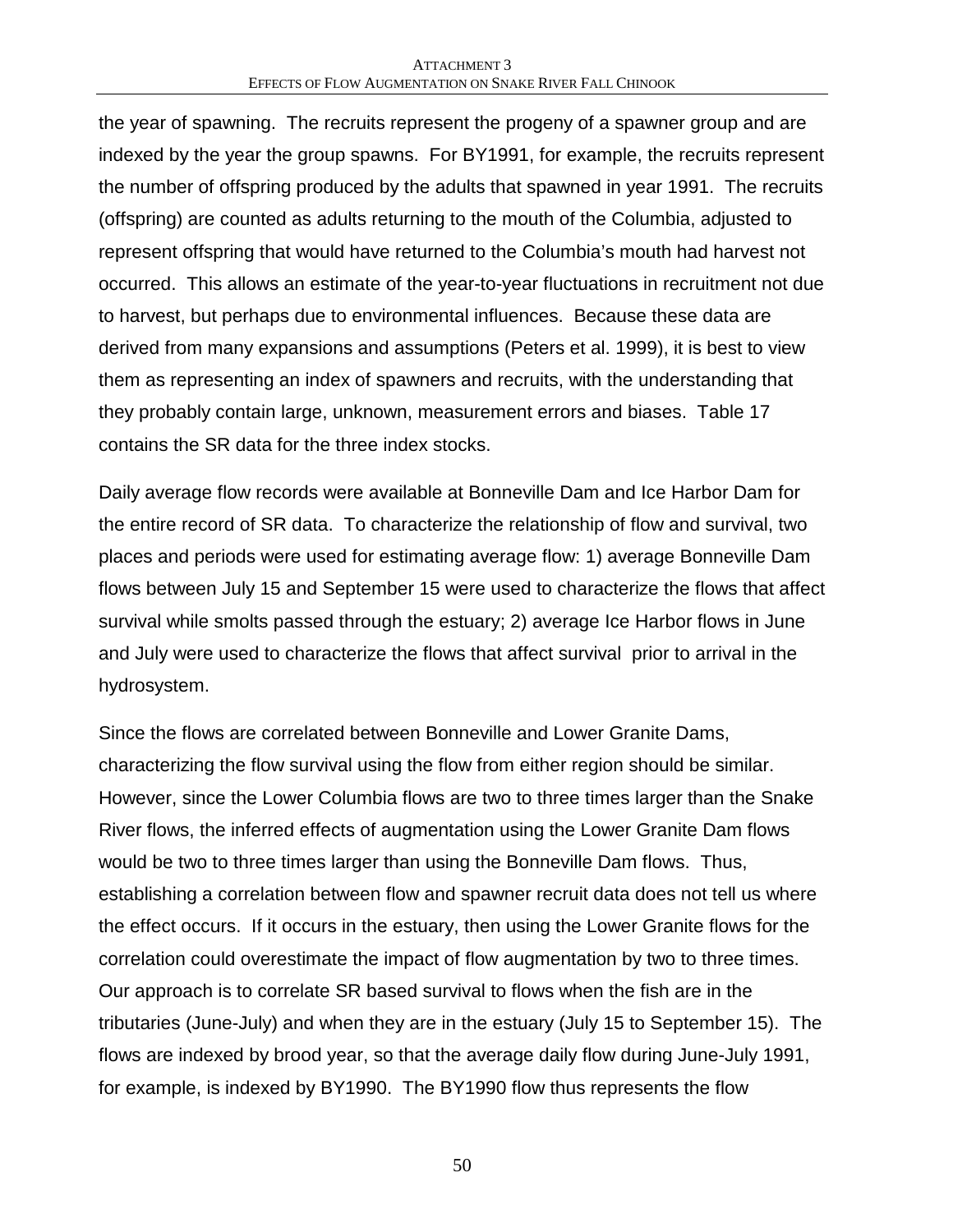experienced by the progeny of spawners in 1990 during their out migration in 1991.

Table 18 contains the daily average flow data used in the analysis.

Table 16. Wild fall chinook index populations in Columbia and Snake River basins.

| <b>Stock</b>                    | <b>Years of</b><br><b>S-R Data</b> | # Dams<br><b>Passed</b> | <b>Distance</b><br><b>From</b><br>Ocean (km) |
|---------------------------------|------------------------------------|-------------------------|----------------------------------------------|
| Snake River above Lower Granite | 1964-1991                          |                         | 720                                          |
| Columbia River at Hanford Reach | 1964-1991                          | 4                       | 79                                           |
| <b>Deschutes River</b>          | 1977-1991                          | າ                       | 167                                          |

Table 17. Fall chinook spawner-recruit data.  $D =$  Deschutes,  $H =$  Hanford

Reach, S = Snake R.

| <b>Brood Year</b> | <b>Stock</b> | S    | R          | <b>Stock</b> | S      | R      | <b>Stock</b> | S     | R     |
|-------------------|--------------|------|------------|--------------|--------|--------|--------------|-------|-------|
| 1964              |              |      |            | H            | 22703  | 100043 | S            | 7648  | 35240 |
| 1965              |              |      |            | Н            | 26668  | 239681 | $\mathsf S$  | 6339  | 62471 |
| 1966              |              |      |            | Η            | 29724  | 193231 | S            | 8623  | 34329 |
| 1967              |              |      |            | Η            | 24638  | 307471 | S            | 10414 | 71436 |
| 1968              |              |      |            | H            | 24035  | 263670 | S            | 17556 | 48681 |
| 1969              |              |      |            | Η            | 28937  | 286328 | S            | 4649  | 35129 |
| 1970              |              |      |            | Η            | 20511  | 590130 | S            | 4353  | 43363 |
| 1971              |              |      |            | Η            | 26393  | 471622 | S            | 4091  | 22699 |
| 1972              |              |      |            | Η            | 19327  | 361190 | S            | 1371  | 17390 |
| 1973              |              |      |            | H            | 36343  | 398212 | S            | 2194  | 15716 |
| 1974              |              |      |            | H            | 28940  | 333580 | S            | 668   | 12910 |
| 1975              |              |      |            | Η            | 34628  | 268136 | S            | 1387  | 10619 |
| 1976              |              |      |            | Η            | 39987  | 108581 | S            | 691   | 7019  |
| 1977              | D            |      | 6414 17641 | H            | 40745  | 107827 | S            | 1011  | 9259  |
| 1978              | D            | 4099 | 16172      | Н            | 21644  | 56563  | S            | 841   | 4946  |
| 1979              | D            | 3728 | 15831      | H            | 24840  | 164027 | S            | 802   | 11657 |
| 1980              | D            | 2788 | 15490      | H            | 21224  | 304686 | S            | 515   | 7817  |
| 1981              | D            | 4704 | 17145      | Η            | 14213  | 265436 | S            | 878   | 4746  |
| 1982              | D            | 5176 | 15725      | Η            | 22598  | 458905 | S            | 1209  | 7500  |
| 1983              | D            | 4160 | 16090      | H            | 37038  | 647038 | S            | 842   | 8723  |
| 1984              | D            | 2690 | 56348      | Н            | 48149  | 956878 | S            | 552   | 9721  |
| 1985              | D            | 6333 | 11974      | H            | 71732  | 274308 | S            | 885   | 4821  |
| 1986              | D            | 6045 | 11576      | H            | 100626 | 239529 | S            | 1067  | 4971  |
| 1987              | D            | 6278 | 4125       | H            | 105347 | 101086 | S            | 462   | 2171  |
| 1988              | D            | 7903 | 8804       | Н            | 96329  | 96391  | S            | 495   | 3748  |
| 1989              | D            | 3927 | 10043      | Н            | 72022  | 151284 | S            | 418   | 2031  |
| 1990              | D            | 2320 | 14416      | Η            | 47856  | 131271 | S            | 63    | 975   |
| 1991              | D            | 3684 | 5765       | H            | 37580  | 38067  | S            | 509   | 717   |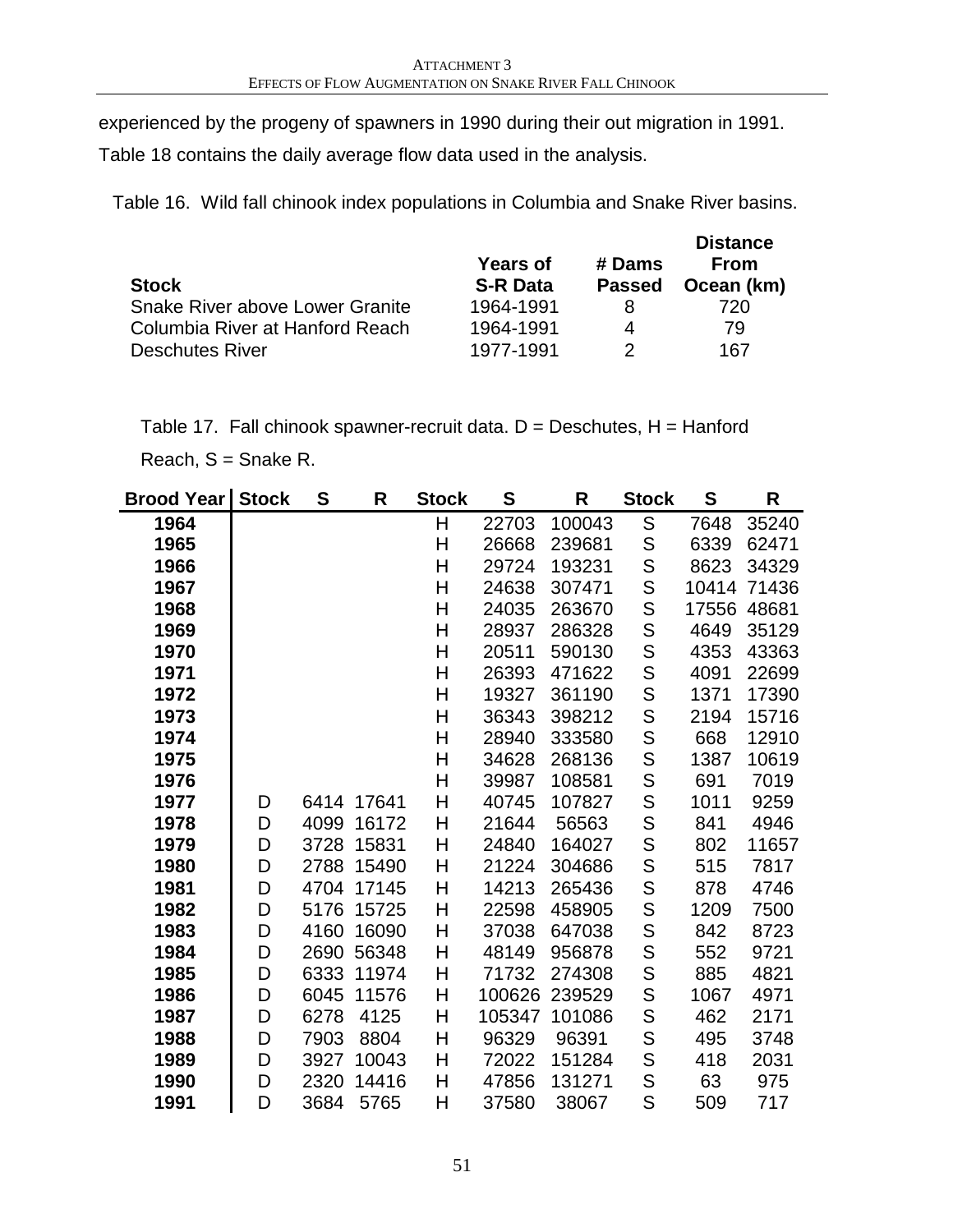|             |                   | <b>Bonneville</b> |             |
|-------------|-------------------|-------------------|-------------|
|             |                   | Flow              |             |
|             |                   | (July15-          | Ice Harbor  |
| Actual Year | <b>Brood Year</b> | Sept15)           | (June July) |
| 1965        | 1964              | 182               | 102         |
| 1966        | 1965              | 158               | 41          |
| 1967        | 1966              | 173               | 93          |
| 1968        | 1967              | 162               | 63          |
| 1969        | 1968              | 134               | 59          |
| 1970        | 1969              | 129               | 98          |
| 1971        | 1970              | 169               | 118         |
| 1972        | 1971              | 192               | 105         |
| 1973        | 1972              | 121               | 37          |
| 1974        | 1973              | 182               | 136         |
| 1975        | 1974              | 142               | 115         |
| 1976        | 1975              | 225               | 83          |
| 1977        | 1976              | 100               | 28          |
| 1978        | 1977              | 149               | 79          |
| 1979        | 1978              | 114               | 50          |
| 1980        | 1979              | 125               | 75          |
| 1981        | 1980              | 164               | 77          |
| 1982        | 1981              | 176               | 116         |
| 1983        | 1982              | 173               | 96          |
| 1984        | 1983              | 147               | 126         |
| 1985        | 1984              | 100               | 49          |
| 1986        | 1985              | 134               | 71          |
| 1987        | 1986              | 108               | 23          |
| 1988        | 1987              | 107               | 33          |
| 1989        | 1988              | 99                | 50          |
| 1990        | 1989              | 130               | 50          |
| 1991        | 1990              | 150               | 55          |
| 1992        | 1991              | 113               | 27          |

#### Table 18. Average daily flows (kcfs).

### **7.2 Correlation analysis**

For each of these stocks, we fit Ricker-type models to the SR data (Ricker 1975). For the correlation analysis, we fit Ricker models of the form:

$$
log(R_i/S_i) = a - bS_i + \epsilon_i
$$

for each of the three index stocks. The resulting series of residuals,  $\varepsilon_i$ , then contains the deviations of the actual  $log(R/S)$  from that estimated by the line a - bS<sub>i</sub>. During years of higher-than-predicted log(R/S), the corresponding residual is positive; during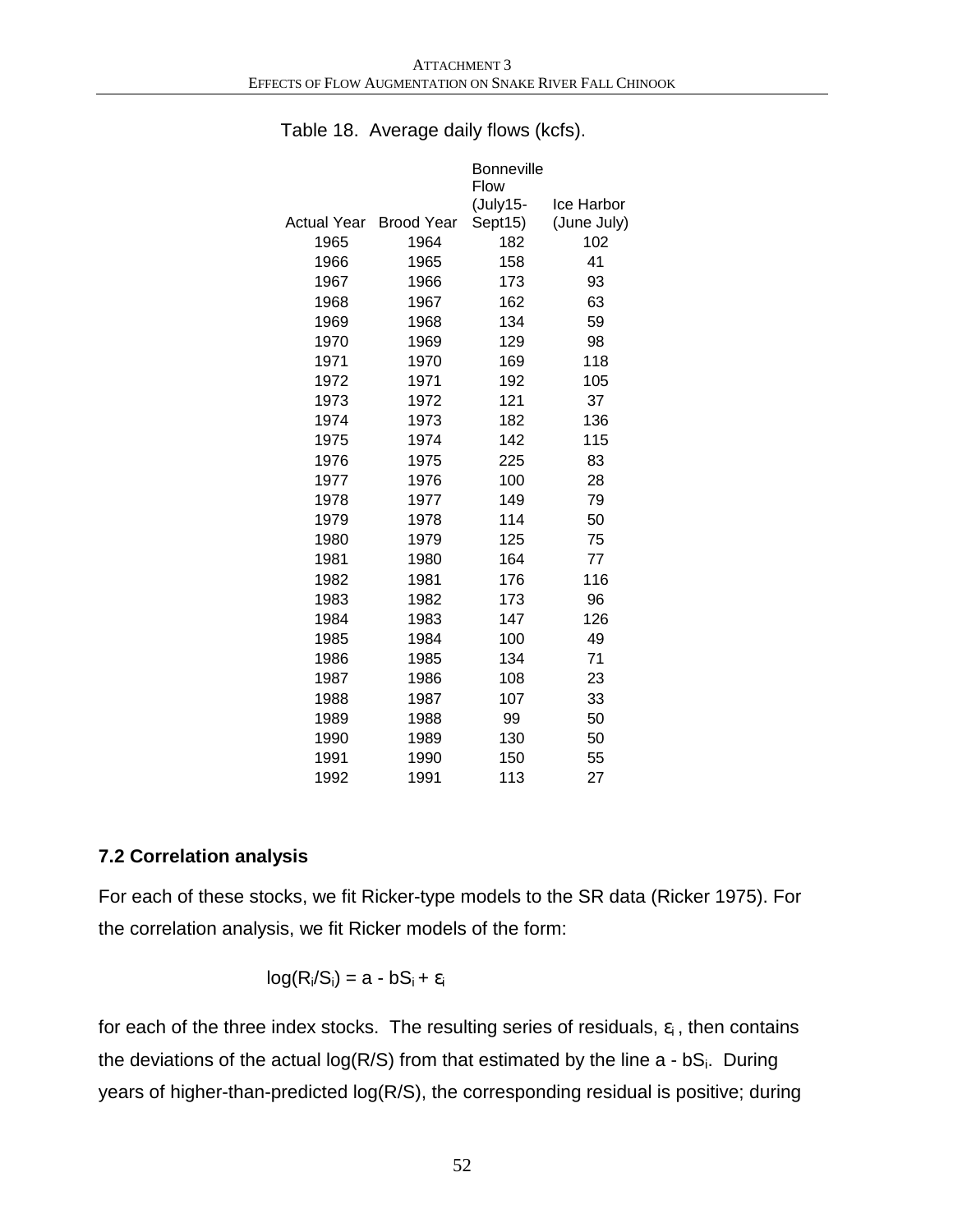years of lower-than-predicted log(R/S), it is negative. Thus, the time series of residuals represents a trace of how life-cycle survival, measured by log(R/S), has changed over time. This series can then be matched against the flow time series in an attempt to detect a relationship between flow and life-cycle survival (Figure 16). A correlation table quickly reveals little correspondence between flow and life-cycle survival for any of the three index stocks. We examined the correlation over two periods: 1) BY1964-1991 and, 2) BY1977-1991 and for two flow averages: 1) June and July for Ice Harbor flow to represent the possible of effects of tributary flows on survival in the western reaches of the Lower Snake River basin and, 2) July 15 to September 15 for Bonneville Dam flows to represent the possible effects of flows in the estuary on life cycle survival. We included the BY1977-1991 correlations because one could argue that only after the Snake dams were in place did a relationship form between flow and survival. The low correlations, however, do not support a flow-survival relationship (Table 19 and Figure 18).



Figure 18. SR/ Residuals against average Ice Harbor Dam flows in June-and July.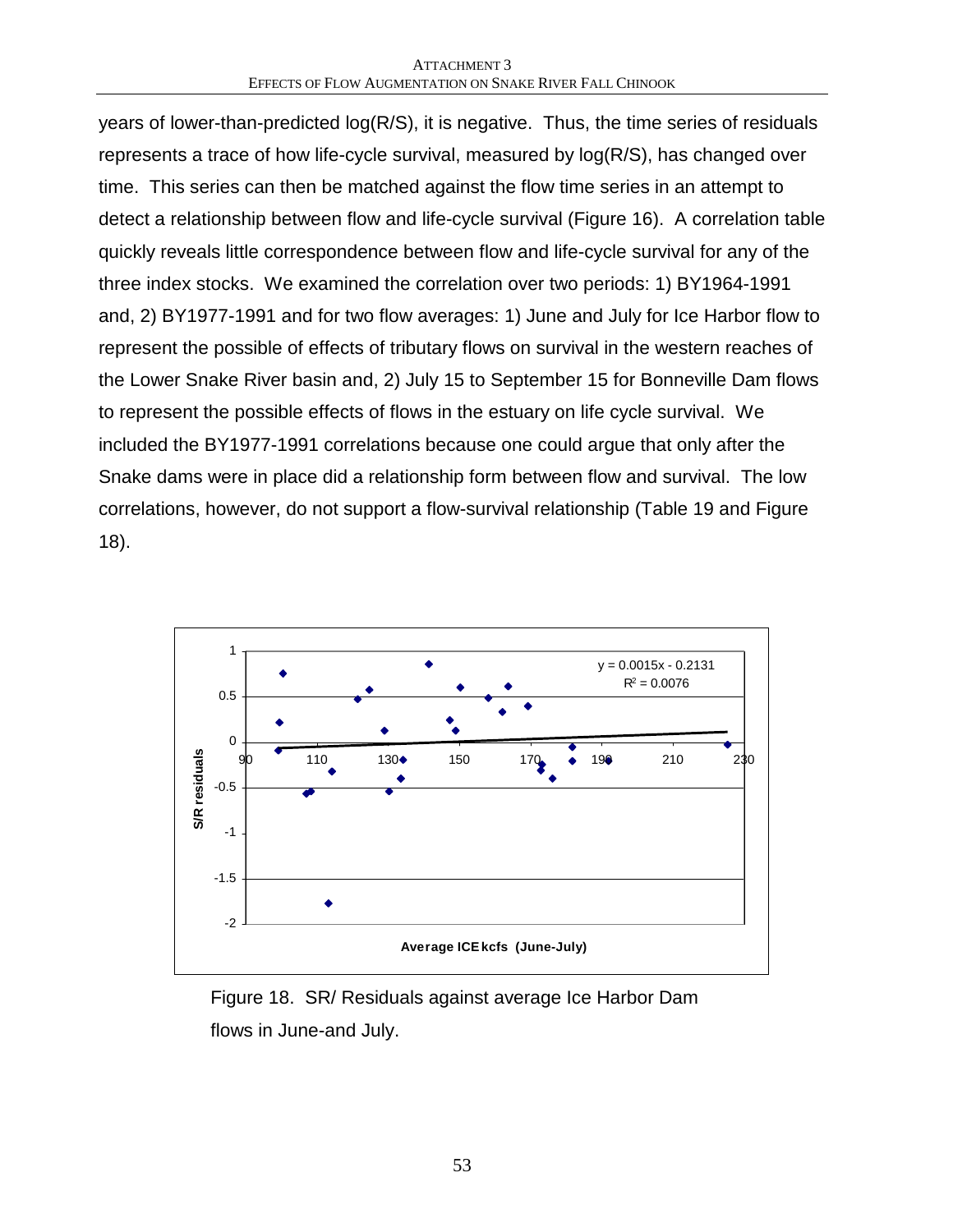| Correlations (BY1964-1991) |       |                            |                                   |                           |            |
|----------------------------|-------|----------------------------|-----------------------------------|---------------------------|------------|
|                            | Snake | Hanford                    | Bon Flow                          | Ice Harbor                |            |
|                            |       |                            | Residuals Residuals (Jul15-Sep15) | (June July)               |            |
| <b>Snake Residuals</b>     | 1.00  |                            |                                   |                           |            |
| <b>Hanford Residuals</b>   | 0.44  | 1.00                       |                                   |                           |            |
| Bon Flow(Jul15-Sep15)      | 0.09  | 0.22                       | 1.00                              |                           |            |
| Ice Harbor (June-July)     | 0.23  | 0.38                       | 0.68                              | 1.00                      |            |
|                            |       |                            |                                   |                           |            |
| Correlations (BY1977-1991) |       |                            |                                   |                           |            |
|                            | Snake | Hanford                    | <b>Deschutes</b>                  | Bon Flow                  | Ice Harbor |
|                            |       | <b>Residuals Residuals</b> | <b>Residuals</b>                  | (Jul15-Sep15) (June-July) |            |
| <b>Snake Residuals</b>     | 1.00  |                            |                                   |                           |            |
| <b>Hanford Residuals</b>   | 0.47  | 1.00                       |                                   |                           |            |
| <b>Deschutes Residuals</b> | 0.64  | 0.54                       | 1.00                              |                           |            |
| Bon Flow(Jul15-Sep15)      | 0.21  | 0.19                       | 0.09                              | 1.00                      |            |
| Ice Harbor (June-July)     | 0.37  | 0.39                       | 0.34                              | 0.78                      | 1.00       |

### Table 19. Correlations of brood year to flows.

 $\mathbf{I}$ 

### **7.3 Regression analysis**

We also fit Ricker models of the form

$$
log(R_i/S_i) = a - b S_i + c Flow_i + \varepsilon_i
$$

where the flow during migration enters directly into the Ricker equation. The goal is to formally test whether there is a correspondence between log(R/S) and migration flow (Flow) by fitting the model using least squares, then testing whether the estimate of the regression coefficient for migration flow, c, is significant. None of the regressions, for any of the stocks, or any of the periods (BY1964-1991 and BY1977-1991), indicated a significant ( $\alpha$  = 0.05) relationship between flow and log(R/S) (Tables 20 and 21). In other words, it is impossible to detect statistically an effect of flow on life-cycle survival. Each of the regressions did, however, indicate a slightly positive relationship, although not statistically significant relationship.

The possible benefits to life-cycle survival predicted by these estimates, however, are small. For the Snake River fall chinook, an increase in flow of 1 maf for 60 days, results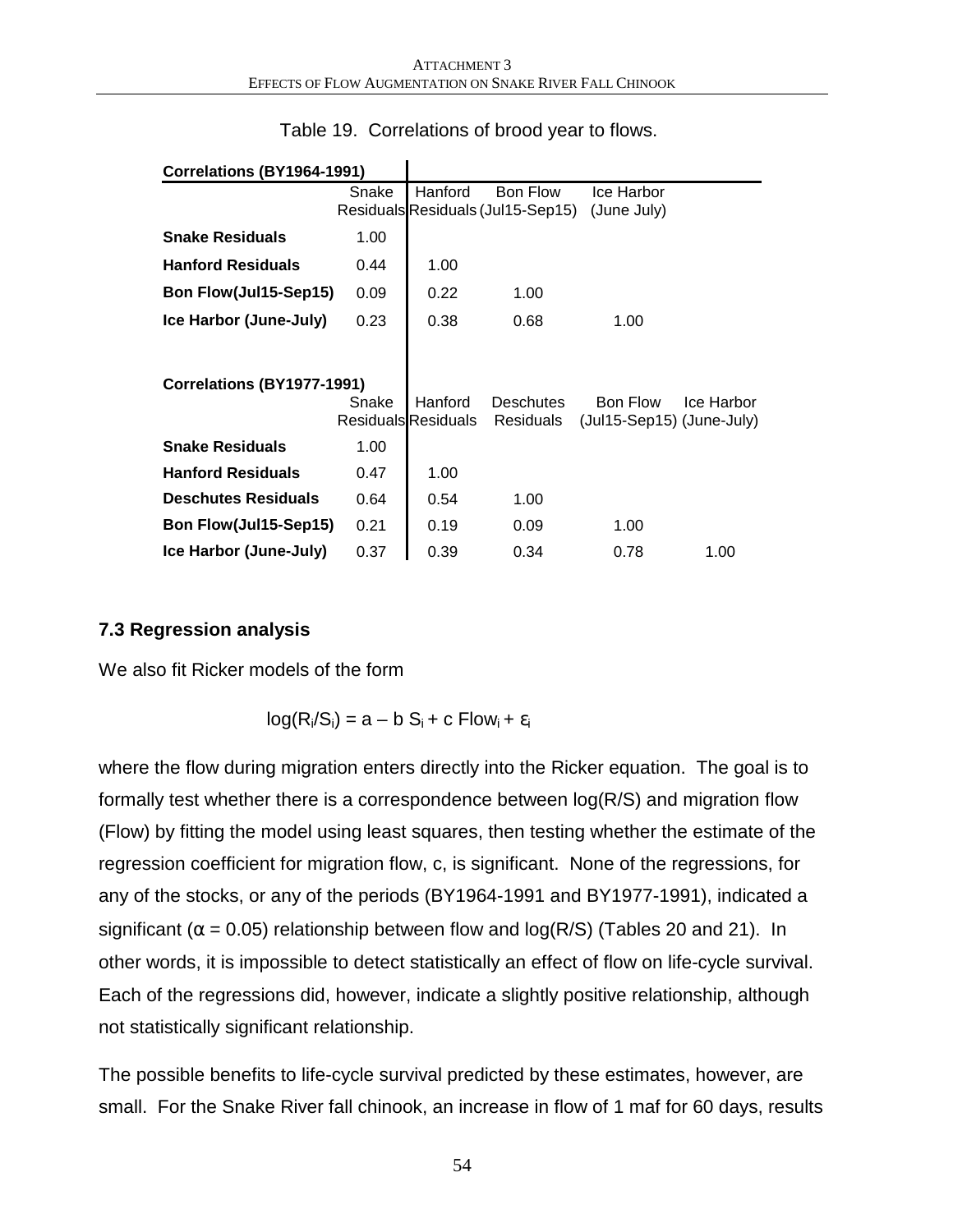in an estimated relative increase in life-cycle survival of 3.2% (based on BY1964-1991 regression) or 9.3% (based on the BY1977-1991 regression) (Tables 22 and 23). That is, if 1% of the smolts return as adults ( $SAR = 1\%$ ) then with a 1 maf augmentation from the Snake River basin the SAR becomes 1.03 to 1.09%. Therefore, not only are these effects not statistically significant, they are not biologically significant.

> Table 20. Regression of log(R/S) against flow and S using July 15 to September 15 flows at Bonneville Dam.

| Snake fall chinook (BY1964-1991)     |             |              |            |         |         |
|--------------------------------------|-------------|--------------|------------|---------|---------|
| Variable                             | coefficient | Value        | Std. Error | t value |         |
| (Intercept)                          | A           | 1.9180882    | 0.50137809 | 3.83    | $\star$ |
| <b>SPAWNERS</b>                      | B           | $-5.554E-05$ | 2.7877E-05 | $-1.99$ |         |
| <b>FLOW</b>                          | C           | 0.0015612    | 0.00346965 | 0.45    |         |
| r^2=0.137                            |             |              |            |         |         |
| Hanford fall chinook (BY1964-1991)   |             |              |            |         |         |
|                                      |             | Value        | Std. Error | t value |         |
| (Intercept)                          | a           | 1.8271988    | 9.15E-01   | 2.00    |         |
| <b>SPAWNERS</b>                      | b           | $-2.315E-05$ | 6.48E-06   | $-3.57$ | $\star$ |
| <b>FLOW</b>                          | C           | 0.0066258    | 5.13E-03   | 1.29    |         |
| r^2=0.508                            |             |              |            |         |         |
| Deschutes fall chinook (BY1977-1991) |             |              |            |         |         |
|                                      |             | Value        | Std. Error | t value |         |
| (Intercept)                          | a           | 2.5415769    | 1.02669269 | 2.48    | $\star$ |
| <b>SPAWNERS</b>                      | b           | $-0.0003643$ | 9.7553E-05 | $-3.73$ | $\star$ |
| <b>FLOW</b>                          | C           | 0.0020087    | 0.00609241 | 0.33    |         |
| r^2=0.562                            |             |              |            |         |         |
| Snake fall chinook (BY1977-1991)     |             |              |            |         |         |
|                                      |             | Value        | Std. Error | t value |         |
| (Intercept)                          | a           | 1.4323303    | 0.9603595  | 1.49    |         |
| <b>SPAWNERS</b>                      | b           | $-0.0004671$ | 0.00062039 | $-0.75$ |         |
| <b>FLOW</b>                          | C           | 0.0065357    | 0.00721824 | 0.91    |         |
| r^2=0.084                            |             |              |            |         |         |
| Hanford fall chinook (BY1977-1991)   |             |              |            |         |         |
|                                      |             | Value        | Std. Error | t value |         |
| (Intercept)                          | a           | 0.3169835    | 1.94E+00   | 0.16    |         |
| <b>SPAWNERS</b>                      | b           | $-1.611E-05$ | 9.92E-06   | $-1.62$ |         |
| <b>FLOW</b>                          | C           | 0.0149292    | 1.18E-02   | 1.26    |         |
| r^2=0.487                            |             |              |            |         |         |

\* indicates a significant parameter estimate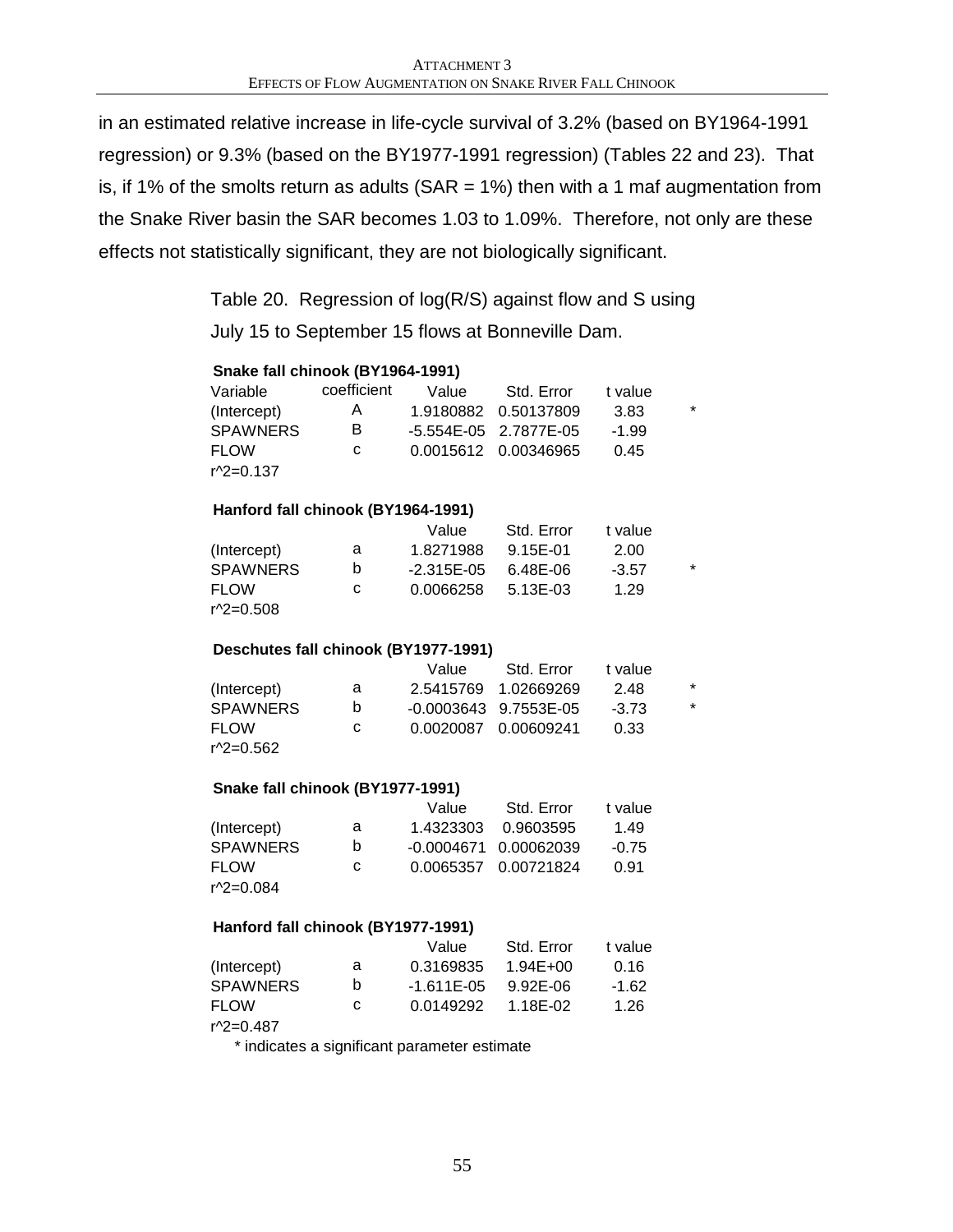### Table 21. Regression of log(R/S) data against S and

Ice Harbor Dam flow June and July.

#### **Snake fall chinook (BY1964-1991)**

|                 | Value        | Std. Error | t value     |
|-----------------|--------------|------------|-------------|
| (Intercept)     | 1.868856     | 0.263755   | 7.085585    |
| <b>SPAWNERS</b> | $-5.5E - 05$ | 2.66E-05   | $-2.083796$ |
| <b>FLOW</b>     | 0.00375      | 0.003233   | 1.159974    |
| $R^2 = 0.174$   |              |            |             |

#### **Snake fall chinook (BY1977-1991)**

|                 | Value      | Std. Error | t value   |
|-----------------|------------|------------|-----------|
| (Intercept)     | 1.80039    | 0.473824   | 3.799702  |
| <b>SPAWNERS</b> | $-0.00075$ | 0.000599   | -1.246733 |
| <b>FLOW</b>     | 0.010698   | 0.005966   | 1.793193  |
| r^2=0.228       |            |            |           |

*Note Ice Harbor Dam flow is significant at the 0.10 level but not the 0.05 level.*

### Table 22. Estimated survival change with

augmentation based on Bonneville flow (August 15 to September 15).

| MAF         | KCFS                  | % Change<br><b>In Survival</b> |
|-------------|-----------------------|--------------------------------|
|             | Hanford (BY1964-1991) |                                |
| -1.5        | $-12.45$              | -1.92                          |
| -1          | $-8.3$                | $-1.29$                        |
| $-0.5$      | $-4.15$               | $-0.65$                        |
| 0           | 0                     | 0.00                           |
| 0.5         | 4.15                  | 0.65                           |
| $\mathbf 1$ | 8.3                   | 1.30                           |
| 1.5         | 12.45                 | 1.96                           |
|             | Hanford (BY1964-1991) |                                |
| -1.5        | $-12.45$              | -7.92                          |
| $-1$        | $-8.3$                | $-5.35$                        |
| $-0.5$      | $-4.15$               | $-2.71$                        |
| 0           | 0                     | 0.00                           |
| 0.5         | 4.15                  | 2.79                           |
| 1           | 8.3                   | 5.65                           |
| 1.5         | 12.45                 | 8.60                           |

Table 22 continued on next page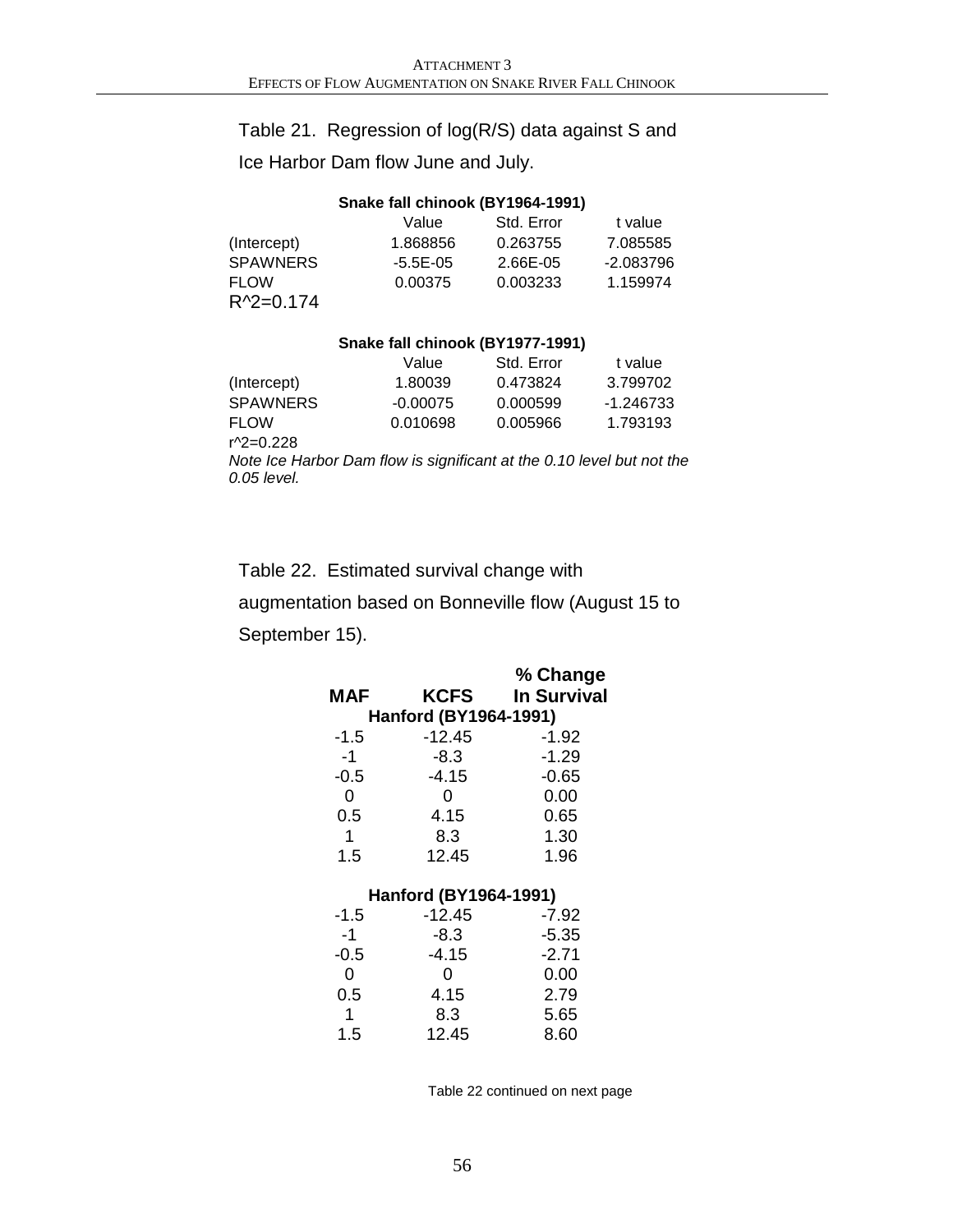#### **Deschutes (BY1977-1991)**

| -1.5        | $-12.45$                   | $-2.47$ |
|-------------|----------------------------|---------|
| -1          | $-8.3$                     | $-1.65$ |
| $-0.5$      | $-4.15$                    | $-0.83$ |
| 0           | 0                          | 0.00    |
| 0.5         | 4.15                       | 0.84    |
| $\mathbf 1$ | 8.3                        | 1.68    |
| 1.5         | 12.45                      | 2.53    |
|             |                            |         |
|             | <b>Snake (BY1977-1991)</b> |         |
| -1.5        | $-12.45$                   | -7.81   |
| -1          | $-8.3$                     | $-5.28$ |
| $-0.5$      | $-4.15$                    | $-2.68$ |
| 0           | 0                          | 0.00    |
| 0.5         | 4.15                       | 2.75    |
| 1           | 8.3                        | 5.57    |

### **Hanford (BY1977-1991)**

| -1.5   | $-12.45$ | $-16.96$ |
|--------|----------|----------|
| -1     | $-8.3$   | $-11.65$ |
| $-0.5$ | $-4.15$  | $-6.01$  |
| 0      | Ω        | 0.00     |
| 0.5    | 4.15     | 6.39     |
| 1      | 8.3      | 13.19    |
| 1.5    | 12.45    | 20.43    |

Table 23. Estimated survival change for Snake River

augmentations in June and July.

|        |          | Snake Fall Chinook (BY1964-1991) |
|--------|----------|----------------------------------|
|        |          | % Change                         |
| MAF    | KCFS     | in Survival                      |
| -1.5   | $-12.45$ | $-4.56$                          |
| $-1$   | $-8.3$   | $-3.06$                          |
| $-0.5$ | $-4.15$  | $-1.54$                          |
| 0      | 0        | 0.00                             |
| 0.5    | 4.15     | 1.57                             |
| 1      | 8.3      | 3.16                             |
| 1.5    | 12.45    | 4.78                             |
|        |          |                                  |
|        |          |                                  |
|        |          | Snake Fall Chinook (BY1977-1991) |
|        |          | % Change                         |
| MAF    | KCFS     | in Survival                      |
| -1.5   | $-12.45$ | $-12.47$                         |
| $-1$   | -8.3     | $-8.50$                          |
| $-0.5$ | $-4.15$  | $-4.34$                          |
| O      | ი        | 0.00                             |
| 0.5    | 4.15     | 4.54                             |
| 1      | 8.3      | 9.29                             |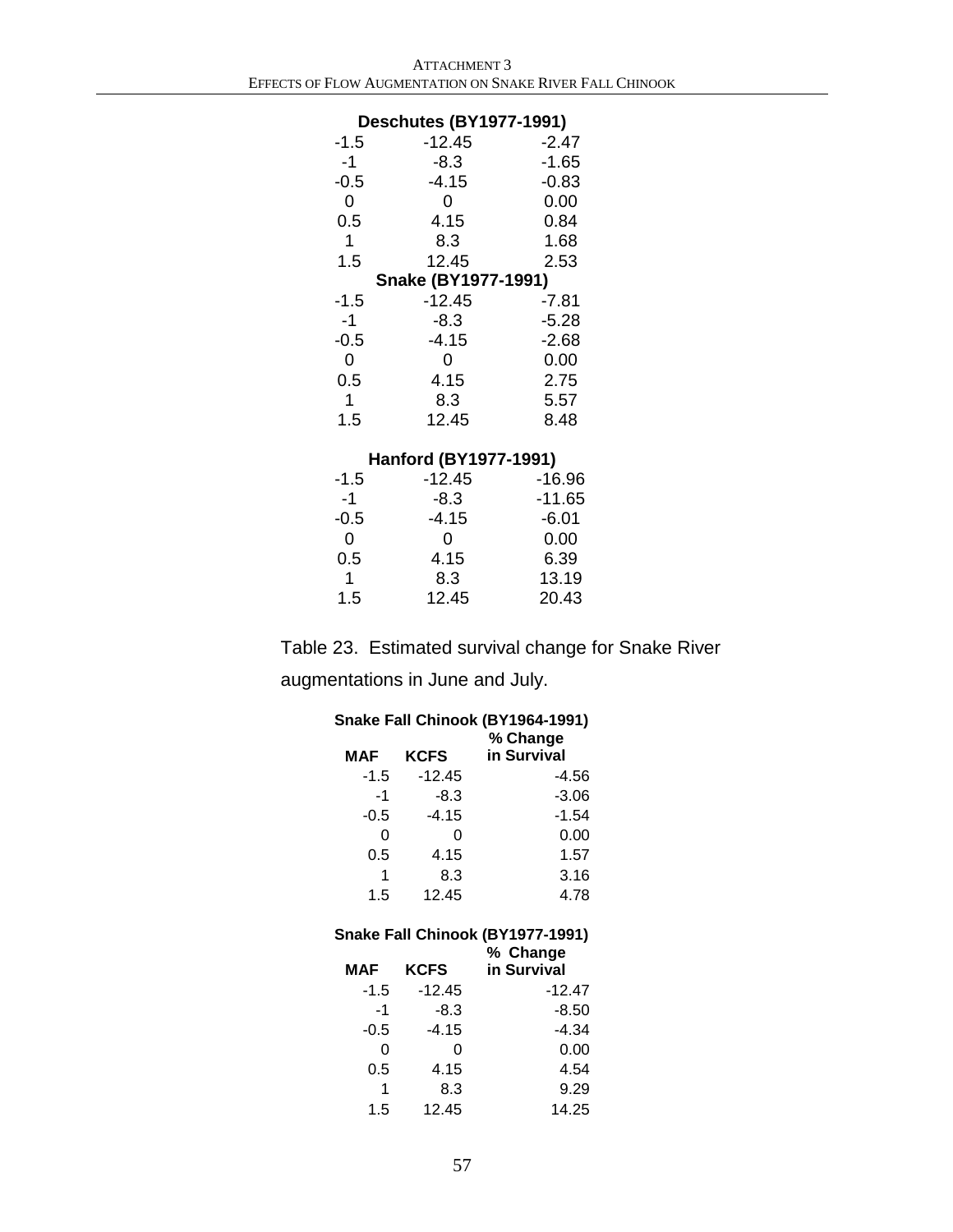### **7.4 Conclusions of the SR analysis**

There was no statistically discernable relationship (using  $\alpha$  = 0.05) between recruits per spawner (a measure of life-cycle survival) and flow during juvenile out migration for any of the three fall chinook index stocks studied.

The estimates of the effect of flow on life-cycle survival indicated only a 5 to 14% increase in survival for an increase in flow of 1.5 maf over 60 days. Thus, if SAR is 1%, the flow increase results in a SAR of 1.05 to 1.14%.

The models estimated a small change in survival for a decrease in flow of 1.5 maf over 60 days (survival decrease of 5 to 12%).

# **8. Discussion and Conclusion**

In the NMFS draft White Paper on the effects of flow management on salmonid travel time and survival, NMFS concludes that direct evidence for a survival benefit to fall chinook from flow management is strongly supported by research results (NMFS 1999). Our evaluation of the data and mechanisms relating flow to fall chinook survival do not support the draft White Paper conclusion. We evaluated fall chinook survival, spawner recruit data, and environmental variable data from the NMFS and PATH studies. Our findings are in agreement with the basic elements of the NMFS and PATH analyses. However, when we consider in detail the difference between seasonal flow variation and flow augmentation, we conclude there is no evidence that Snake River flow augmentation has any measurable or ecologically significant impact on Snake River fall chinook.

We evaluated NMFS data and found a significant relationship between survival to Lower Granite Dam and the environmental variables. Using linear regression and multiple linear regression methods, as well as standard goodness-of-fit criteria, we found that the best predictors of seasonal changes in survival were release day and temperature, while flow was the poorest predictor of survival. We also evaluated the environmental factors that affect the arrival date of wild fall chinook to Lower Granite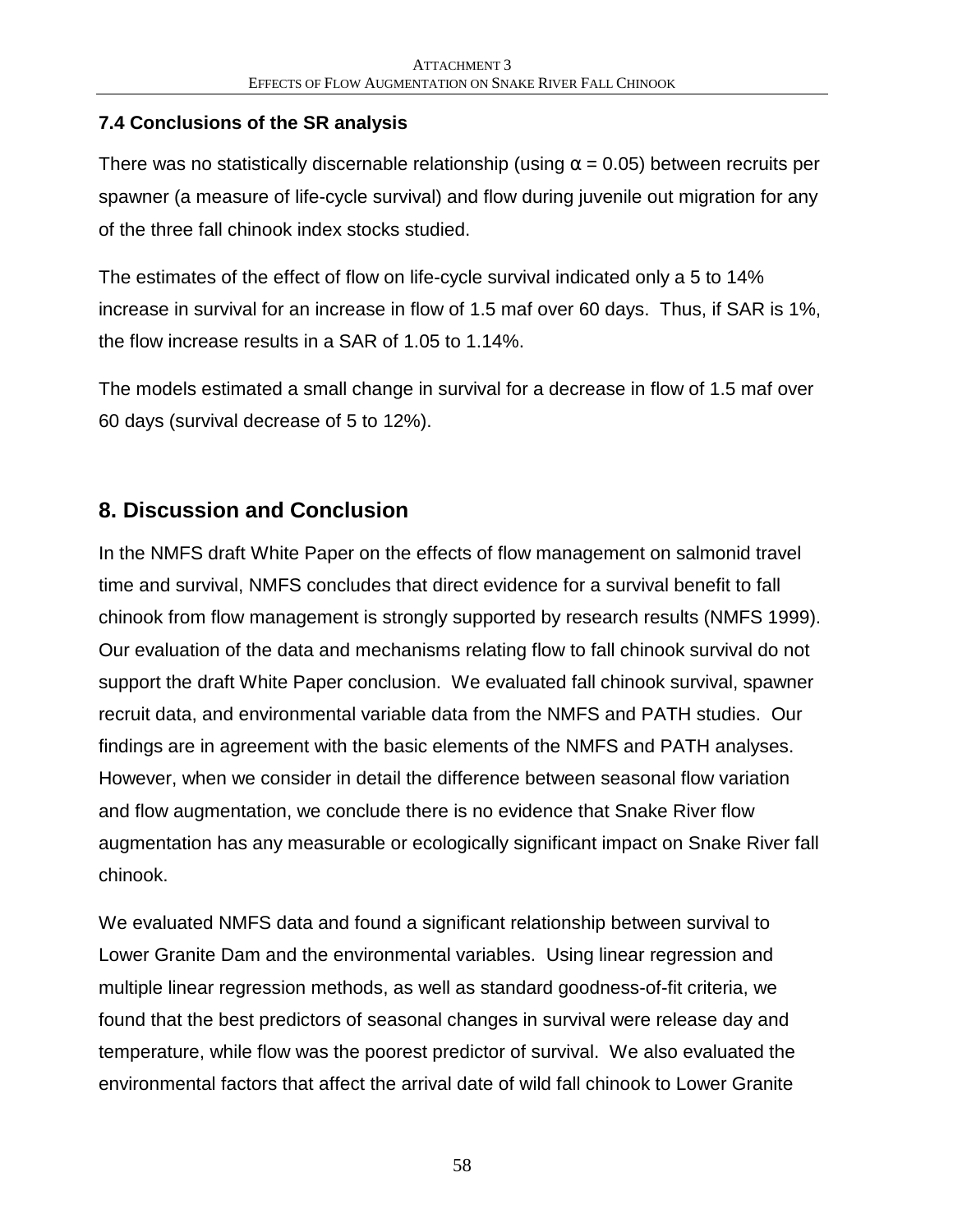Dam and found that while fish arrived earlier in the season if the temperature was warmer, flow was not a predictor of arrival time to the dam.

Although temperature plays a large role in fish behavior, temperature cannot be separated from the other environmental variables statistically. In order to understand the impacts of each variable, we considered the ecological principles affecting fish migration and survival. In terms of predator-prey interactions, flow might have a secondary impact on temperature. However, from reviewing studies on the impacts of flow augmentation on temperature, we found that flow augmentation from Brownlee Reservoir did not significantly affect the downstream temperature in Hells Canyon or in Lower Granite Reservoir. Therefore, the only direct effect of Snake River flow augmentation could be on fish travel time. However, we conclude there are no impacts because flow is unrelated to fall chinook travel time. In fact, there is evidence suggesting that Snake River flow augmentation will increase summer water temperature and water clarity, which would tend to increase the predation rate on smolt.

To quantify the impacts of flow augmentation, we used CRiSP 1.6, the newest version of the smolt passage model, as calibrated for the fall chinook analysis in PATH. This model was determined in PATH to be the best fitting available model for evaluating fall chinook smolt passage. We considered three augmentation regimes, the existing levels of flow augmentation in the years 1995-1998, doubling the augmentation over those years, and removing flow augmentation over those years. Contrary to the conclusions of the NMFS draft White Paper our analysis predicts that flow augmentation from Brownlee Reservoir model is detrimental to fall chinook. The highest Snake River fall chinook survivals were predicted with no Brownlee Reservoir flow augmentation.

59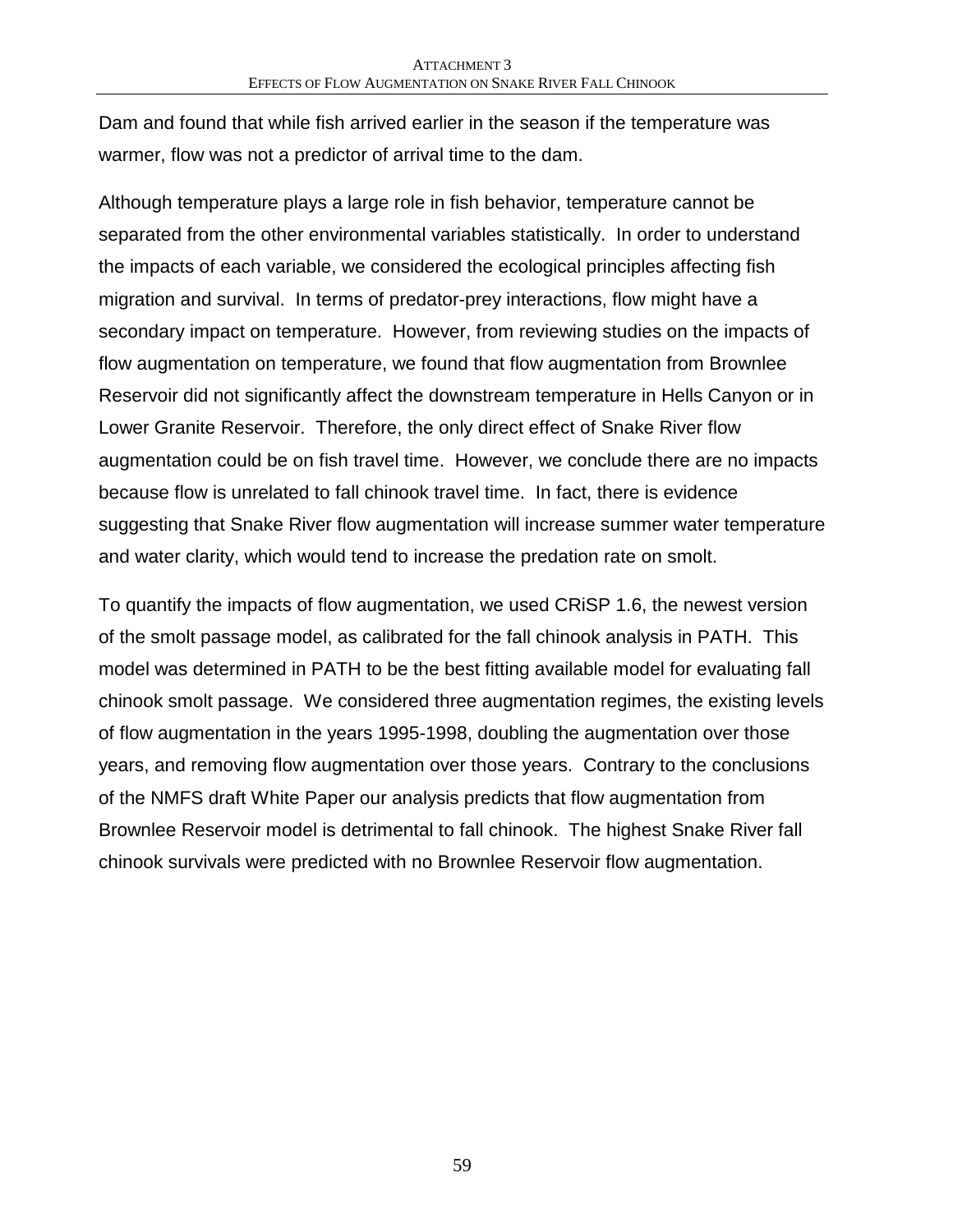### **9. References**

- Akaike, H. 1973. Information theory and an extension of the maximum likelihood principle. *In* 2nd International Symposium on Information Theory, eds, B.N Petrov and F. Csaki. Akad. Kiado, Budapest, 267-281.
- Anderson, J.J., J. Hayes, P. Shaw, and R. Zabel. 1996. Columbia River Salmon Passage Model: Theory, Calibration and Validation. Columbia Basin Research, Box 358218, University of Washington, Seattle, 98195.
- Anderson, J.J. et al. 2000. Columbia River Salmon Passage Model: CRiSP 1.6. Theory and calibration. Columbia Basin Research, Box 358218, University of Washington, Seattle, 98195.
- Belsley, D.A. 1991. Conditioning diagnostics. John Wiley & Sons, New York.
- Bennett, D.H., M.H. Karr and M.A. Madsen. 1994. Thermal and velocity characteristics in the Lower Snake river Reservoirs, Washington as a result of regulated upstream water releases. Completion Report. Columbia river Inter-Tribal fish Commission, Portland Oregon.
- Connor, W.P., H.L. Berge and W.H. Miller. 1993. Rearing and emigration of naturally produced Snake River fall chinook salmon juveniles. Chapter 5 *In* Rondorf, D. W. and W.H. Miller (editors). Identification of the spawning, rearing and migratory requirements of fall chinook salmon in the Columbia River Basin. Annual Report 1991. p 92-119. Report to for the Bonneville Power Administration. Contract DE-AI79-91BP21708.
- Connor, W.P., A.P. Garcia, H.L. Burge and R.H. Taylor. 1993. Fall chinook salmon spawning in free-flowing reaches of the Snake River. Chapter 1 in Identification of the spawning, rearing and migratory requirements of fall chinook salmon in the Columbia River basin: 1991 Annual Progress Report. Edited by D. Rondorf and W. H. Miller. Bonneville Power Administration Environment, Fish and Wildlife. P.O. Box 362, Portland, OR 97208-3621 Project Number 91-029.
- Connor, W.P., H.L. Berge and W.H. Miller. 1994. Rearing and emigration of naturally produced Snake River fall chinook salmon juveniles. *In* Rondorf, D. W. and W.H. Miller (editors). Identification of the spawning, rearing and migratory requirements of fall chinook salmon in the Columbia River Basin. Annual Report 1992. p 92-119. Report to for the Bonneville Power Administration. Contract DE-AI79-91BP21708.
- Connor, W.P., H.L. Burge, R.D. Nelle, C. Eaton, and R. Waitt. 1996. Rearing and emigration of naturally produced juvenile snake river fall chinook salmon. *In* Identification of the spawning, rearing and migratory requirements of fall chinook salmon in the Columbia River Basin: Annual Report 1994. Edited by D. Rondorf and K. F. Tiffan. Bonneville Power Administration Environment, Fish and Wildlife. P.O. Box 362, Portland, OR 97208-3621 Project Number 91-029.
- Connor, W.P., T. C. Bjornn, H.L. Burge, A.P. Garcia and D. W. Rondorf. 1997. Rearing and emigration of naturally produced juvenile Snake River fall chinook salmon.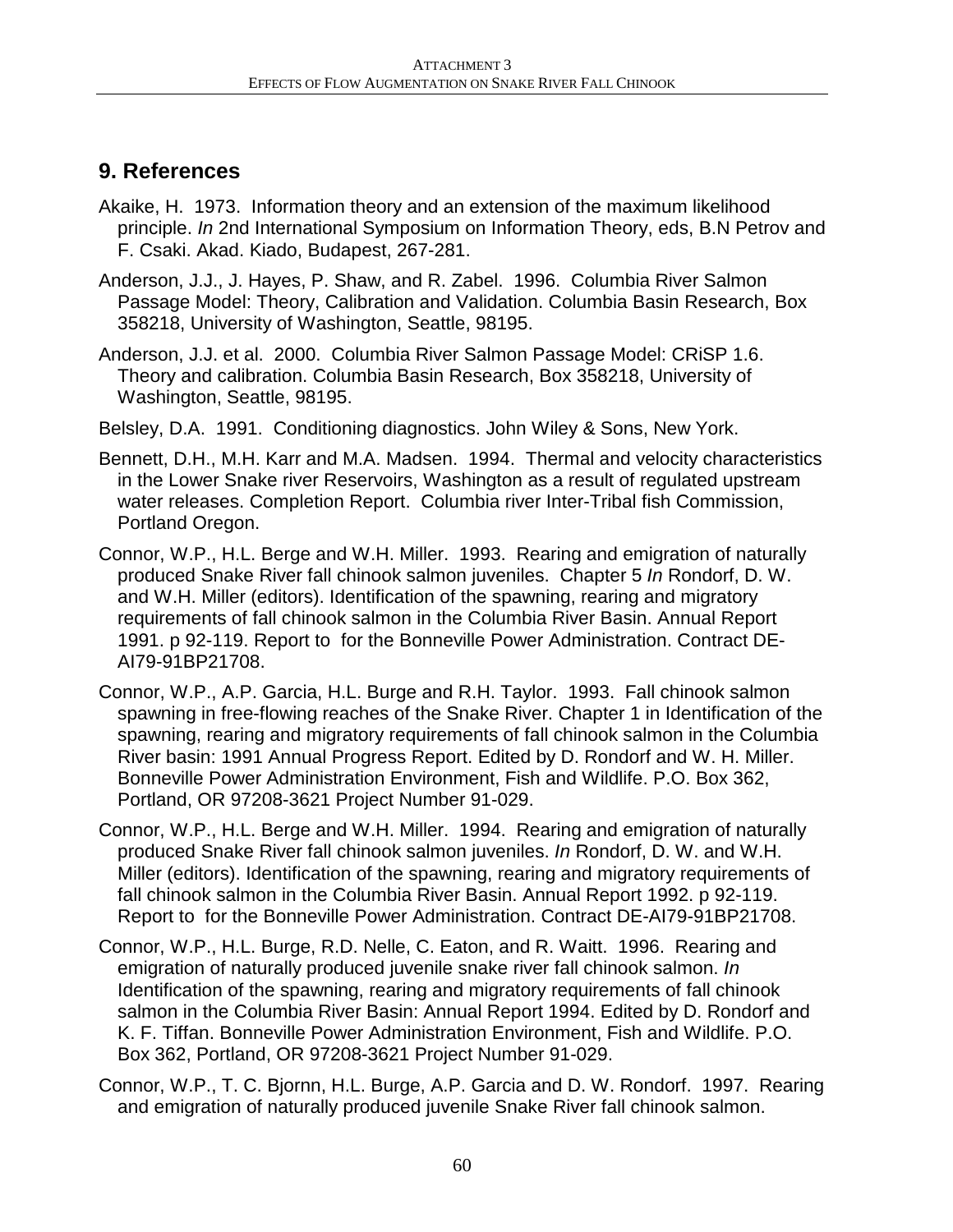Chapter 2 *in* Identification of the spawning, rearing and migratory requirements of fall chinook salmon in the Columbia River Basin: Annual Report 1995. Edited by D. Rondorf and K. F. Tiffan. Bonneville Power Administration Environment, Fish and Wildlife. P.O. Box 362, Portland, OR 97208-3621 Project Number 91-029.

- Connor, W.P., H.L. Burge, S.G. Smith, D. W. Rondorf, and K.F. Tiffan. 1997. Postrelease attributes and survival of natural and Lyons Ferry Hatchery subyearling fall chinook salmon released in the Snake River. *In* FJ. G. Williams and T.C. Bjornn (editors), Fall chinook salmon survival and supplementation studies in the Snake and Lower Columbia River Reservoirs, 1995, p.1-29. Report to Bonneville Administration, contract 93AI10891 and the U.S. Army Corps of Engineers C E86950141. (Available from Bonneville Power Administration –PJ, P.O. box 3621, Portland OR 97208)
- Giorgi, A. E. and J. W. Schlecte. 1997. An evaluation of the effectiveness of flow augmentation in the Snake River, 1991-1995. Bonneville Power Administration Environment, Fish and Wildlife. P.O. Box 362, Portland, OR 97208-3621 Project Number 95-070-00.
- Muir , W.D., S. G. Smith, E. E. Hockersmith, M. B. Eppard, W.P. Connor, T. Andersen, B. D. Arnsberg. 1999. Fall chinook salmon survival and supplementation studies in the Snake River and Lower Snake River Reservoirs, 1997 Annual Report. Fish Ecology Division Northwest Fisheries Science Center National Marine Fisheries Service. Prepared for: U.S. Department of Energy Bonneville Power Administration Environment, Fish and Wildlife Division P.O. Box 3621 Portland, Oregon 97208-3621 Project Number: 93-029 and 91-029 Contract Number: DE-AI79-93BP10891 and DE-AI79-91BP21708
- NMFS. 1999. Salmonid travel time and survival related to flow management in the Columbia River Basin. Draft September. Northwest Fisheries Science Center, National Marine fisheries Service, 2725 Montlake Boulevard E. Seattle WA 908112.
- Peters, C.N., D.R. Marmorek, and I. Parnell. 1999. PATH Decision Analysis Report for Snake River Fall chinook. ESSA Technologies, 1765 W. 8<sup>th</sup> Avenue, Suite 300, Vancouver, BC, V6J 5C6.
- Ricker, W.E. 1975. Computation and Interpretation of Biological Statistics of Fish Populations. Fisheries Research Board of Canada, Bulletin No. 192.
- Rondorf, D. W and W. H. Miller. 1993. Identification of the spawning, rearing and migratory requirements of fall chinook salmon in the Columbia River basin: 1991 Annual Progress Report to Bonneville Power Administration Environment, Fish and Wildlife. P.O. Box 362, Portland, OR 97208-3621 Project Number 91-029.
- Rondorf, D. W. and W.H. Miller. 1994. Identification of the spawning, rearing and migratory requirements of fall chinook salmon in the Columbia River Basin. 1992 Annual Progress Report to Bonneville Power Administration Environment, Fish and Wildlife. P.O. Box 362, Portland, OR 97208-3621 Project Number 91-029.
- Rondorf, D. W. and K.F. Tiffan. 1994. Identification of the spawning, rearing and migratory requirements of fall chinook salmon in the Columbia River Basin. 1992 Annual Progress Report to Bonneville Power Administration Environment, Fish and Wildlife. P.O. Box 362, Portland, OR 97208-3621 Project Number 91-029.